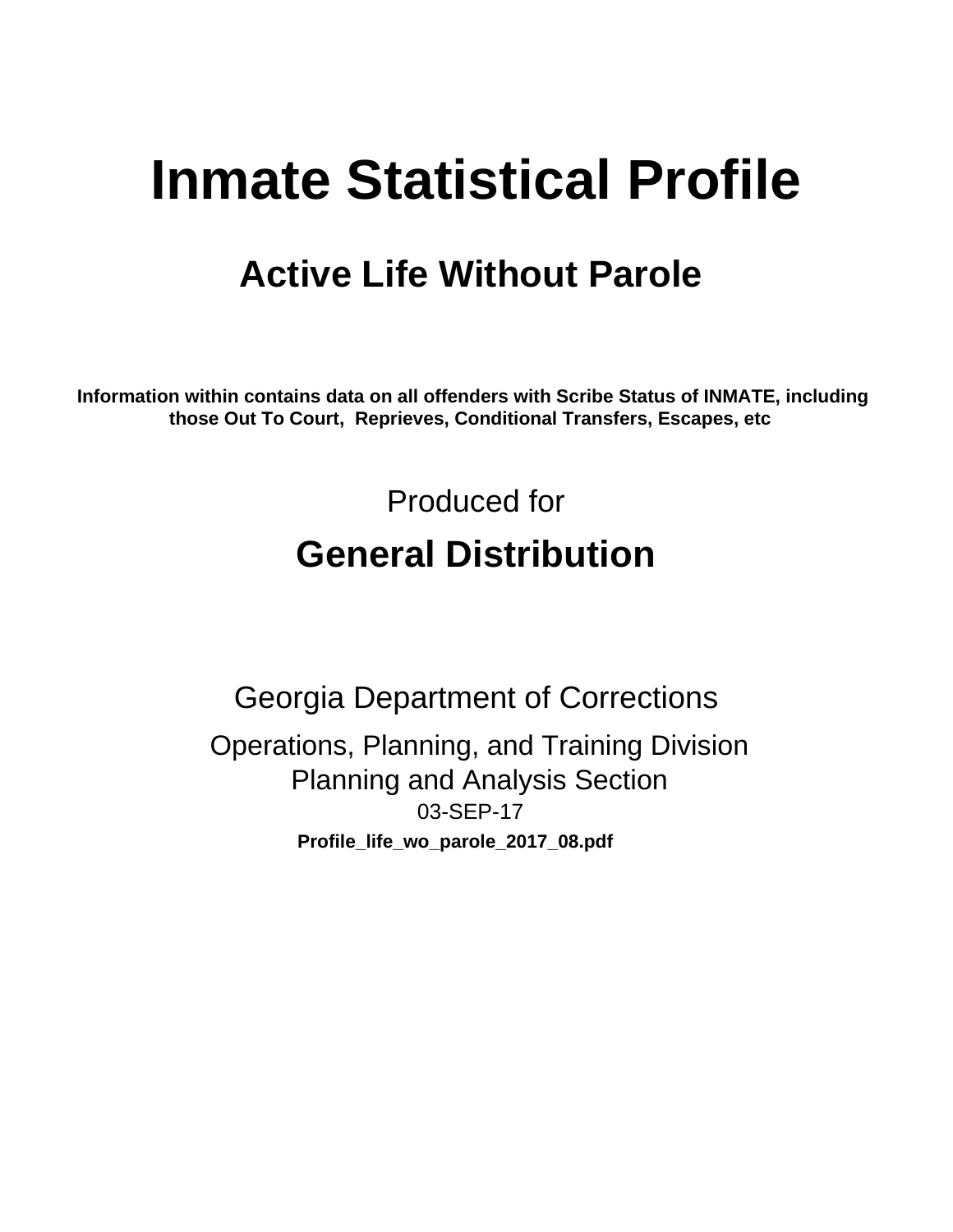#### Inmate Statistical Profile 03-SEP-17 Contents

**Active Life Without Parole** 

Produced for General Distribution

# **Table of Contents**

|    | <b>Demographic information</b>                                        |
|----|-----------------------------------------------------------------------|
|    | 4 Current age, broken out in ten year age groups                      |
|    | 5 Race group                                                          |
|    | 6 Marital status, self-reported at entry to prison                    |
|    | 7 Number of Inmates with Dependents, self-reported at entry to prison |
|    | 8 Religious affiliation, self-reported at entry to prison             |
|    | 9 Home county - self-reported at entry to prison                      |
|    | 13 Employment status before prison, self-reported at entry to prison  |
|    | 14 Age at admission                                                   |
|    | 16 Height, measured at entry to prison                                |
|    | 17 Weight, measured at entry to prison                                |
|    | 18 Military service                                                   |
|    | <b>Correctional information</b>                                       |
|    | 19 Type of admission to prison                                        |
|    | 20 Current / last supervision level                                   |
|    | 21 Current / last institution type                                    |
|    | 22 Institution type - transitional centers                            |
|    | 23 Institution type - county prisons                                  |
|    | 24 Institution type - state prisons                                   |
|    | 25 Institution type - private prisons                                 |
|    | 26 Institution type - inmate boot camp                                |
|    | 27 Number of disciplinary reports                                     |
|    | 28 Number of transfers                                                |
|    | 29 Number of escapes                                                  |
|    | 30 Time served in current (or last) institution                       |
|    | Educational, psychological and physical information                   |
| 31 | Highest grade level attained                                          |
|    | 32 Culture fair IQ scores                                             |
|    | 33 Wide Range Achievement Test (WRAT) reading score                   |
|    | 34 Wide Range Achievement Test (WRAT) math score                      |
|    | 35 Wide Range Achievement Test (WRAT) spelling score                  |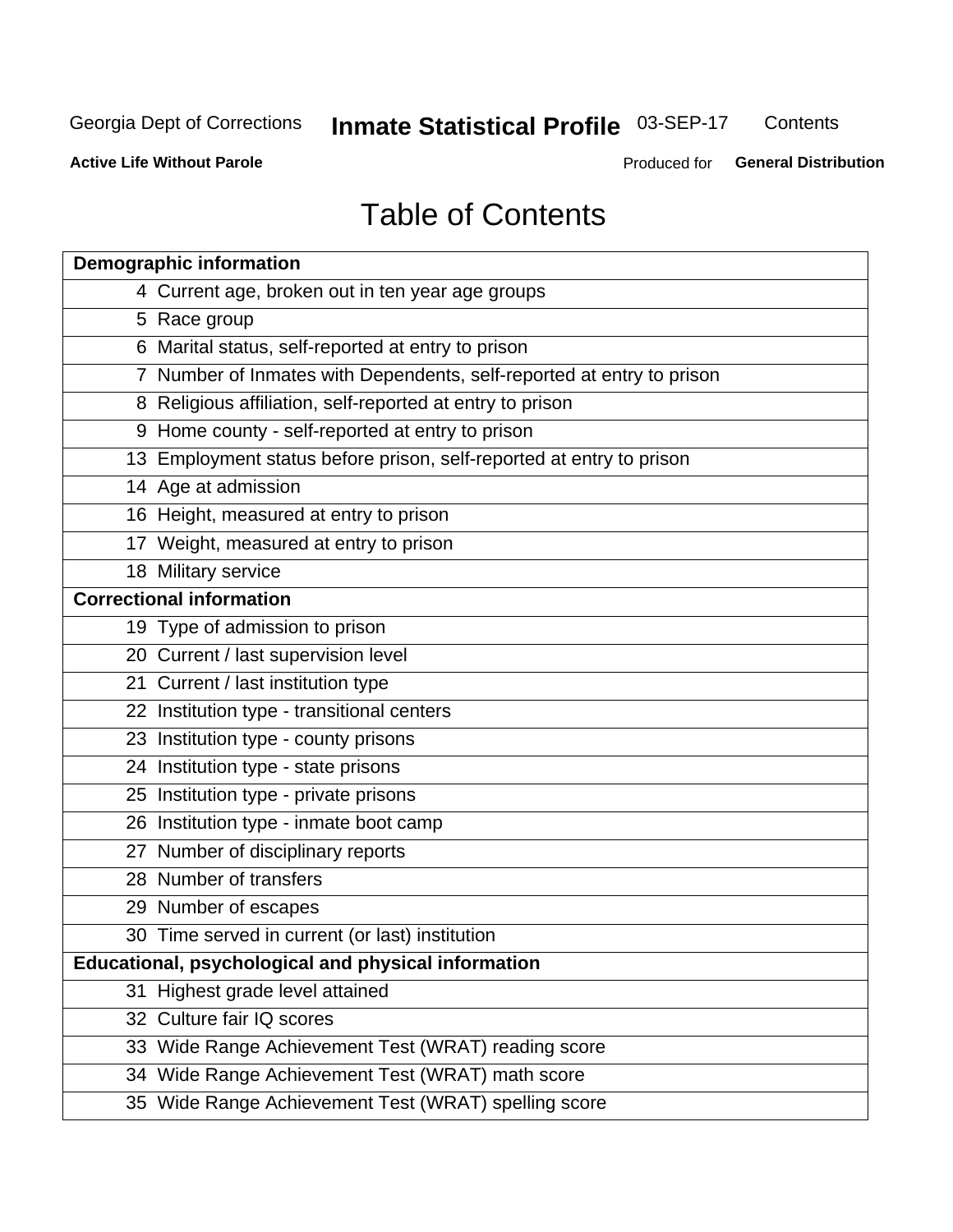# Inmate Statistical Profile 03-SEP-17

Contents

**Active Life Without Parole** 

Produced for General Distribution

# **Table of Contents**

| Educational, psychological and physical information              |
|------------------------------------------------------------------|
| 36 Current / last mental health treatment level                  |
| 37 PULHESDWIT medical scale - 'P' overall condition ('P'hysical) |
| 38 PULHESDWIT medical scale - 'U' upper body                     |
| 39 PULHESDWIT medical scale - 'L' lower body                     |
| 40 PULHESDWIT medical scale - 'H' hearing                        |
| 41 PULHESDWIT medical scale - 'E' vision                         |
| 42 PULHESDWIT medical scale -'S' psychiatric                     |
| 43 PULHESDWIT medical scale - 'D' dental                         |
| 44 PULHESDWIT medical scale - 'W' work ability                   |
| 45 PULHESDWIT medical scale - 'I' impairment                     |
| 46 PULHESDWIT medical scale - 'T' transportability               |
| <b>Crimes and criminal history information</b>                   |
| 47 Number of prior Georgia incarcerations                        |
| 48 Prison sentence in years                                      |
| 49 Primary offense, broken out into felonies vs misdemeanors     |
| 50 Primary offense, broken out into six broad crime categories   |
| 51 Primary offense, detailed offense code                        |
| 52 County of conviction of primary offense                       |
| 56 Circuit of conviction of primary offense                      |
| 58 Years served (jail + prison) in this incarceration            |
| <b>Medical information</b>                                       |
| 59 Results of most recent HIV test                               |
| 60 Results of most recent tuberculosis test                      |
| 61 Results of most recent syphilis test                          |
| 62 Results of most recent Hepatitis-C test                       |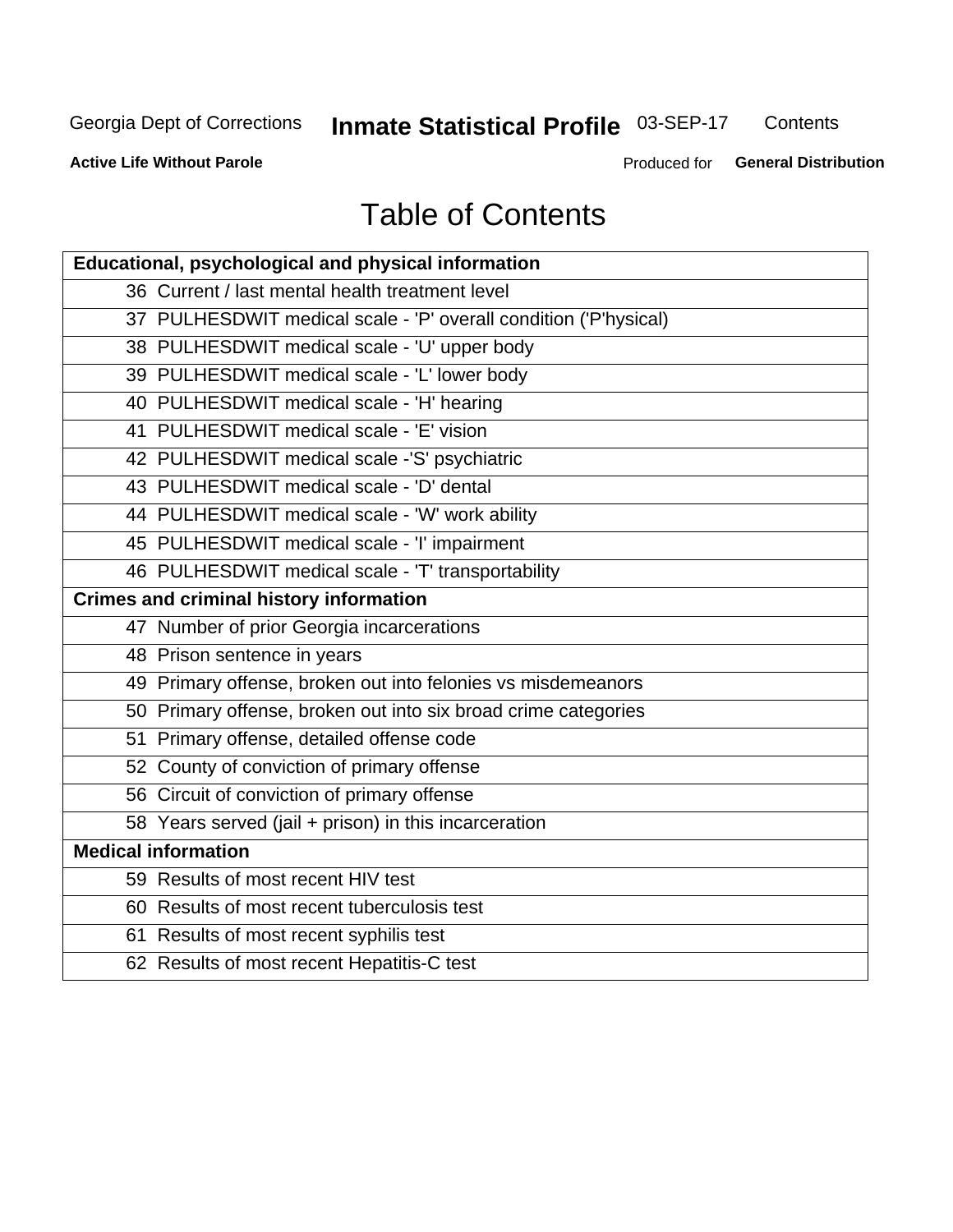### **Active Life Without Parole**

### Produced for General Distribution

# Current age, broken out in ten-year age groups

COL % - percent each COUNT is of its particular column

|                          | <b>Male</b>  |        |         | <b>Female</b> |        |       |              | <b>Total</b> |
|--------------------------|--------------|--------|---------|---------------|--------|-------|--------------|--------------|
| <b>Current Age</b>       | <b>Count</b> | Col %  | Row %   | <b>Count</b>  | Col %  | Row % | <b>Total</b> | Col %        |
| <b>Teens (1-19)</b>      | ◠            | 0.16%  | 100.00% |               |        |       | 2            | 0.15%        |
| <b>Twenties (20-29)</b>  | 208          | 16.17% | 95.85%  | 9             | 19.15% | 4.15% | 217          | 16.28%       |
| Thirties (30-39)         | 347          | 26.98% | 96.12%  | 14            | 29.79% | 3.88% | 361          | 27.08%       |
| <b>Forties (40-49)</b>   | 349          | 27.14% | 95.88%  | 15            | 31.91% | 4.12% | 364          | 27.31%       |
| <b>Fifties (50-59)</b>   | 263          | 20.45% | 97.05%  | 8             | 17.02% | 2.95% | 271          | 20.33%       |
| <b>Sixties (60-69)</b>   | 93           | 7.23%  | 98.94%  |               | 2.13%  | 1.06% | 94           | 7.05%        |
| Seventy + (70 and above) | 24           | 1.87%  | 100.00% |               |        |       | 24           | 1.80%        |
| <b>Total Reported</b>    | 1,286        | 100%   | 96.47%  | 47            | 100%   | 3.53% | 1,333        | 100%         |

| <b>September</b>      |      |      |
|-----------------------|------|------|
| $f \wedge f \wedge f$ | ,286 | ,333 |

| Mean<br>(average)       | 42.73 | 40.11 | 42.64 |
|-------------------------|-------|-------|-------|
| <b>Median (middle)</b>  |       |       |       |
| Mode<br>(most frequent) | 36    |       | 36    |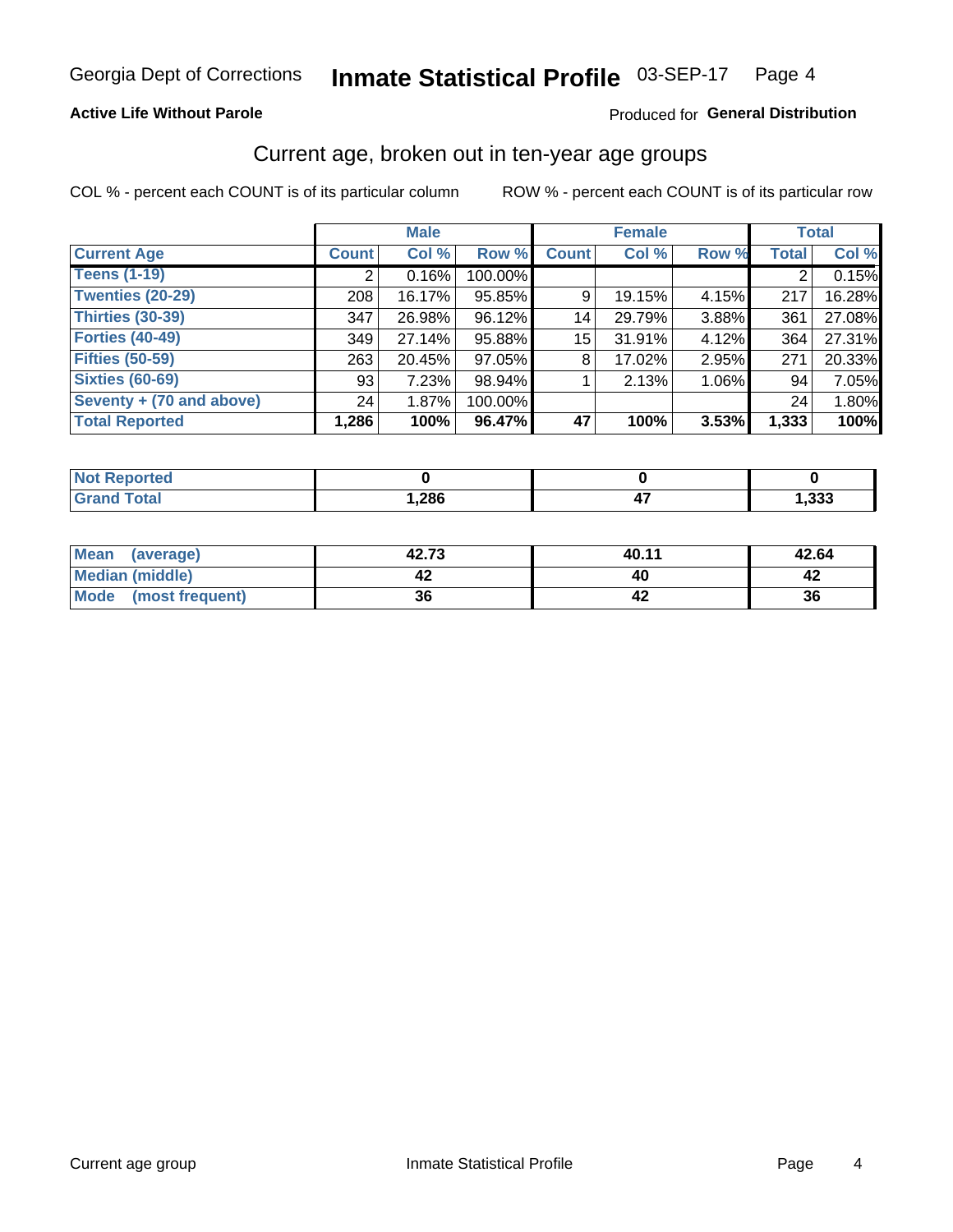#### Inmate Statistical Profile 03-SEP-17 Page 5

### **Active Life Without Parole**

**Produced for General Distribution** 

# Race group

COL % - percent each COUNT is of its particular column

|                              | <b>Male</b>  |          |                    | <b>Female</b> |        |       | <b>Total</b> |        |
|------------------------------|--------------|----------|--------------------|---------------|--------|-------|--------------|--------|
| <b>Race Group</b>            | <b>Count</b> | Col %    | <b>Row % Count</b> |               | Col %  | Row % | <b>Total</b> | Col %  |
| <b>White</b>                 | 277          | 21.54%   | 94.54%             | 16            | 34.04% | 5.46% | 293          | 21.98% |
| <b>Black</b><br>$\mathbf{2}$ | 976          | 75.89%   | $97.11\%$          | 29            | 61.70% | 2.89% | 1,005        | 75.39% |
| <b>Other</b><br>5.           |              | .16%     | 100.00%            |               |        |       | 2            | .15%   |
| <b>Asian</b><br>6            | 5            | .39%     | 100.00%            |               |        |       | 5            | .38%   |
| <b>Hispanic</b><br>10        | 26           | $2.02\%$ | 92.86%             | 2             | 4.26%  | 7.14% | 28           | 2.10%  |
| <b>Total Reported</b>        | 1,286        | 100%     | 96.47%             | 47            | 100%   | 3.53% | 1,333        | 100%   |

| <b>roorted</b> |      |                |        |
|----------------|------|----------------|--------|
| <b>Total</b>   | ,286 | --<br>"<br>- 1 | 333, ا |

| –•••• |  | M |  |  |  |
|-------|--|---|--|--|--|
|-------|--|---|--|--|--|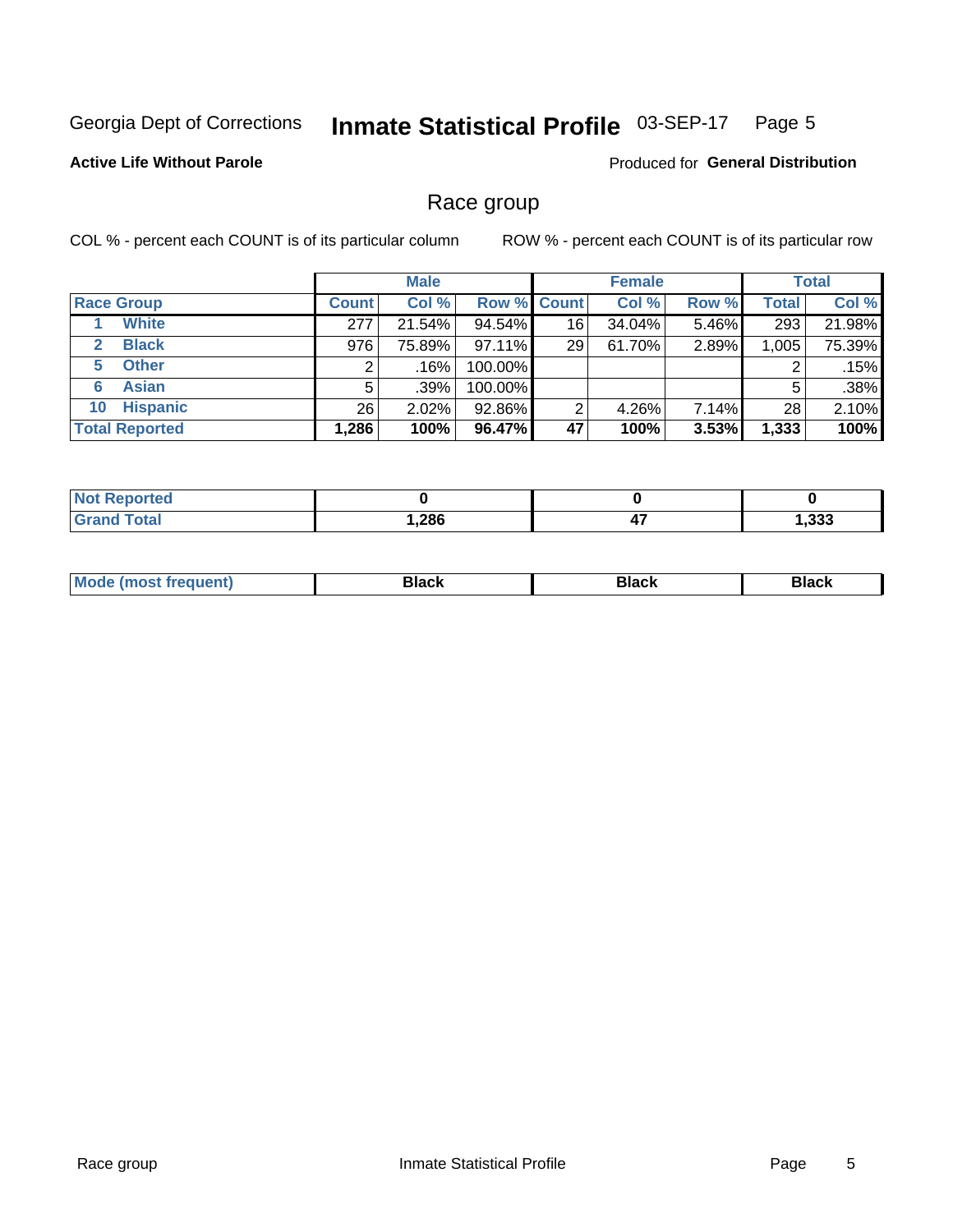#### Inmate Statistical Profile 03-SEP-17 Page 6

### **Active Life Without Parole**

### Produced for General Distribution

# Marital status, self-reported at entry to prison

COL % - percent each COUNT is of its particular column

|                            | <b>Male</b>  |          |         | <b>Female</b> | <b>Total</b> |        |              |        |
|----------------------------|--------------|----------|---------|---------------|--------------|--------|--------------|--------|
| <b>Marital Status</b>      | <b>Count</b> | Col %    | Row %   | <b>Count</b>  | Col %        | Row %  | <b>Total</b> | Col %  |
| <b>Unknown</b><br>$\bf{0}$ | 12           | $.93\%$  | 100.00% |               |              |        | 12           | .90%   |
| <b>Divorced</b><br>D       | 103          | $8.01\%$ | 98.10%  | 2             | 4.26%        | 1.90%  | 105          | 7.88%  |
| <b>Married</b><br>М        | 175          | 13.61%   | 95.63%  | 8             | 17.02%       | 4.37%  | 183          | 13.73% |
| <b>Separated</b><br>S.     | 40           | $3.11\%$ | 86.96%  | 6             | 12.77%       | 13.04% | 46           | 3.45%  |
| <b>Unmarried</b><br>U      | 921          | 71.62%   | 97.36%  | 25            | 53.19%       | 2.64%  | 946          | 70.97% |
| <b>Widow</b><br>W          | 35           | 2.72%    | 85.37%  | 6             | 12.77%       | 14.63% | 41           | 3.08%  |
| <b>Total Reported</b>      | 1,286        | 100%     | 96.47%  | 47            | 100%         | 3.53%  | 1,333        | 100%   |

| <b>Not Reported</b> |       |       |
|---------------------|-------|-------|
| Total               | 1,286 | , 333 |

|  | M | . | Unmarried | າmarried<br>_____ |
|--|---|---|-----------|-------------------|
|--|---|---|-----------|-------------------|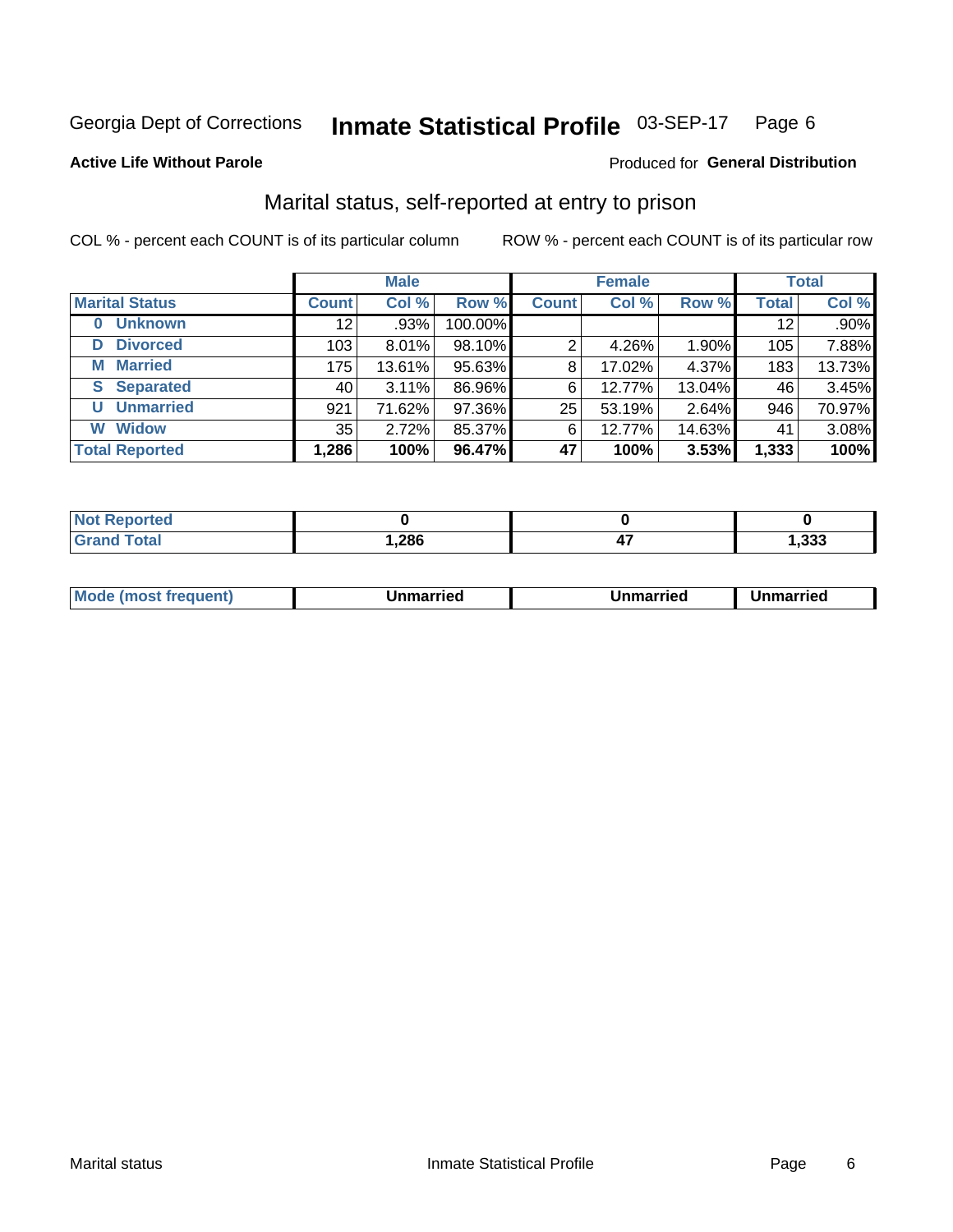#### Inmate Statistical Profile 03-SEP-17 Page 7

### **Active Life Without Parole**

### Produced for General Distribution

# Number of Inmates with Dependents, Self-Reported at Entry to Prison

COL % - percent each COUNT is of its particular column

|                             |              | <b>Male</b> |         |              | <b>Female</b> |       |              | <b>Total</b> |
|-----------------------------|--------------|-------------|---------|--------------|---------------|-------|--------------|--------------|
| <b>Number of dependents</b> | <b>Count</b> | Col %       | Row %   | <b>Count</b> | Col %         | Row % | <b>Total</b> | Col %        |
| $\bf{0}$                    | 295          | 32.45%      | 94.86%  | 16           | 37.21%        | 5.14% | 311          | 32.67%       |
|                             | 212          | 23.32%      | 97.25%  | 6            | 13.95%        | 2.75% | 218          | 22.90%       |
| $\overline{2}$              | 160          | 17.60%      | 96.39%  | 6            | 13.95%        | 3.61% | 166          | 17.44%       |
| 3                           | 102          | 11.22%      | 92.73%  | 8            | 18.60%        | 7.27% | 110          | 11.55%       |
| 4                           | 68           | 7.48%       | 95.77%  | 3            | 6.98%         | 4.23% | 71           | 7.46%        |
| 5                           | 32           | 3.52%       | 91.43%  | 3            | 6.98%         | 8.57% | 35           | 3.68%        |
| 6                           | 19           | 2.09%       | 95.00%  |              | 2.33%         | 5.00% | 20           | 2.10%        |
| 7                           | 9            | 0.99%       | 100.00% |              |               |       | 9            | 0.95%        |
| 8                           | 4            | 0.44%       | 100.00% |              |               |       | 4            | 0.42%        |
| $\boldsymbol{9}$            | 2            | 0.22%       | 100.00% |              |               |       | 2            | 0.21%        |
| 10                          |              | 0.11%       | 100.00% |              |               |       |              | 0.11%        |
| Over 10                     | 5            | 0.55%       | 100.00% |              |               |       | 5            | 0.53%        |
| <b>Total Reported</b>       | 909          | 100%        | 95.48%  | 43           | 100%          | 4.52% | 952          | 100.0%       |

| τeυ | $\sim$ $\sim$ $\sim$<br>J. |                     | 381           |
|-----|----------------------------|---------------------|---------------|
|     | ,286                       | $\mathbf{r}$<br>- 1 | nnn<br>ددد. ا |

| Mean (average)          | 70 | . 74 | 72<br>I . / J |
|-------------------------|----|------|---------------|
| <b>Median (middle)</b>  |    |      |               |
| Mode<br>(most frequent) |    |      |               |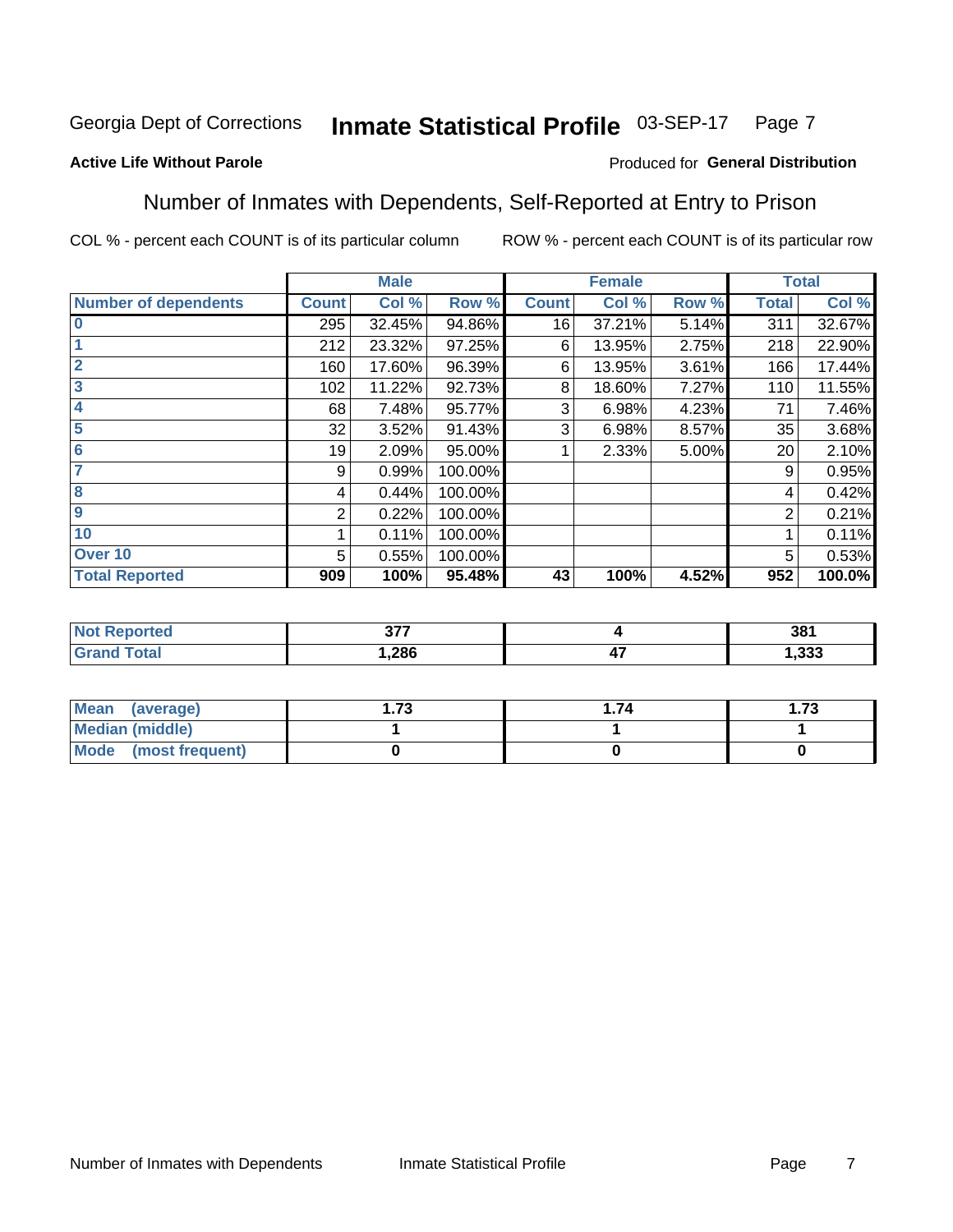#### Inmate Statistical Profile 03-SEP-17 Page 8

**Active Life Without Parole** 

### Produced for General Distribution

# Religious affiliation, self-reported at entry to prison

COL % - percent each COUNT is of its particular column

|              |                              | <b>Male</b>  |        |         | <b>Female</b>  |        |        | <b>Total</b> |        |
|--------------|------------------------------|--------------|--------|---------|----------------|--------|--------|--------------|--------|
|              | <b>Religious Affiliation</b> | <b>Count</b> | Col %  | Row %   | <b>Count</b>   | Col %  | Row %  | Total        | Col %  |
|              | <b>Islam</b>                 | 64           | 9.77%  | 95.52%  | 3              | 8.57%  | 4.48%  | 67           | 9.71%  |
| $\mathbf{2}$ | <b>Catholic</b>              | 21           | 3.21%  | 87.50%  | 3              | 8.57%  | 12.50% | 24           | 3.48%  |
| 3            | <b>Baptist</b>               | 339          | 51.76% | 93.39%  | 24             | 68.57% | 6.61%  | 363          | 52.61% |
| 4            | <b>Methodist</b>             | 11           | 1.68%  | 91.67%  |                | 2.86%  | 8.33%  | 12           | 1.74%  |
| 7            | <b>Chc Of God</b>            | 4            | .61%   | 100.00% |                |        |        | 4            | .58%   |
| 8            | <b>Holiness</b>              | 20           | 3.05%  | 90.91%  | $\overline{2}$ | 5.71%  | 9.09%  | 22           | 3.19%  |
| 9            | <b>Jewish</b>                | 2            | .31%   | 100.00% |                |        |        | 2            | .29%   |
| 10           | <b>Anglican</b>              |              | .15%   | 100.00% |                |        |        |              | .14%   |
| 12           | <b>Hindu</b>                 | 2            | .31%   | 100.00% |                |        |        | 2            | .29%   |
| 16           | <b>Seven D Ad</b>            | 4            | .61%   | 100.00% |                |        |        | 4            | .58%   |
| 17           | <b>Jehovah Wt</b>            | 9            | 1.37%  | 100.00% |                |        |        | 9            | 1.30%  |
| 18           | <b>Latr Day S</b>            |              | .15%   | 100.00% |                |        |        |              | .14%   |
| 20           | <b>Other Prot</b>            | 76           | 11.60% | 97.44%  | 2              | 5.71%  | 2.56%  | 78           | 11.30% |
| 96           | <b>None</b>                  | 101          | 15.42% | 100.00% |                |        |        | 101          | 14.64% |
|              | <b>Total Reported</b>        | 655          | 100%   | 94.93%  | 35             | 100%   | 5.07%  | 690          | 100%   |

| rreo<br>. | C71<br>ו טנ |                      | 643          |
|-----------|-------------|----------------------|--------------|
|           | ,286        | $\overline{a}$<br>47 | ົດດດ<br>.ააა |

| <b>Mode (most frequent)</b> | 3aptist | 3aptist | Baptist |
|-----------------------------|---------|---------|---------|
|-----------------------------|---------|---------|---------|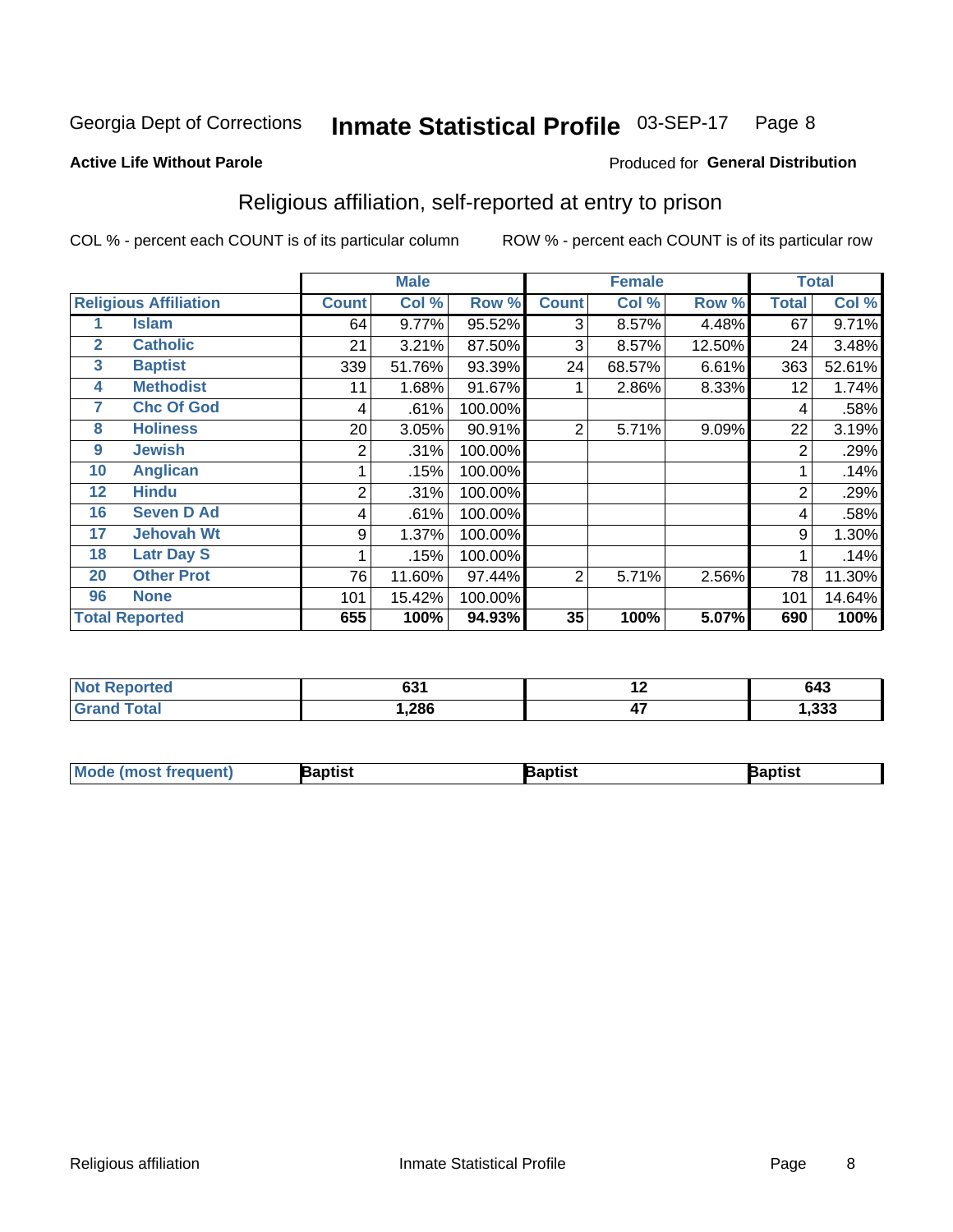#### Inmate Statistical Profile 03-SEP-17 Page 9

### **Active Life Without Parole**

### Produced for General Distribution

# Home county, self-reported at entry to prison

COL % - percent each COUNT is of its particular column

|     |                        |                         | <b>Male</b> |         |              | <b>Female</b> |        | <b>Total</b>     |        |
|-----|------------------------|-------------------------|-------------|---------|--------------|---------------|--------|------------------|--------|
|     | <b>Home County</b>     | <b>Count</b>            | Col %       | Row %   | <b>Count</b> | Col %         | Row %  | <b>Total</b>     | Col %  |
| 000 | <b>Unknown</b>         | $\overline{230}$        | 17.88%      | 93.50%  | 16           | 34.04%        | 6.50%  | $\overline{246}$ | 18.45% |
| 001 | <b>Appling County</b>  | 5                       | .39%        | 100.00% |              |               |        | 5                | .38%   |
| 002 | <b>Atkinson County</b> | 3                       | .23%        | 100.00% |              |               |        | 3                | .23%   |
| 003 | <b>Bacon County</b>    | $\mathbf 1$             | .08%        | 100.00% |              |               |        | 1                | .08%   |
| 004 | <b>Baker County</b>    | $\mathbf 1$             | .08%        | 100.00% |              |               |        | 1                | .08%   |
| 005 | <b>Baldwin County</b>  | $\overline{c}$          | .16%        | 100.00% |              |               |        | $\overline{2}$   | .15%   |
| 007 | <b>Barrow County</b>   | 9                       | .70%        | 100.00% |              |               |        | $\boldsymbol{9}$ | .68%   |
| 008 | <b>Bartow County</b>   | 8                       | .62%        | 100.00% |              |               |        | 8                | .60%   |
| 009 | <b>Ben Hill County</b> | 6                       | .47%        | 100.00% |              |               |        | 6                | .45%   |
| 010 | <b>Berrien County</b>  | 3                       | .23%        | 100.00% |              |               |        | 3                | .23%   |
| 011 | <b>Bibb County</b>     | 30                      | 2.33%       | 93.75%  | 2            | 4.26%         | 6.25%  | 32               | 2.40%  |
| 012 | <b>Bleckley County</b> | 1                       | .08%        | 100.00% |              |               |        | 1                | .08%   |
| 013 | <b>Brantley County</b> | $\mathbf 1$             | .08%        | 100.00% |              |               |        | 1                | .08%   |
| 014 | <b>Brooks County</b>   | $\mathbf 1$             | .08%        | 100.00% |              |               |        | 1                | .08%   |
| 016 | <b>Bulloch County</b>  | 4                       | .31%        | 100.00% |              |               |        | 4                | .30%   |
| 017 | <b>Burke County</b>    | 11                      | .86%        | 100.00% |              |               |        | 11               | .83%   |
| 018 | <b>Butts County</b>    | 3                       | .23%        | 100.00% |              |               |        | 3                | .23%   |
| 019 | <b>Calhoun County</b>  | 2                       | .16%        | 100.00% |              |               |        | $\overline{2}$   | .15%   |
| 020 | <b>Camden County</b>   | 4                       | .31%        | 80.00%  | 1            | 2.13%         | 20.00% | 5                | .38%   |
| 021 | <b>Candler County</b>  | 3                       | .23%        | 100.00% |              |               |        | 3                | .23%   |
| 022 | <b>Carroll County</b>  | 3                       | .23%        | 75.00%  | 1            | 2.13%         | 25.00% | 4                | .30%   |
| 023 | <b>Catoosa County</b>  | $\overline{2}$          | .16%        | 100.00% |              |               |        | $\overline{2}$   | .15%   |
| 025 | <b>Chatham County</b>  | 47                      | 3.65%       | 100.00% |              |               |        | 47               | 3.53%  |
| 028 | <b>Cherokee County</b> | 4                       | .31%        | 100.00% |              |               |        | 4                | .30%   |
| 029 | <b>Clarke County</b>   | 21                      | 1.63%       | 95.45%  | 1            | 2.13%         | 4.55%  | 22               | 1.65%  |
| 030 | <b>Clay County</b>     | $\overline{2}$          | .16%        | 100.00% |              |               |        | $\overline{2}$   | .15%   |
| 031 | <b>Clayton County</b>  | 45                      | 3.50%       | 97.83%  | 1            | 2.13%         | 2.17%  | 46               | 3.45%  |
| 033 | <b>Cobb County</b>     | 46                      | 3.58%       | 100.00% |              |               |        | 46               | 3.45%  |
| 034 | <b>Coffee County</b>   | 5                       | .39%        | 100.00% |              |               |        | 5                | .38%   |
| 035 | <b>Colquitt County</b> | 1                       | .08%        | 100.00% |              |               |        | 1                | .08%   |
| 036 | <b>Columbia County</b> | $\overline{7}$          | .54%        | 100.00% |              |               |        | 7                | .53%   |
| 037 | <b>Cook County</b>     | 3                       | .23%        | 100.00% |              |               |        | 3                | .23%   |
| 038 | <b>Coweta County</b>   | $\overline{\mathbf{4}}$ | .31%        | 100.00% |              |               |        | 4                | .30%   |
| 040 | <b>Crisp County</b>    | 4                       | .31%        | 100.00% |              |               |        | 4                | .30%   |
| 043 | <b>Decatur County</b>  | 5                       | .39%        | 100.00% |              |               |        | 5                | .38%   |
| 044 | <b>Dekalb County</b>   | 99                      | 7.70%       | 99.00%  | 1            | 2.13%         | 1.00%  | 100              | 7.50%  |
| 045 | <b>Dodge County</b>    | $\mathbf 1$             | .08%        | 100.00% |              |               |        | 1                | .08%   |
| 046 | <b>Dooly County</b>    | $\overline{c}$          | .16%        | 100.00% |              |               |        | $\overline{2}$   | .15%   |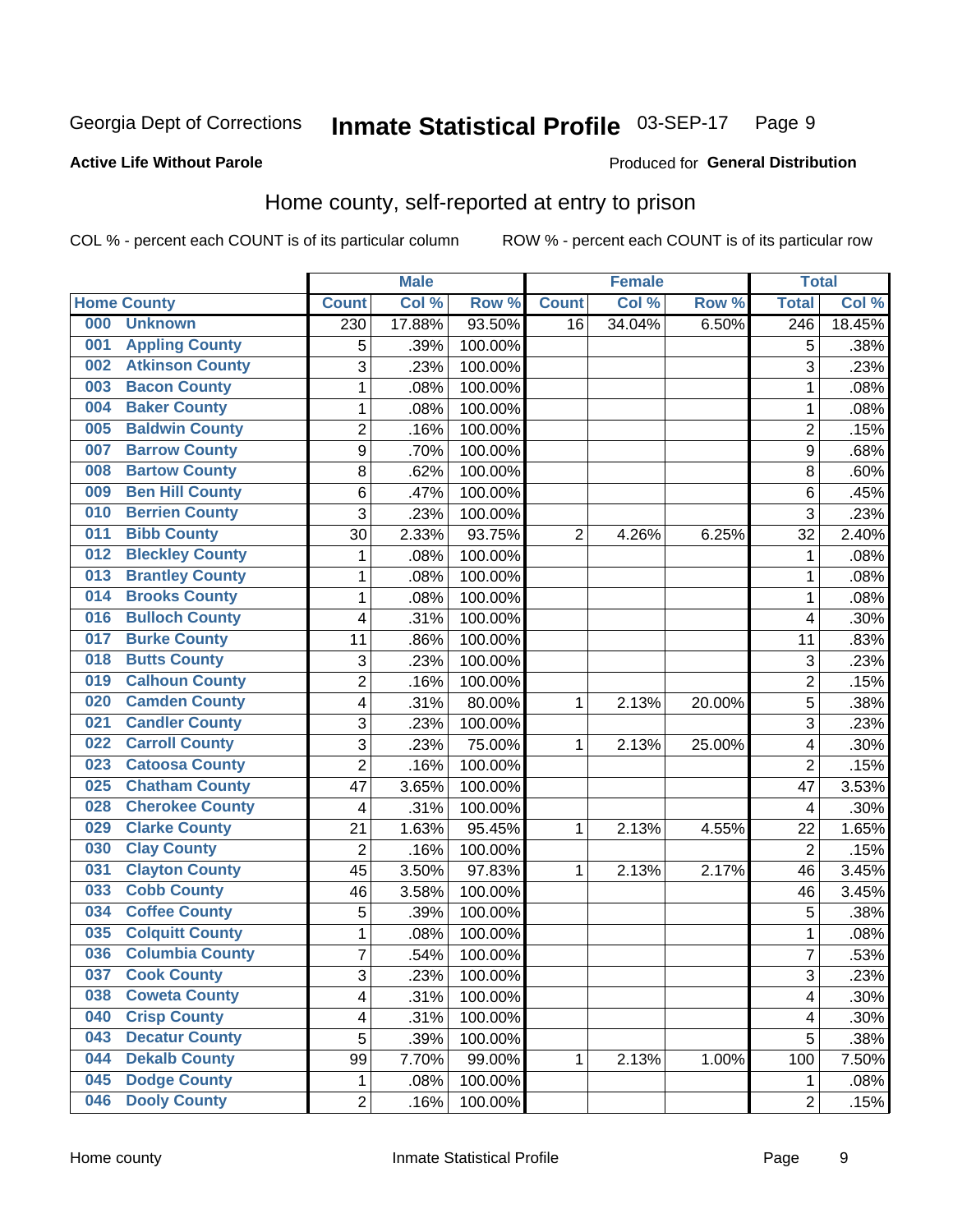#### Inmate Statistical Profile 03-SEP-17 Page 10

### **Active Life Without Parole**

### Produced for General Distribution

# Home county, self-reported at entry to prison

COL % - percent each COUNT is of its particular column

|     |                          |                         | <b>Male</b> |         |                | <b>Female</b> |          | <b>Total</b>    |        |
|-----|--------------------------|-------------------------|-------------|---------|----------------|---------------|----------|-----------------|--------|
|     | <b>Home County</b>       | <b>Count</b>            | Col %       | Row %   | <b>Count</b>   | Col %         | Row %    | <b>Total</b>    | Col %  |
| 047 | <b>Dougherty County</b>  | 23                      | 1.79%       | 92.00%  | $\overline{2}$ | 4.26%         | $8.00\%$ | $\overline{25}$ | 1.88%  |
| 048 | <b>Douglas County</b>    | 13                      | 1.01%       | 92.86%  | 1              | 2.13%         | 7.14%    | 14              | 1.05%  |
| 049 | <b>Early County</b>      | 2                       | .16%        | 100.00% |                |               |          | $\overline{2}$  | .15%   |
| 051 | <b>Effingham County</b>  | 3                       | .23%        | 100.00% |                |               |          | 3               | .23%   |
| 052 | <b>Elbert County</b>     | $\overline{2}$          | .16%        | 100.00% |                |               |          | $\overline{2}$  | .15%   |
| 053 | <b>Emanuel County</b>    | $\overline{5}$          | .39%        | 100.00% |                |               |          | 5               | .38%   |
| 056 | <b>Fayette County</b>    | 5                       | .39%        | 100.00% |                |               |          | 5               | .38%   |
| 057 | <b>Floyd County</b>      | 20                      | 1.56%       | 90.91%  | $\overline{2}$ | 4.26%         | 9.09%    | 22              | 1.65%  |
| 058 | <b>Forsyth County</b>    | $\overline{\mathbf{c}}$ | .16%        | 100.00% |                |               |          | $\overline{2}$  | .15%   |
| 059 | <b>Franklin County</b>   | 3                       | .23%        | 75.00%  | 1              | 2.13%         | 25.00%   | $\overline{4}$  | .30%   |
| 060 | <b>Fulton County</b>     | 164                     | 12.75%      | 98.20%  | 3              | 6.38%         | 1.80%    | 167             | 12.53% |
| 061 | <b>Gilmer County</b>     | $\overline{2}$          | .16%        | 100.00% |                |               |          | $\overline{2}$  | .15%   |
| 063 | <b>Glynn County</b>      | 13                      | 1.01%       | 100.00% |                |               |          | 13              | .98%   |
| 064 | <b>Gordon County</b>     | $\,6$                   | .47%        | 100.00% |                |               |          | 6               | .45%   |
| 066 | <b>Greene County</b>     | 4                       | .31%        | 100.00% |                |               |          | $\overline{4}$  | .30%   |
| 067 | <b>Gwinnett County</b>   | 34                      | 2.64%       | 91.89%  | 3              | 6.38%         | 8.11%    | 37              | 2.78%  |
| 068 | <b>Habersham County</b>  | 1                       | .08%        | 100.00% |                |               |          | 1               | .08%   |
| 069 | <b>Hall County</b>       | 14                      | 1.09%       | 93.33%  | 1              | 2.13%         | 6.67%    | 15              | 1.13%  |
| 070 | <b>Hancock County</b>    | $\overline{\mathbf{c}}$ | .16%        | 100.00% |                |               |          | $\overline{2}$  | .15%   |
| 071 | <b>Haralson County</b>   | $\overline{2}$          | .16%        | 100.00% |                |               |          | $\overline{2}$  | .15%   |
| 072 | <b>Harris County</b>     | $\mathbf{1}$            | .08%        | 100.00% |                |               |          | 1               | .08%   |
| 073 | <b>Hart County</b>       | $\overline{2}$          | .16%        | 100.00% |                |               |          | $\overline{2}$  | .15%   |
| 074 | <b>Heard County</b>      | $\mathbf{1}$            | .08%        | 100.00% |                |               |          | 1               | .08%   |
| 075 | <b>Henry County</b>      | 10                      | .78%        | 90.91%  | 1              | 2.13%         | 9.09%    | 11              | .83%   |
| 076 | <b>Houston County</b>    | 18                      | 1.40%       | 94.74%  | 1              | 2.13%         | 5.26%    | 19              | 1.43%  |
| 078 | <b>Jackson County</b>    | 6                       | .47%        | 100.00% |                |               |          | 6               | .45%   |
| 079 | <b>Jasper County</b>     | $\mathbf 1$             | .08%        | 100.00% |                |               |          | 1               | .08%   |
| 080 | <b>Jeff Davis County</b> | $\mathbf 1$             | .08%        | 100.00% |                |               |          | 1               | .08%   |
| 081 | <b>Jefferson County</b>  | 5                       | .39%        | 83.33%  | 1              | 2.13%         | 16.67%   | 6               | .45%   |
| 082 | <b>Jenkins County</b>    | $\overline{c}$          | .16%        | 100.00% |                |               |          | $\overline{2}$  | .15%   |
| 084 | <b>Jones County</b>      | 1                       | .08%        | 100.00% |                |               |          | 1               | .08%   |
| 087 | <b>Laurens County</b>    | 7                       | .54%        | 100.00% |                |               |          | $\overline{7}$  | .53%   |
| 088 | <b>Lee County</b>        | $\mathbf{1}$            | .08%        | 100.00% |                |               |          | 1               | .08%   |
| 089 | <b>Liberty County</b>    | 9                       | .70%        | 90.00%  | 1              | 2.13%         | 10.00%   | 10              | .75%   |
| 090 | <b>Lincoln County</b>    | $\mathbf{1}$            | .08%        | 100.00% |                |               |          | 1               | .08%   |
| 091 | <b>Long County</b>       | $\mathbf 1$             | .08%        | 100.00% |                |               |          | 1               | .08%   |
| 092 | <b>Lowndes County</b>    | 8                       | .62%        | 100.00% |                |               |          | 8               | .60%   |
| 093 | <b>Lumpkin County</b>    | $\overline{2}$          | .16%        | 100.00% |                |               |          | $\overline{2}$  | .15%   |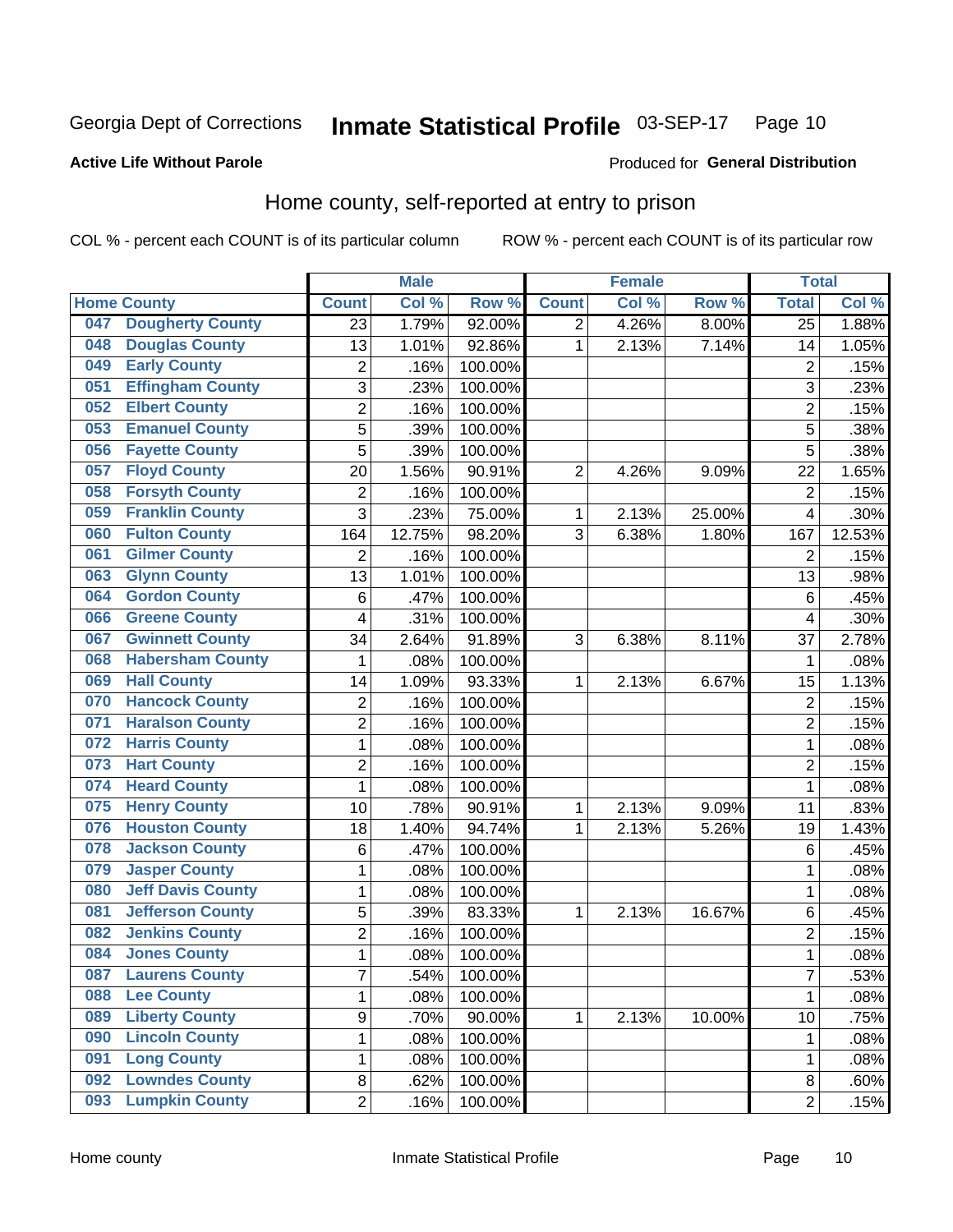#### Inmate Statistical Profile 03-SEP-17 Page 11

### **Active Life Without Parole**

### Produced for General Distribution

# Home county, self-reported at entry to prison

COL % - percent each COUNT is of its particular column

|                                            |                         | <b>Male</b> |         |              | <b>Female</b> |        | <b>Total</b>   |       |
|--------------------------------------------|-------------------------|-------------|---------|--------------|---------------|--------|----------------|-------|
| <b>Home County</b>                         | <b>Count</b>            | Col %       | Row %   | <b>Count</b> | Col %         | Row %  | <b>Total</b>   | Col % |
| <b>Macon County</b><br>094                 | 1                       | .08%        | 100.00% |              |               |        | 1              | .08%  |
| <b>Madison County</b><br>095               | $\overline{2}$          | .16%        | 100.00% |              |               |        | $\overline{2}$ | .15%  |
| <b>Marion County</b><br>096                | $\mathbf 1$             | .08%        | 100.00% |              |               |        | 1              | .08%  |
| <b>Mcduffie County</b><br>097              | $\mathbf 2$             | .16%        | 100.00% |              |               |        | 2              | .15%  |
| <b>Mcintosh County</b><br>098              | $\mathbf 1$             | .08%        | 100.00% |              |               |        | 1              | .08%  |
| <b>Meriwether County</b><br>099            | 1                       | .08%        | 100.00% |              |               |        | 1              | .08%  |
| <b>Miller County</b><br>100                | $\overline{2}$          | .16%        | 100.00% |              |               |        | $\overline{2}$ | .15%  |
| <b>Mitchell County</b><br>101              | $\overline{2}$          | .16%        | 100.00% |              |               |        | $\overline{2}$ | .15%  |
| <b>Monroe County</b><br>102                | $\overline{7}$          | .54%        | 100.00% |              |               |        | 7              | .53%  |
| <b>Montgomery County</b><br>103            | $\mathbf 2$             | .16%        | 100.00% |              |               |        | 2              | .15%  |
| <b>Morgan County</b><br>104                | $\mathbf{1}$            | .08%        | 100.00% |              |               |        | 1              | .08%  |
| <b>Muscogee County</b><br>106              | 27                      | 2.10%       | 100.00% |              |               |        | 27             | 2.03% |
| <b>Newton County</b><br>107                | 6                       | .47%        | 85.71%  | 1            | 2.13%         | 14.29% | 7              | .53%  |
| <b>Oglethorpe County</b><br>109            | 3                       | .23%        | 100.00% |              |               |        | 3              | .23%  |
| <b>Paulding County</b><br>110              | 10                      | .78%        | 100.00% |              |               |        | 10             | .75%  |
| <b>Peach County</b><br>111                 | 1                       | .08%        | 100.00% |              |               |        | 1              | .08%  |
| <b>Pickens County</b><br>112               | $\mathbf 1$             | .08%        | 100.00% |              |               |        | 1              | .08%  |
| <b>Pierce County</b><br>$\overline{113}$   | $\overline{2}$          | .16%        | 100.00% |              |               |        | $\overline{c}$ | .15%  |
| <b>Pike County</b><br>$\overline{114}$     | 3                       | .23%        | 100.00% |              |               |        | 3              | .23%  |
| <b>Polk County</b><br>115                  | 3                       | .23%        | 100.00% |              |               |        | 3              | .23%  |
| <b>Putnam County</b><br>117                | $\overline{\mathbf{4}}$ | .31%        | 100.00% |              |               |        | 4              | .30%  |
| <b>Rabun County</b><br>119                 | $\overline{2}$          | .16%        | 100.00% |              |               |        | $\overline{2}$ | .15%  |
| <b>Randolph County</b><br>120              | $\overline{2}$          | .16%        | 100.00% |              |               |        | $\overline{2}$ | .15%  |
| <b>Richmond County</b><br>121              | 48                      | 3.73%       | 94.12%  | 3            | 6.38%         | 5.88%  | 51             | 3.83% |
| <b>Rockdale County</b><br>122              | $\overline{7}$          | .54%        | 100.00% |              |               |        | 7              | .53%  |
| <b>Screven County</b><br>124               | 1                       | .08%        | 100.00% |              |               |        | 1              | .08%  |
| <b>Seminole County</b><br>125              | $\overline{2}$          | .16%        | 100.00% |              |               |        | $\overline{2}$ | .15%  |
| <b>Spalding County</b><br>126              | 10                      | .78%        | 100.00% |              |               |        | 10             | .75%  |
| <b>Stephens County</b><br>127              | $\overline{2}$          | .16%        | 66.67%  | 1            | 2.13%         | 33.33% | 3              | .23%  |
| <b>Stewart County</b><br>128               | 1                       | .08%        | 100.00% |              |               |        | 1              | .08%  |
| <b>Sumter County</b><br>129                | $\overline{2}$          | .16%        | 100.00% |              |               |        | $\overline{2}$ | .15%  |
| 132<br><b>Tattnall County</b>              | 7                       | .54%        | 87.50%  | 1            | 2.13%         | 12.50% | 8              | .60%  |
| <b>Taylor County</b><br>133                | 3                       | .23%        | 100.00% |              |               |        | 3              | .23%  |
| 134<br><b>Telfair County</b>               | 1                       | .08%        | 100.00% |              |               |        | 1              | .08%  |
| <b>Thomas County</b><br>136                | 5                       | .39%        | 100.00% |              |               |        | 5              | .38%  |
| <b>Tift County</b><br>137                  | 8                       | .62%        | 100.00% |              |               |        | 8              | .60%  |
| <b>Toombs County</b><br>138                | 8                       | .62%        | 100.00% |              |               |        | 8              | .60%  |
| <b>Treutlen County</b><br>$\overline{140}$ | $\overline{4}$          | .31%        | 100.00% |              |               |        | 4              | .30%  |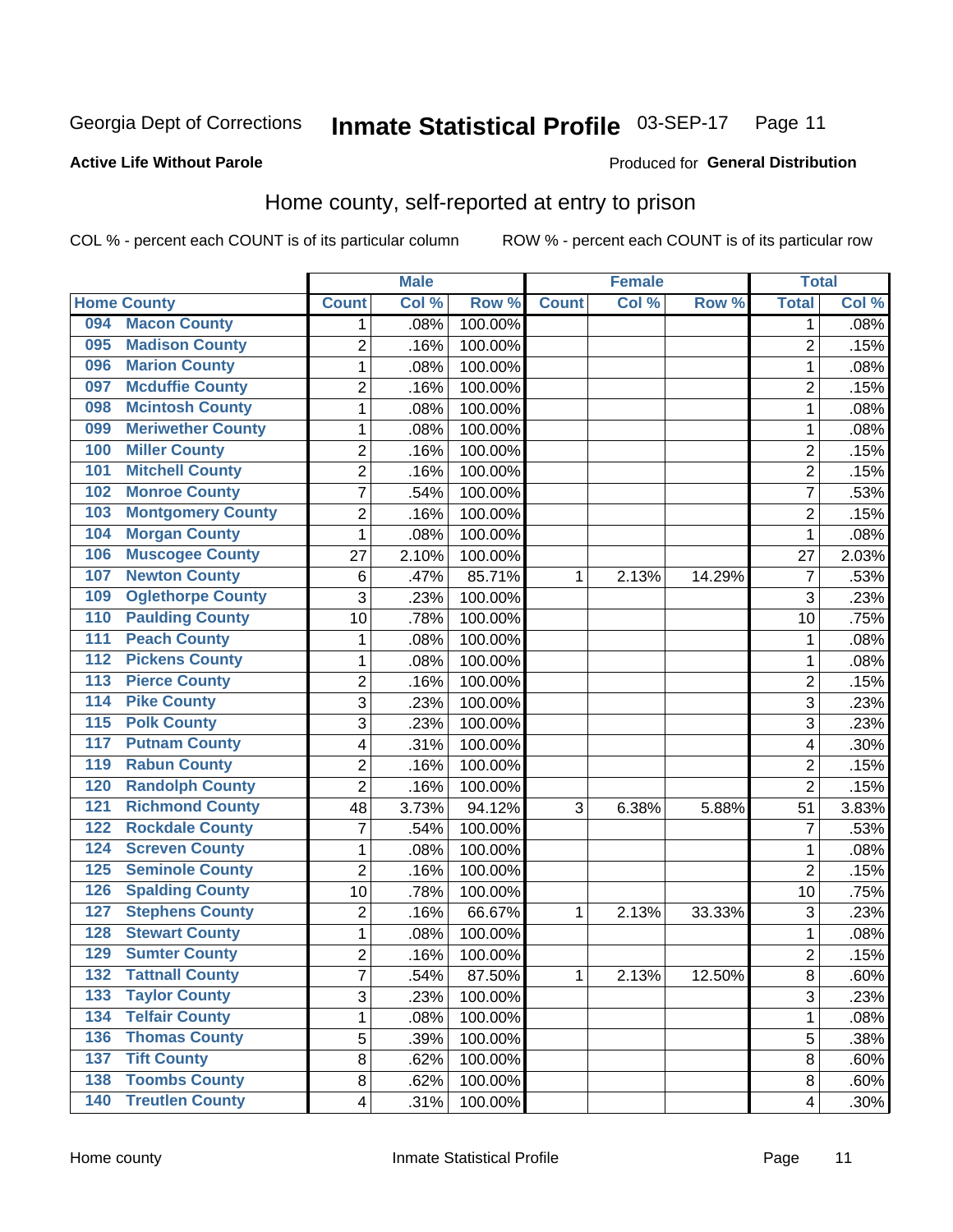#### Inmate Statistical Profile 03-SEP-17 Page 12

### **Active Life Without Parole**

### Produced for General Distribution

# Home county, self-reported at entry to prison

COL % - percent each COUNT is of its particular column

|                                    |                | <b>Male</b> |         |              | <b>Female</b> |        | <b>Total</b>   |       |
|------------------------------------|----------------|-------------|---------|--------------|---------------|--------|----------------|-------|
| <b>Home County</b>                 | <b>Count</b>   | Col %       | Row %   | <b>Count</b> | Col %         | Row %  | <b>Total</b>   | Col % |
| <b>Troup County</b><br>141         | 3              | .23%        | 100.00% |              |               |        | 3              | .23%  |
| <b>Twiggs County</b><br>143        | 2              | .16%        | 100.00% |              |               |        | 2              | .15%  |
| <b>Union County</b><br>144         | 1              | .08%        | 100.00% |              |               |        |                | .08%  |
| <b>Upson County</b><br>145         | 4              | .31%        | 100.00% |              |               |        | 4              | .30%  |
| <b>Walker County</b><br>146        | 3              | .23%        | 75.00%  | 1            | 2.13%         | 25.00% | 4              | .30%  |
| <b>Walton County</b><br>147        | 13             | 1.01%       | 100.00% |              |               |        | 13             | .98%  |
| <b>Ware County</b><br>148          | 10             | .78%        | 100.00% |              |               |        | 10             | .75%  |
| <b>Warren County</b><br>149        | 1              | .08%        | 100.00% |              |               |        |                | .08%  |
| <b>Washington County</b><br>150    | 6              | .47%        | 100.00% |              |               |        | 6              | .45%  |
| <b>Wayne County</b><br>151         | 5              | .39%        | 100.00% |              |               |        | 5              | .38%  |
| <b>Webster County</b><br>152       | 1              | .08%        | 100.00% |              |               |        |                | .08%  |
| <b>White County</b><br>154         | 1              | .08%        | 100.00% |              |               |        |                | .08%  |
| <b>Whitfield County</b><br>155     | 6              | .47%        | 100.00% |              |               |        | 6              | .45%  |
| <b>Wilcox County</b><br>156        |                | .08%        | 100.00% |              |               |        |                | .08%  |
| <b>Wilkes County</b><br>157        | $\overline{2}$ | .16%        | 100.00% |              |               |        | 2              | .15%  |
| <b>Wilkinson County</b><br>158     | 2              | .16%        | 100.00% |              |               |        | $\overline{2}$ | .15%  |
| <b>Worth County</b><br>159         | 1              | .08%        | 100.00% |              |               |        |                | .08%  |
| <b>Other Custody/Out Of</b><br>999 | 3              | .23%        | 100.00% |              |               |        | 3              | .23%  |
| <b>State</b>                       |                |             |         |              |               |        |                |       |
| <b>Total Rported</b>               | 1,286          | 100%        | 96.47%  | 47           | 100%          | 3.53%  | 1,333          | 100%  |

| <b>Not Reported</b> |      |     |       |
|---------------------|------|-----|-------|
| <b>Grand Total</b>  | ,286 | . . | 1,333 |

| Mode (most frequent) | <b>Fulton County</b> | <b>Gwinnett County</b> | <b>Fulton County</b> |
|----------------------|----------------------|------------------------|----------------------|
|                      |                      |                        |                      |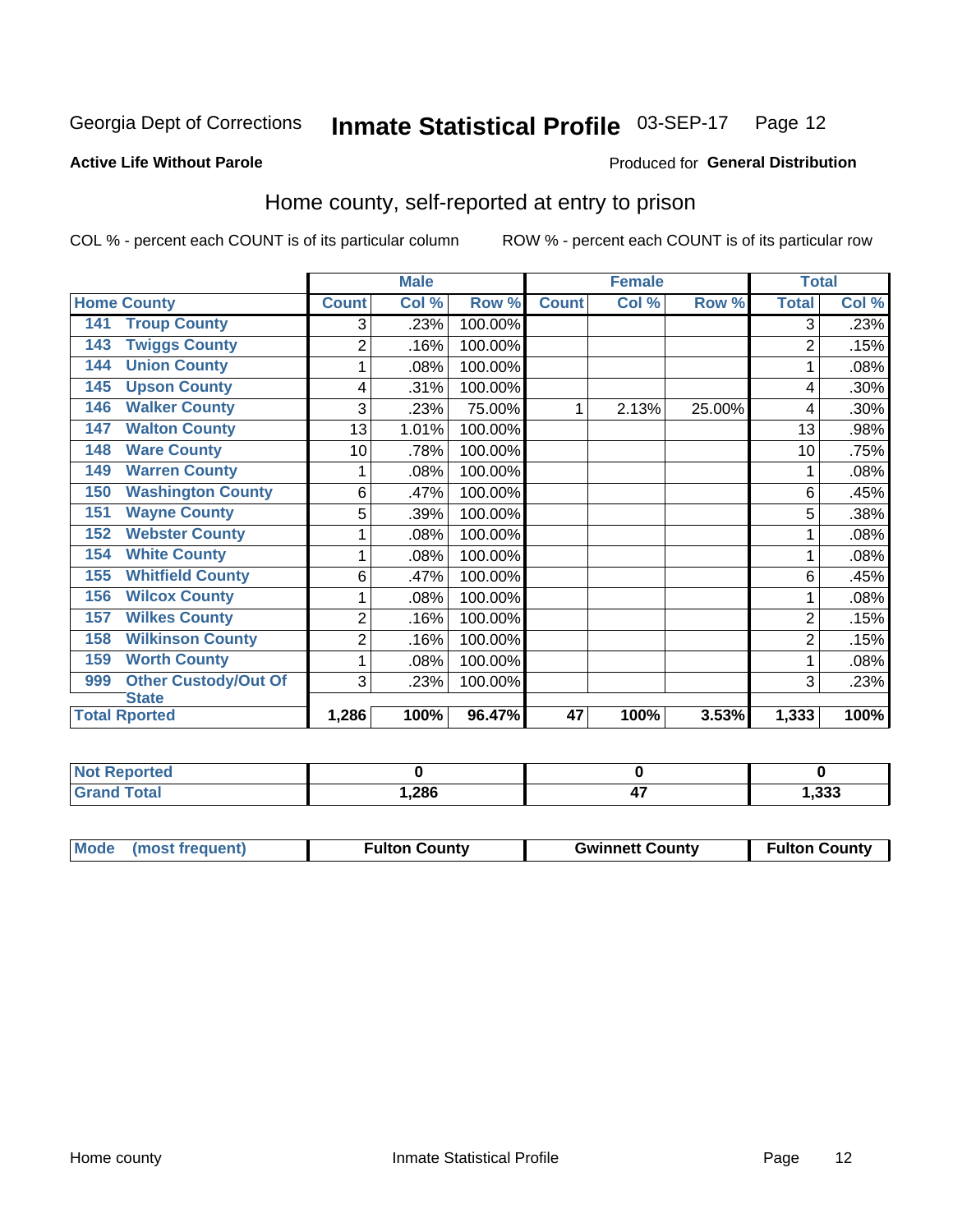#### Inmate Statistical Profile 03-SEP-17 Page 13

### **Active Life Without Parole**

### Produced for General Distribution

# Employment status before prison, self-reported at entry to prison

COL % - percent each COUNT is of its particular column

|                           |               | <b>Male</b>  |        |         | <b>Female</b> |        |        | <b>Total</b> |        |
|---------------------------|---------------|--------------|--------|---------|---------------|--------|--------|--------------|--------|
| <b>Employment Status</b>  |               | <b>Count</b> | Col %  | Row %   | <b>Count</b>  | Col %  | Row %  | Total        | Col %  |
| <b>Full Time</b><br>01    |               | 483          | 46.58% | 96.41%  | 18            | 42.86% | 3.59%  | 501          | 46.43% |
| <b>Part Time</b><br>02    |               | 63           | 6.08%  | 100.00% |               |        |        | 63           | 5.84%  |
| Unempl $<$ 6M<br>03       |               | 72           | 6.94%  | 98.63%  |               | 2.38%  | 1.37%  | 73           | 6.77%  |
| Unempl > 6M<br>04         |               | 245          | 23.63% | 93.51%  | 17            | 40.48% | 6.49%  | 262          | 24.28% |
| <b>Never Worked</b><br>05 |               | 92           | 8.87%  | 100.00% |               |        |        | 92           | 8.53%  |
| <b>Student</b><br>06      |               | 31           | 2.99%  | 100.00% |               |        |        | 31           | 2.87%  |
| <b>Incapable</b><br>07    |               | 51           | 4.92%  | 89.47%  | 6             | 14.29% | 10.53% | 57           | 5.28%  |
| <b>Total Reported</b>     | 100%<br>1,037 |              | 96.11% | 42      | 100%          | 3.89%  | 1,079  | 100%         |        |

| 249<br>$\sim$ |     | 25<br><b>254</b> |
|---------------|-----|------------------|
| ,286          | . . | າາາ<br>. دد.     |

| Mc | ----<br>me<br>ш | nc<br>. |
|----|-----------------|---------|
|    |                 |         |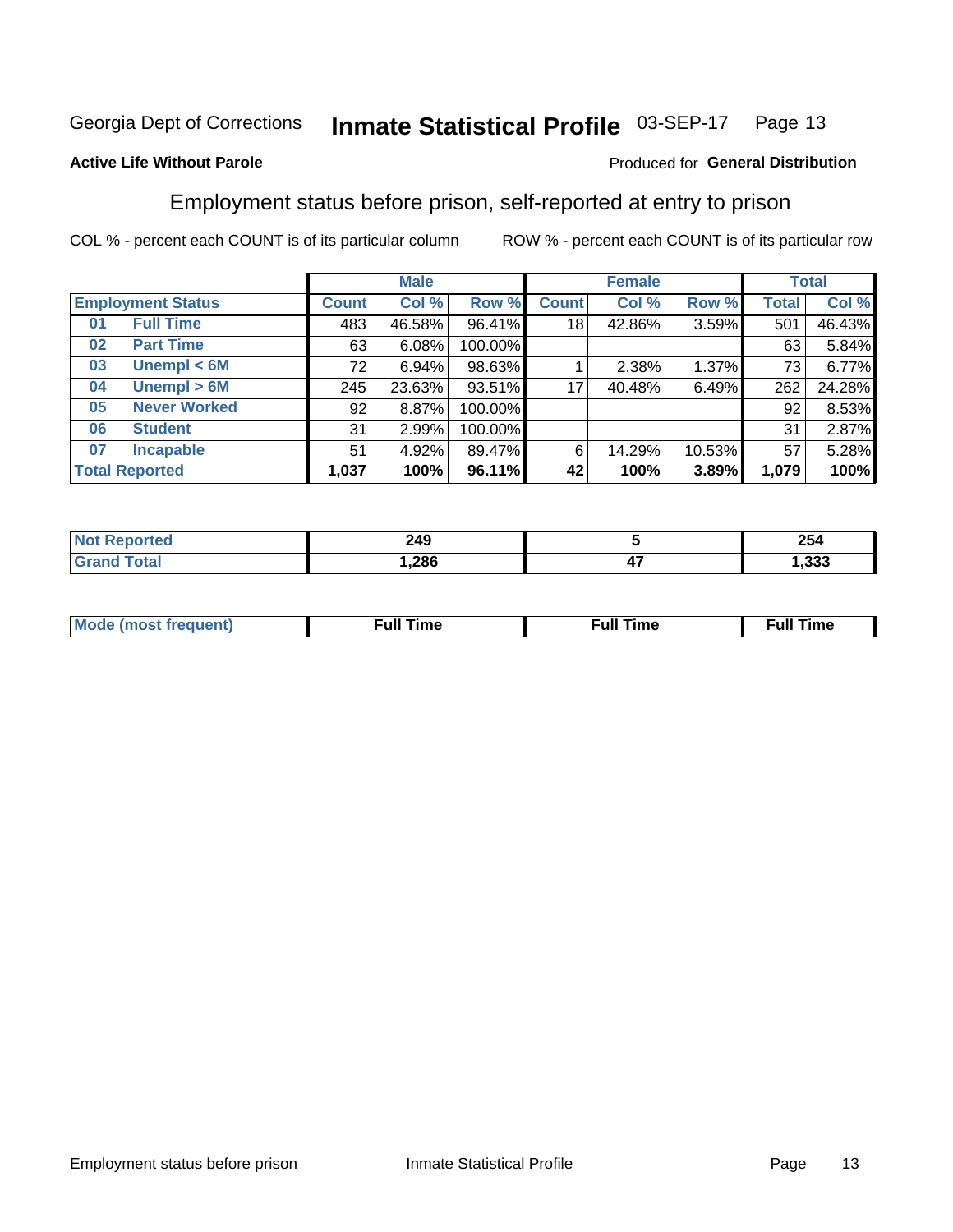### **Active Life Without Parole**

Produced for General Distribution

# Age at admission

COL % - percent each COUNT is of its particular column

|                         |                | <b>Male</b> |         |                | <b>Female</b> |        |                | <b>Total</b> |
|-------------------------|----------------|-------------|---------|----------------|---------------|--------|----------------|--------------|
| <b>Age At Admission</b> | <b>Count</b>   | Col %       | Row %   | <b>Count</b>   | Col %         | Row %  | <b>Total</b>   | Col %        |
| 15                      | $\overline{2}$ | 0.16%       | 100.00% |                |               |        | $\overline{2}$ | 0.15%        |
| 16                      | 1              | 0.08%       | 100.00% |                |               |        | $\mathbf{1}$   | 0.08%        |
| $\overline{17}$         | 7              | 0.54%       | 100.00% |                |               |        | 7              | 0.53%        |
| 18                      | 10             | 0.78%       | 100.00% |                |               |        | 10             | 0.75%        |
| 19                      | 20             | 1.56%       | 100.00% |                |               |        | 20             | 1.50%        |
| $\overline{20}$         | 28             | 2.18%       | 96.55%  | 1              | 2.13%         | 3.45%  | 29             | 2.18%        |
| 21                      | 32             | 2.49%       | 96.97%  | 1              | 2.13%         | 3.03%  | 33             | 2.48%        |
| 22                      | 61             | 4.74%       | 98.39%  | 1              | 2.13%         | 1.61%  | 62             | 4.65%        |
| 23                      | 48             | 3.73%       | 97.96%  | 1              | 2.13%         | 2.04%  | 49             | 3.68%        |
| 24                      | 51             | 3.97%       | 96.23%  | $\overline{2}$ | 4.26%         | 3.77%  | 53             | 3.98%        |
| $\overline{25}$         | 51             | 3.97%       | 94.44%  | 3              | 6.38%         | 5.56%  | 54             | 4.05%        |
| 26                      | 56             | 4.35%       | 98.25%  | 1              | 2.13%         | 1.75%  | 57             | 4.28%        |
| $\overline{27}$         | 46             | 3.58%       | 92.00%  | 4              | 8.51%         | 8.00%  | 50             | 3.75%        |
| 28                      | 52             | 4.04%       | 98.11%  | 1              | 2.13%         | 1.89%  | 53             | 3.98%        |
| 29                      | 54             | 4.20%       | 98.18%  | 1              | 2.13%         | 1.82%  | 55             | 4.13%        |
| 30                      | 42             | 3.27%       | 100.00% |                |               |        | 42             | 3.15%        |
| 31                      | 55             | 4.28%       | 98.21%  | 1              | 2.13%         | 1.79%  | 56             | 4.20%        |
| 32                      | 52             | 4.04%       | 94.55%  | 3              | 6.38%         | 5.45%  | 55             | 4.13%        |
| 33                      | 45             | 3.50%       | 97.83%  | 1              | 2.13%         | 2.17%  | 46             | 3.45%        |
| 34                      | 27             | 2.10%       | 93.10%  | $\overline{2}$ | 4.26%         | 6.90%  | 29             | 2.18%        |
| 35                      | 35             | 2.72%       | 97.22%  | 1              | 2.13%         | 2.78%  | 36             | 2.70%        |
| 36                      | 43             | 3.34%       | 95.56%  | $\overline{2}$ | 4.26%         | 4.44%  | 45             | 3.38%        |
| $\overline{37}$         | 33             | 2.57%       | 100.00% |                |               |        | 33             | 2.48%        |
| 38                      | 36             | 2.80%       | 100.00% |                |               |        | 36             | 2.70%        |
| 39                      | 31             | 2.41%       | 83.78%  | 6              | 12.77%        | 16.22% | 37             | 2.78%        |
| 40                      | 26             | 2.02%       | 92.86%  | $\overline{c}$ | 4.26%         | 7.14%  | 28             | 2.10%        |
| 41                      | 34             | 2.64%       | 94.44%  | $\overline{2}$ | 4.26%         | 5.56%  | 36             | 2.70%        |
| 42                      | 32             | 2.49%       | 100.00% |                |               |        | 32             | 2.40%        |
| 43                      | 27             | 2.10%       | 93.10%  | $\mathbf 2$    | 4.26%         | 6.90%  | 29             | 2.18%        |
| 44                      | 18             | 1.40%       | 90.00%  | $\overline{2}$ | 4.26%         | 10.00% | 20             | 1.50%        |
| 45                      | 29             | 2.26%       | 100.00% |                |               |        | 29             | 2.18%        |
| 46                      | 26             | 2.02%       | 89.66%  | 3              | 6.38%         | 10.34% | 29             | 2.18%        |
| 47                      | 21             | 1.63%       | 100.00% |                |               |        | 21             | 1.58%        |
| 48                      | 22             | 1.71%       | 88.00%  | 3              | 6.38%         | 12.00% | 25             | 1.88%        |
| 49                      | 22             | 1.71%       | 100.00% |                |               |        | 22             | 1.65%        |
| 50                      | 20             | 1.56%       | 100.00% |                |               |        | 20             | 1.50%        |
| $\overline{51}$         | 11             | 0.86%       | 100.00% |                |               |        | 11             | 0.83%        |
| 52                      | 10             | 0.78%       | 100.00% |                |               |        | 10             | 0.75%        |
| 53                      | 13             | 1.01%       | 100.00% |                |               |        | 13             | 0.98%        |
| 54                      | 10             | 0.78%       | 100.00% |                |               |        | 10             | 0.75%        |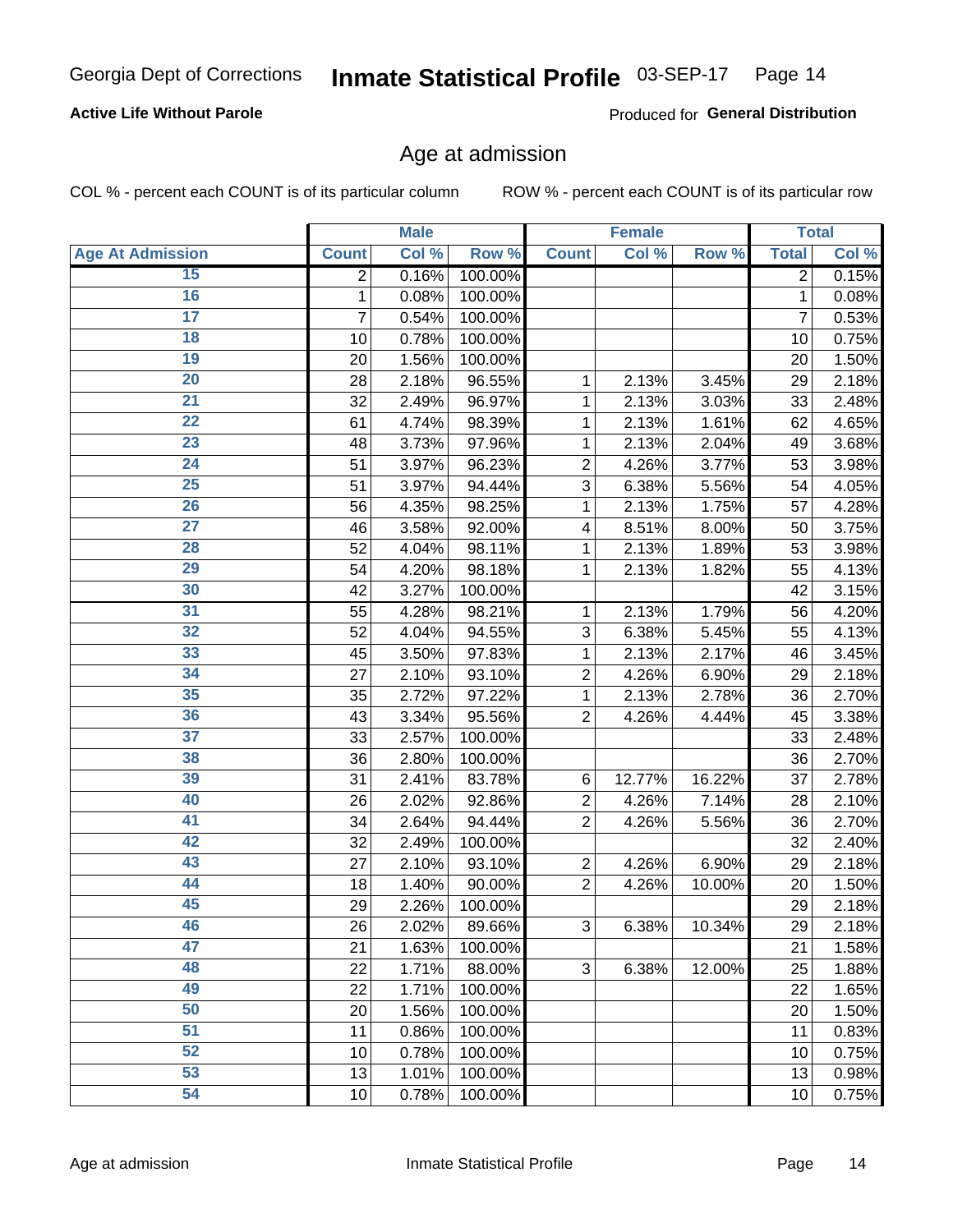#### Inmate Statistical Profile 03-SEP-17 Page 15

### **Active Life Without Parole**

Produced for General Distribution

# Age at admission

COL % - percent each COUNT is of its particular column

|                         |                 | <b>Male</b> |         |              | <b>Female</b> |       |              | <b>Total</b> |
|-------------------------|-----------------|-------------|---------|--------------|---------------|-------|--------------|--------------|
| <b>Age At Admission</b> | <b>Count</b>    | Col %       | Row %   | <b>Count</b> | Col %         | Row % | <b>Total</b> | Col %        |
| 55                      | 10 <sup>1</sup> | 0.78%       | 90.91%  |              | 2.13%         | 9.09% | 11           | 0.83%        |
| 56                      | 9               | 0.70%       | 100.00% |              |               |       | 9            | 0.68%        |
| 57                      |                 | 0.54%       | 100.00% |              |               |       | 7            | 0.53%        |
| 58                      | 5               | 0.39%       | 100.00% |              |               |       | 5            | 0.38%        |
| 59                      |                 | 0.08%       | 100.00% |              |               |       |              | 0.08%        |
| 60                      | 3               | 0.23%       | 100.00% |              |               |       | 3            | 0.23%        |
| 61                      |                 | 0.08%       | 100.00% |              |               |       |              | 0.08%        |
| 62                      | 2               | 0.16%       | 100.00% |              |               |       | 2            | 0.15%        |
| 64                      | 3               | 0.23%       | 100.00% |              |               |       | 3            | 0.23%        |
| 65                      | 2               | 0.16%       | 100.00% |              |               |       | 2            | 0.15%        |
| 66                      |                 | 0.08%       | 100.00% |              |               |       |              | 0.08%        |
| 67                      |                 | 0.08%       | 100.00% |              |               |       |              | 0.08%        |
| 69                      | 2               | 0.16%       | 100.00% |              |               |       | 2            | 0.15%        |
| <b>Total Reported</b>   | 1,286           | 100%        | 96.47%  | 47           | 100%          | 3.53% | 1,333        | 100%         |

| <b>Not Reported</b>          |             |     |       |
|------------------------------|-------------|-----|-------|
| <b>Total</b><br><b>Grand</b> | <b>286,</b> | . . | 1,333 |

| Mean<br>(average)       | 33.94       | 34.94 | 33.98    |
|-------------------------|-------------|-------|----------|
| Median (middle)         | JZ          | 35    | 32       |
| Mode<br>(most frequent) | <u>. . </u> | 39    | n.<br>LL |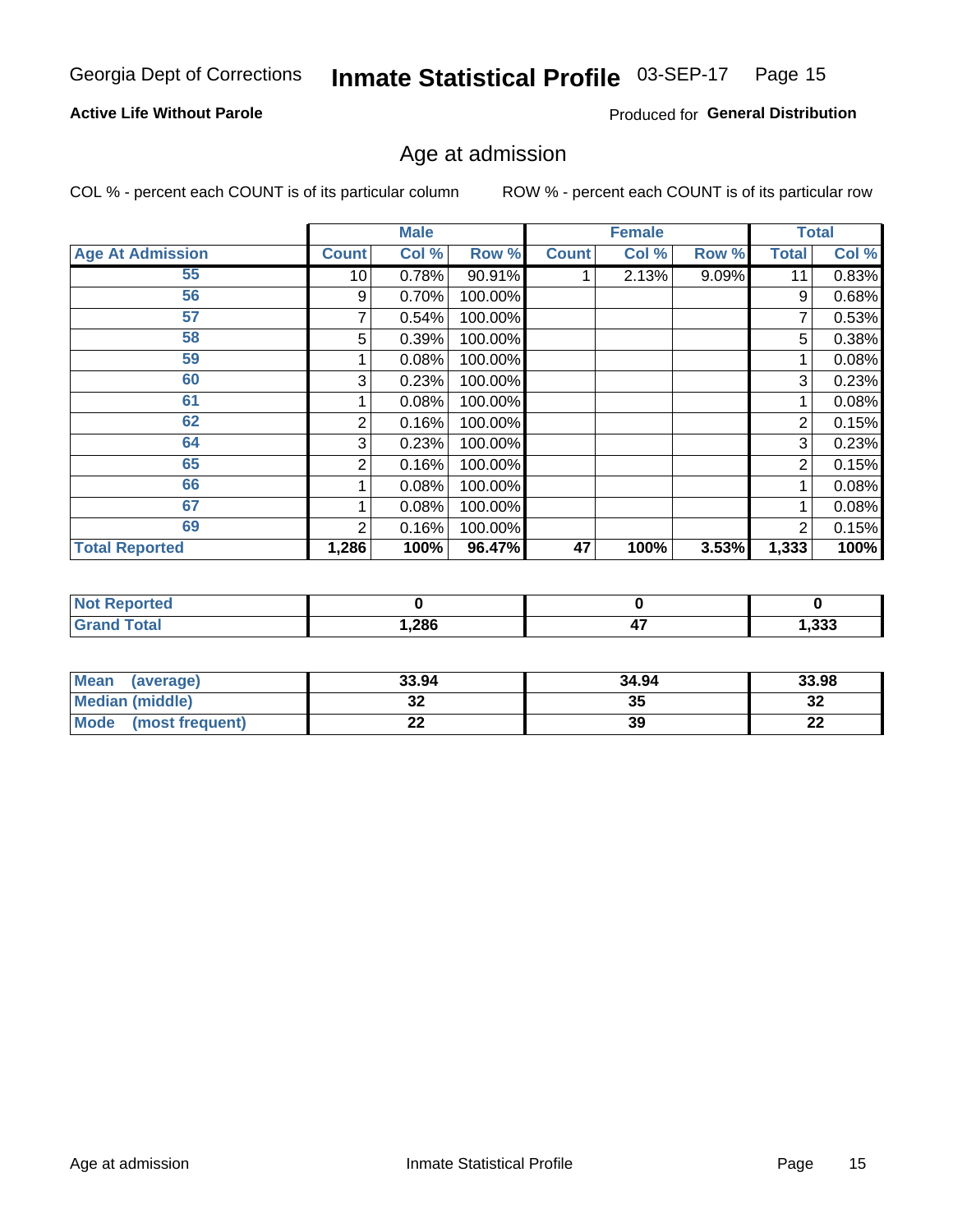### **Active Life Without Parole**

### Produced for General Distribution

# Height, measured at entry to prison

COL % - percent each COUNT is of its particular column

|                       |                | <b>Male</b> |         |                | <b>Female</b> |         |                | <b>Total</b> |
|-----------------------|----------------|-------------|---------|----------------|---------------|---------|----------------|--------------|
| <b>Height</b>         | <b>Count</b>   | Col %       | Row %   | <b>Count</b>   | Col %         | Row %   | <b>Total</b>   | Col %        |
| $\bf{0}$              | 6              | 0.47%       | 100.00% |                |               |         | 6              | 0.45%        |
| 4'10''                |                |             |         | $\mathbf{1}$   | 2.13%         | 100.00% | 1              | 0.08%        |
| 5'00''                | 1              | 0.08%       | 100.00% |                |               |         | 1              | 0.08%        |
| 5'01"                 | 4              | 0.31%       | 66.67%  | $\overline{c}$ | 4.26%         | 33.33%  | 6              | 0.45%        |
| 5'02"                 | 5              | 0.39%       | 83.33%  | 1              | 2.13%         | 16.67%  | $6\phantom{1}$ | 0.45%        |
| 5'03''                | 11             | 0.86%       | 61.11%  | $\overline{7}$ | 14.89%        | 38.89%  | 18             | 1.35%        |
| 5'04"                 | 14             | 1.09%       | 50.00%  | 14             | 29.79%        | 50.00%  | 28             | 2.10%        |
| 5'05"                 | 34             | 2.64%       | 85.00%  | 6              | 12.77%        | 15.00%  | 40             | 3.00%        |
| 5'06''                | 91             | 7.08%       | 93.81%  | 6              | 12.77%        | 6.19%   | 97             | 7.28%        |
| 5'07''                | 88             | 6.84%       | 94.62%  | 5              | 10.64%        | 5.38%   | 93             | 6.98%        |
| 5'08''                | 129            | 10.03%      | 99.23%  | 1              | 2.13%         | 0.77%   | 130            | 9.75%        |
| 5'09''                | 170            | 13.22%      | 98.84%  | $\overline{2}$ | 4.26%         | 1.16%   | 172            | 12.90%       |
| 5'10''                | 156            | 12.13%      | 100.00% |                |               |         | 156            | 11.70%       |
| 5'11"                 | 162            | 12.60%      | 100.00% |                |               |         | 162            | 12.15%       |
| 6'00''                | 136            | 10.58%      | 99.27%  | $\mathbf{1}$   | 2.13%         | 0.73%   | 137            | 10.28%       |
| 6'01''                | 104            | 8.09%       | 100.00% |                |               |         | 104            | 7.80%        |
| 6'02"                 | 89             | 6.92%       | 100.00% |                |               |         | 89             | 6.68%        |
| 6'03''                | 40             | 3.11%       | 97.56%  | $\mathbf{1}$   | 2.13%         | 2.44%   | 41             | 3.08%        |
| 6'04"                 | 33             | 2.57%       | 100.00% |                |               |         | 33             | 2.48%        |
| 6'05"                 | $\overline{7}$ | 0.54%       | 100.00% |                |               |         | $\overline{7}$ | 0.53%        |
| 6'06''                | 4              | 0.31%       | 100.00% |                |               |         | 4              | 0.30%        |
| 6'07''                | 1              | 0.08%       | 100.00% |                |               |         | 1              | 0.08%        |
| 6'11''                | 1              | 0.08%       | 100.00% |                |               |         | 1              | 0.08%        |
| <b>Total Reported</b> | 1,286          | 100%        | 96.47%  | 47             | 100%          | 3.53%   | 1,333          | 100%         |

| <b>Not Reported</b> |      |           |       |
|---------------------|------|-----------|-------|
| <b>Total</b>        | 286, | --<br>. . | 1,333 |

| <b>Mean</b> | (average)       | 5'10" | 5'05" | 5'10'' |
|-------------|-----------------|-------|-------|--------|
|             |                 |       |       |        |
| <b>Mode</b> | (most frequent) | 5'09" | 5'04" | 5'09"  |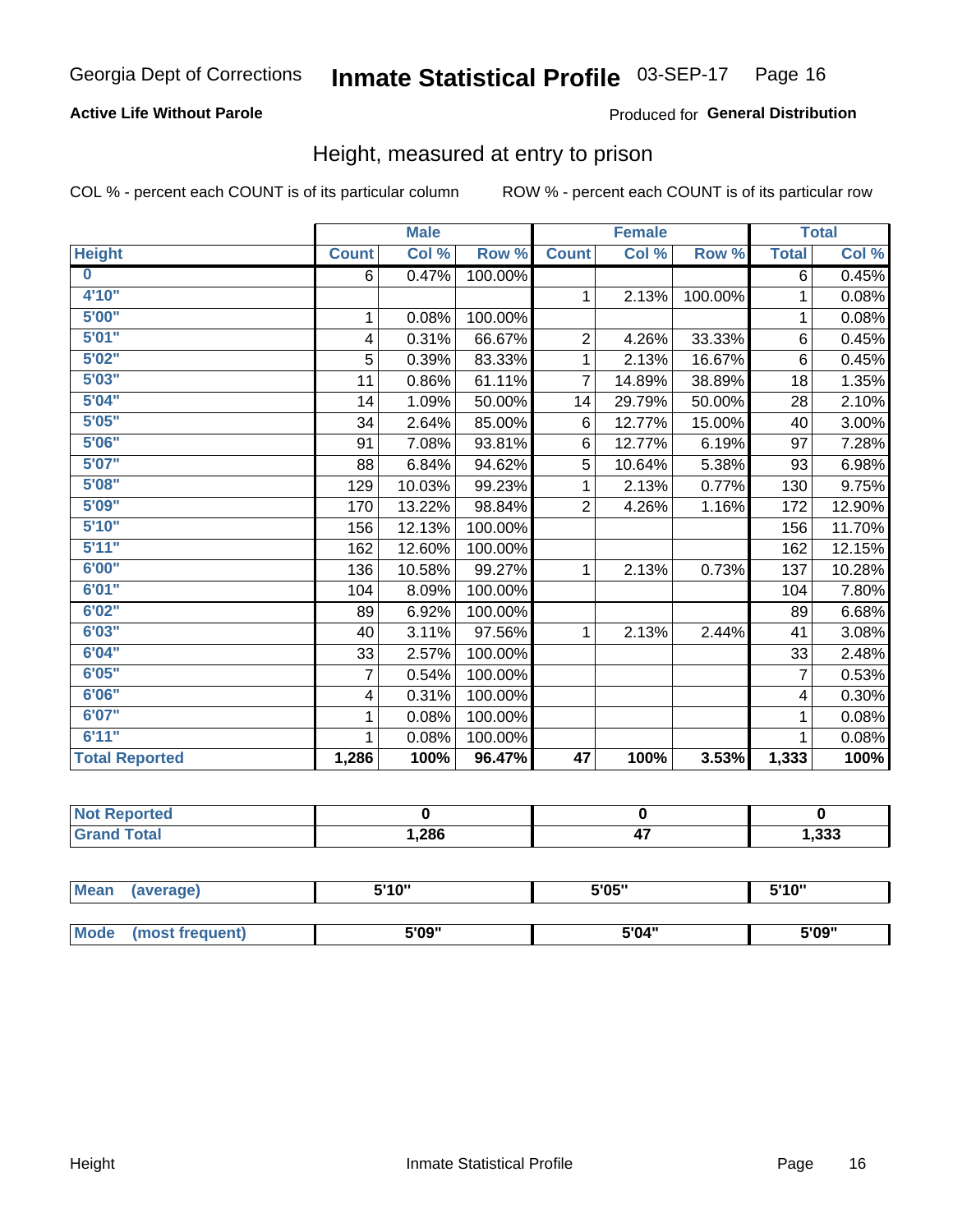### **Active Life Without Parole**

Produced for General Distribution

# Weight, measured at entry to prison

COL % - percent each COUNT is of its particular column

ROW % - percent each COUNT is of its particular row

|                          |                         | <b>Male</b>             |         |                         | <b>Female</b>   |         |                         | <b>Total</b>            |  |
|--------------------------|-------------------------|-------------------------|---------|-------------------------|-----------------|---------|-------------------------|-------------------------|--|
| <b>Weight</b>            | <b>Count</b>            | Col %                   | Row %   | <b>Count</b>            | Col %           | Row %   | <b>Total</b>            | Col %                   |  |
| 100 - 109 pounds         |                         |                         |         | 1                       | 2.13%           | 100.00% | $\mathbf 1$             | 0.08%                   |  |
| 110 - 119 pounds         | $\overline{2}$          | 0.16%                   | 50.00%  | $\overline{2}$          | 4.26%           | 50.00%  | $\overline{\mathbf{4}}$ | 0.30%                   |  |
| 120 - 129 pounds         | 6                       | 0.47%                   | 75.00%  | $\overline{2}$          | 4.26%           | 25.00%  | 8                       | 0.60%                   |  |
| 130 - 139 pounds         | 40                      | 3.12%                   | 93.02%  | $\overline{3}$          | 6.38%           | 6.98%   | 43                      | 3.23%                   |  |
| 140 - 149 pounds         | 80                      | 6.24%                   | 94.12%  | 5                       | 10.64%          | 5.88%   | 85                      | 6.39%                   |  |
| 150 - 159 pounds         | 123                     | 9.59%                   | 98.40%  | $\overline{2}$          | 4.26%           | 1.60%   | 125                     | 9.40%                   |  |
| 160 - 169 pounds         | 148                     | 11.54%                  | 97.37%  | 4                       | 8.51%           | 2.63%   | 152                     | 11.43%                  |  |
| 170 - 179 pounds         | 174                     | 13.56%                  | 97.75%  | $\overline{\mathbf{4}}$ | 8.51%           | 2.25%   | 178                     | 13.38%                  |  |
| 180 - 189 pounds         | 170                     | 13.25%                  | 97.70%  | $\overline{\mathbf{4}}$ | 8.51%           | 2.30%   | 174                     | 13.08%                  |  |
| 190 - 199 pounds         | 107                     | 8.34%                   | 95.54%  | 5                       | 10.64%          | 4.46%   | 112                     | 8.42%                   |  |
| 200 - 209 pounds         | 113                     | 8.81%                   | 97.41%  | 3                       | 6.38%           | 2.59%   | 116                     | 8.72%                   |  |
| 210 - 219 pounds         | 75                      | 5.85%                   | 92.59%  | 6                       | 12.77%          | 7.41%   | 81                      | 6.09%                   |  |
| 220 - 229 pounds         | 78                      | 6.08%                   | 98.73%  | $\mathbf{1}$            | 2.13%           | 1.27%   | 79                      | 5.94%                   |  |
| 230 - 239 pounds         | 49                      | 3.82%                   | 98.00%  | $\mathbf{1}$            | 2.13%           | 2.00%   | 50                      | 3.76%                   |  |
| 240 - 249 pounds         | 35                      | 2.73%                   | 100.00% |                         |                 |         | 35                      | 2.63%                   |  |
| 250 - 259 pounds         | 28                      | 2.18%                   | 100.00% |                         |                 |         | 28                      | 2.11%                   |  |
| 260 - 269 pounds         | 13                      | 1.01%                   | 100.00% |                         |                 |         | 13                      | 0.98%                   |  |
| 270 - 279 pounds         | 11                      | 0.86%                   | 100.00% |                         |                 |         | 11                      | 0.83%                   |  |
| 280 - 289 pounds         | 10                      | 0.78%                   | 90.91%  | $\mathbf{1}$            | 2.13%           | 9.09%   | 11                      | 0.83%                   |  |
| 290 - 299 pounds         | $6\phantom{1}$          | 0.47%                   | 75.00%  | $\overline{2}$          | 4.26%           | 25.00%  | 8                       | 0.60%                   |  |
| 300 - 309 pounds         | $\overline{\mathbf{4}}$ | 0.31%                   | 100.00% |                         |                 |         | 4                       | 0.30%                   |  |
| 310 - 319 pounds         | $\mathbf 1$             | 0.08%                   | 100.00% |                         |                 |         | $\mathbf 1$             | 0.08%                   |  |
| 320 - 329 pounds         | 4                       | 0.31%                   | 100.00% |                         |                 |         | 4                       | 0.30%                   |  |
| 330 - 339 pounds         | 3                       | 0.23%                   | 100.00% |                         |                 |         | 3                       | 0.23%                   |  |
| 350 - 359 pounds         | 1                       | 0.08%                   | 100.00% |                         |                 |         | $\mathbf{1}$            | 0.08%                   |  |
| 360 - 369 pounds         | 1                       | 0.08%                   | 100.00% |                         |                 |         | $\mathbf{1}$            | 0.08%                   |  |
| 390 - 399 pounds         |                         |                         |         | 1                       | 2.13%           | 100.00% | $\mathbf{1}$            | 0.08%                   |  |
| 400 pounds and over      | $\mathbf{1}$            | 0.08%                   | 100.00% |                         |                 |         | $\mathbf{1}$            | 0.08%                   |  |
| <b>Total Reported</b>    | 1,283                   | 100%                    | 96.47%  | $\overline{47}$         | 100%            | 3.53%   | 1,330                   | 100.0%                  |  |
|                          |                         |                         |         |                         |                 |         |                         |                         |  |
| <b>Not Reported</b>      |                         | $\overline{\mathbf{3}}$ |         | $\mathbf 0$             |                 |         |                         | $\overline{\mathbf{3}}$ |  |
| <b>Grand Total</b>       |                         | 1,286                   |         |                         | $\overline{47}$ |         |                         | 1,333                   |  |
|                          |                         |                         |         |                         |                 |         |                         |                         |  |
| <b>Mean</b><br>(average) |                         | 189                     |         |                         | 184             |         |                         | 188                     |  |
| <b>Median (middle)</b>   |                         | 180                     |         | 180                     |                 |         | 180                     |                         |  |

**Mode** 

(most frequent)

 $180$ 

 $180$ 

 $180$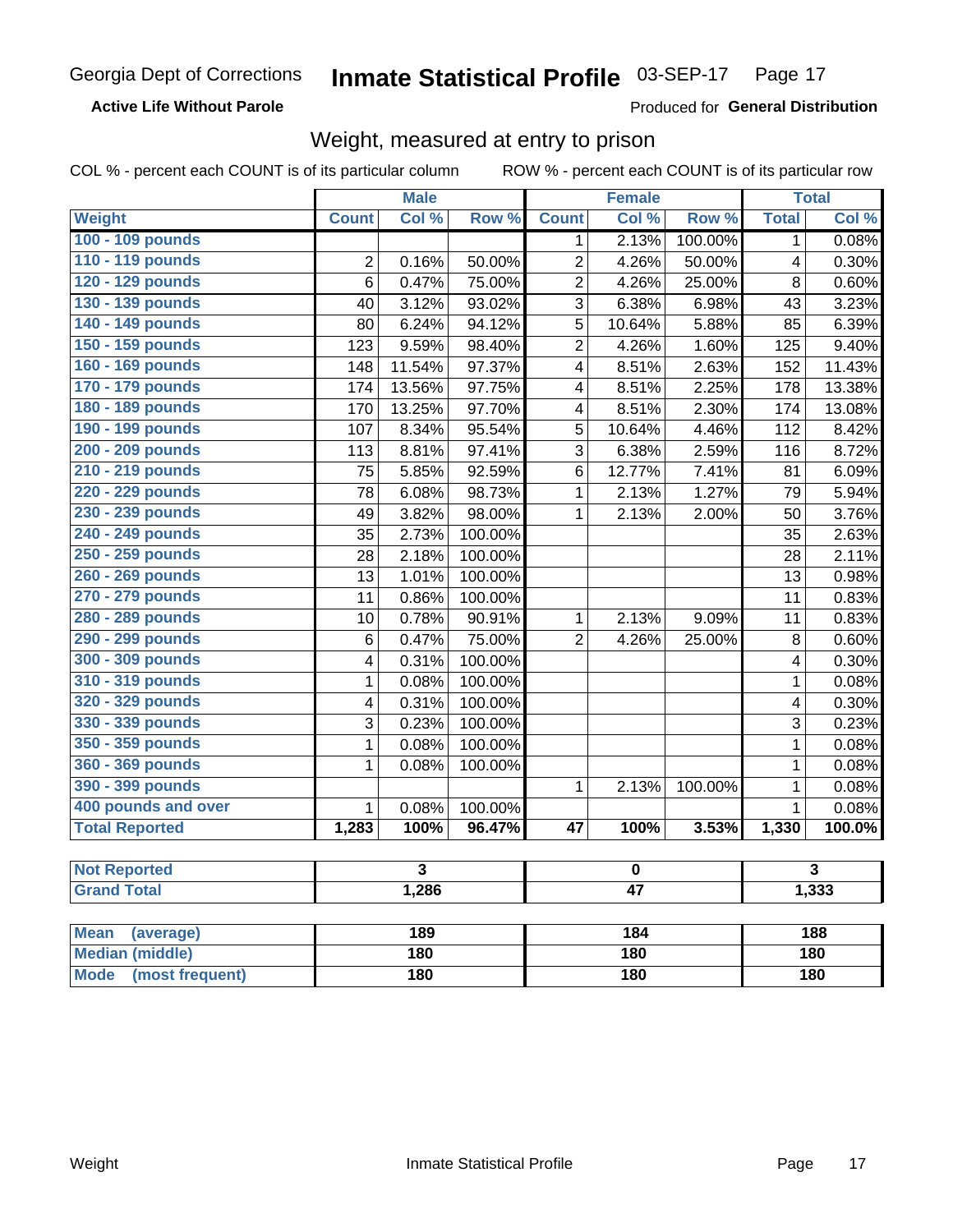#### Inmate Statistical Profile 03-SEP-17 Page 18

### **Active Life Without Parole**

### Produced for General Distribution

# Veterans validated by Veteran's Administration

COL % - percent each COUNT is of its particular column

|                          |              | <b>Male</b> |             | <b>Female</b> |       |              | <b>Total</b> |
|--------------------------|--------------|-------------|-------------|---------------|-------|--------------|--------------|
| <b>Military service</b>  | <b>Count</b> | Col %       | Row % Count | Col %         | Row % | <b>Total</b> | Col %        |
| <b>Others</b><br>0       | 50           | 43.86%      | 100.00%     |               |       | 50           | 43.48%       |
| <b>Air Force</b>         | 45           | 39.47%      | 97.83%      | 100.00%       | 2.17% | 46           | 40.00%       |
| Army                     | 6            | $5.26\%$    | 100.00%     |               |       | 6            | 5.22%        |
| <b>Navy</b><br>3         |              | 3.51%       | 100.00%     |               |       | 4            | 3.48%        |
| <b>Coast Guard</b><br>5. |              | 7.89%       | 100.00%     |               |       | 9            | 7.83%        |
| <b>Total Reported</b>    | 114          | 100%        | 99.13%      | 100%          | .87%  | 115          | 100%         |

| тес          | $\overline{1}$ | 46         | <b>040</b>  |
|--------------|----------------|------------|-------------|
| <b>Total</b> | ,286           | . .<br>T 1 | າາາ<br>,ააა |

| _____<br>____ |
|---------------|
|---------------|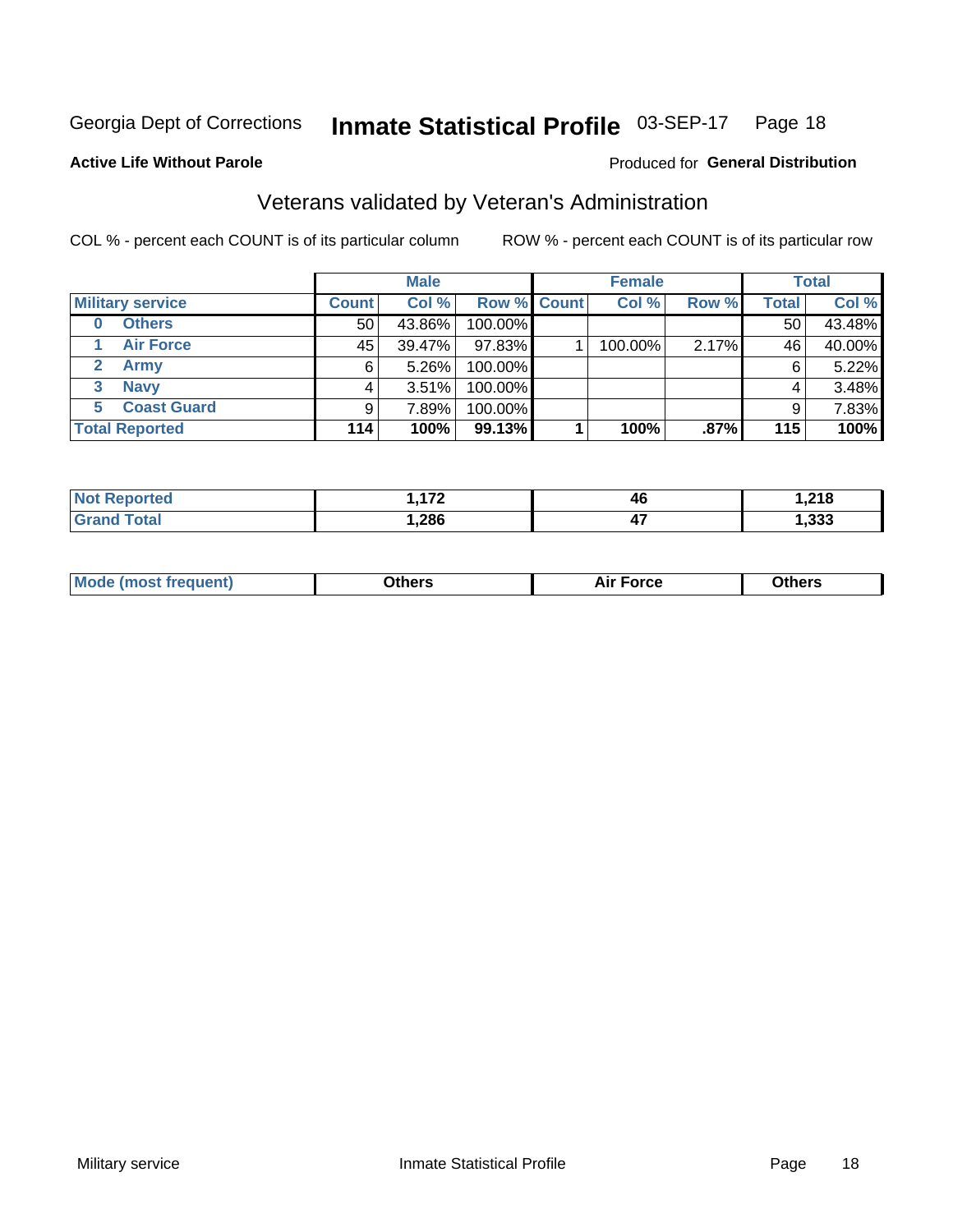#### Inmate Statistical Profile 03-SEP-17 Page 19

**Active Life Without Parole** 

Produced for General Distribution

# Type of admission to prison

COL % - percent each COUNT is of its particular column

|                                      |              | <b>Male</b> |                    |    | <b>Female</b> |       |              | <b>Total</b> |
|--------------------------------------|--------------|-------------|--------------------|----|---------------|-------|--------------|--------------|
| <b>Type of Admission</b>             | <b>Count</b> | Col %       | <b>Row % Count</b> |    | Col %         | Row % | <b>Total</b> | Col %        |
| <b>New Sentence</b><br>52            | 1,220        | 94.87%      | 96.29%             | 47 | 100.00%       | 3.71% | 1,267        | 95.05%       |
| <b>Probation Rev Partial</b><br>53   | 5            | .39%        | 100.00%            |    |               |       | 5            | .38%         |
| <b>Probation Rev Remainder</b><br>54 | 11           | .86%        | 100.00%            |    |               |       | 11           | .83%         |
| <b>Parole Rev New Sentence</b><br>55 | 19           | 1.48%       | 100.00%            |    |               |       | 19           | 1.43%        |
| <b>Parole Rev No New</b><br>56       | 17           | 1.32%       | 100.00%            |    |               |       | 17           | 1.28%        |
| <b>Sentence</b>                      |              |             |                    |    |               |       |              |              |
| <b>Life W/O Parole</b><br>70         | 13           | 1.01%       | 100.00%            |    |               |       | 13           | .98%         |
| <b>Unknown</b><br>82                 |              | $.08\%$     | 100.00%            |    |               |       |              | .08%         |
| <b>Total Reported</b>                | 1,286        | 100%        | 96.47%             | 47 | 100%          | 3.53% | 1,333        | 100%         |

| Reported<br>NOT. |       |     |      |
|------------------|-------|-----|------|
| Total<br>"Gran∟  | 286,، | . . | .333 |

| Mode (most frequent) | <b>New Sentence</b> | <b>New Sentence</b> | <b>New Sentence</b> |
|----------------------|---------------------|---------------------|---------------------|
|                      |                     |                     |                     |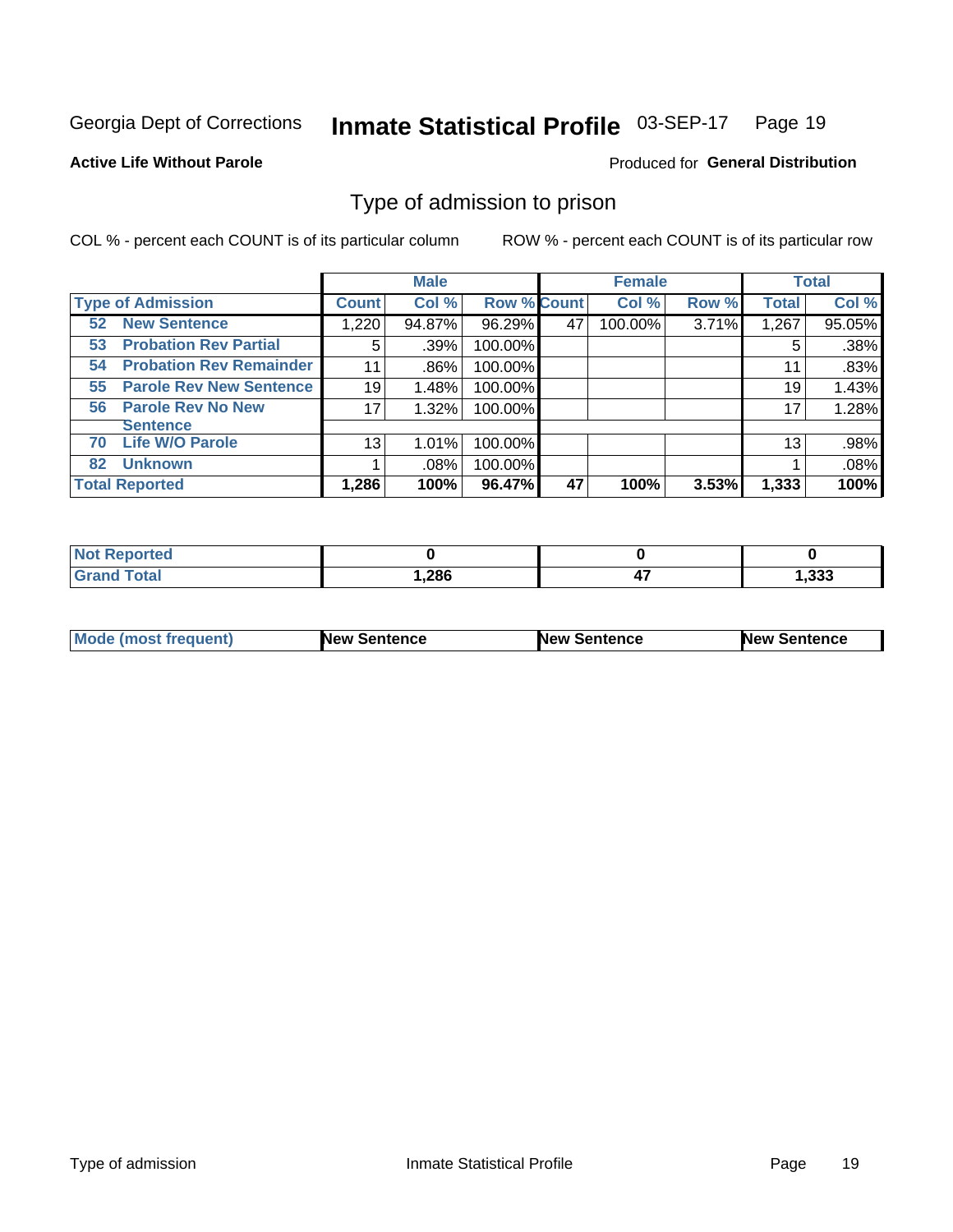#### Inmate Statistical Profile 03-SEP-17 Page 20

**Active Life Without Parole** 

Produced for General Distribution

# Current / last supervision level

COL % - percent each COUNT is of its particular column

|                        |              | <b>Male</b> |                    |    | <b>Female</b> |          |       | <b>Total</b> |
|------------------------|--------------|-------------|--------------------|----|---------------|----------|-------|--------------|
| <b>Security Status</b> | <b>Count</b> | Col%        | <b>Row % Count</b> |    | Col %         | Row %    | Total | Col %        |
| 4 Medium               |              | $.39\%$     | 100.00%            |    | .00%          |          |       | $.38\%$      |
| 5 Close                | .281         | 99.61%      | 96.46%             | 47 | 100.00%       | 3.54%    | 1,328 | 99.62%       |
| <b>Total Reported</b>  | .286         | 100%        | 96.47%             | 47 | 100%          | $3.53\%$ | 1,333 | 100%         |

| <b>Still being diagnosed</b> |      |       |
|------------------------------|------|-------|
| <b>Not Reported</b>          |      |       |
| <b>Grand Total</b>           | ,286 | 1,333 |

| <b>Mode (most frequent)</b> | Close | ∵lose | Close |
|-----------------------------|-------|-------|-------|
|                             |       |       |       |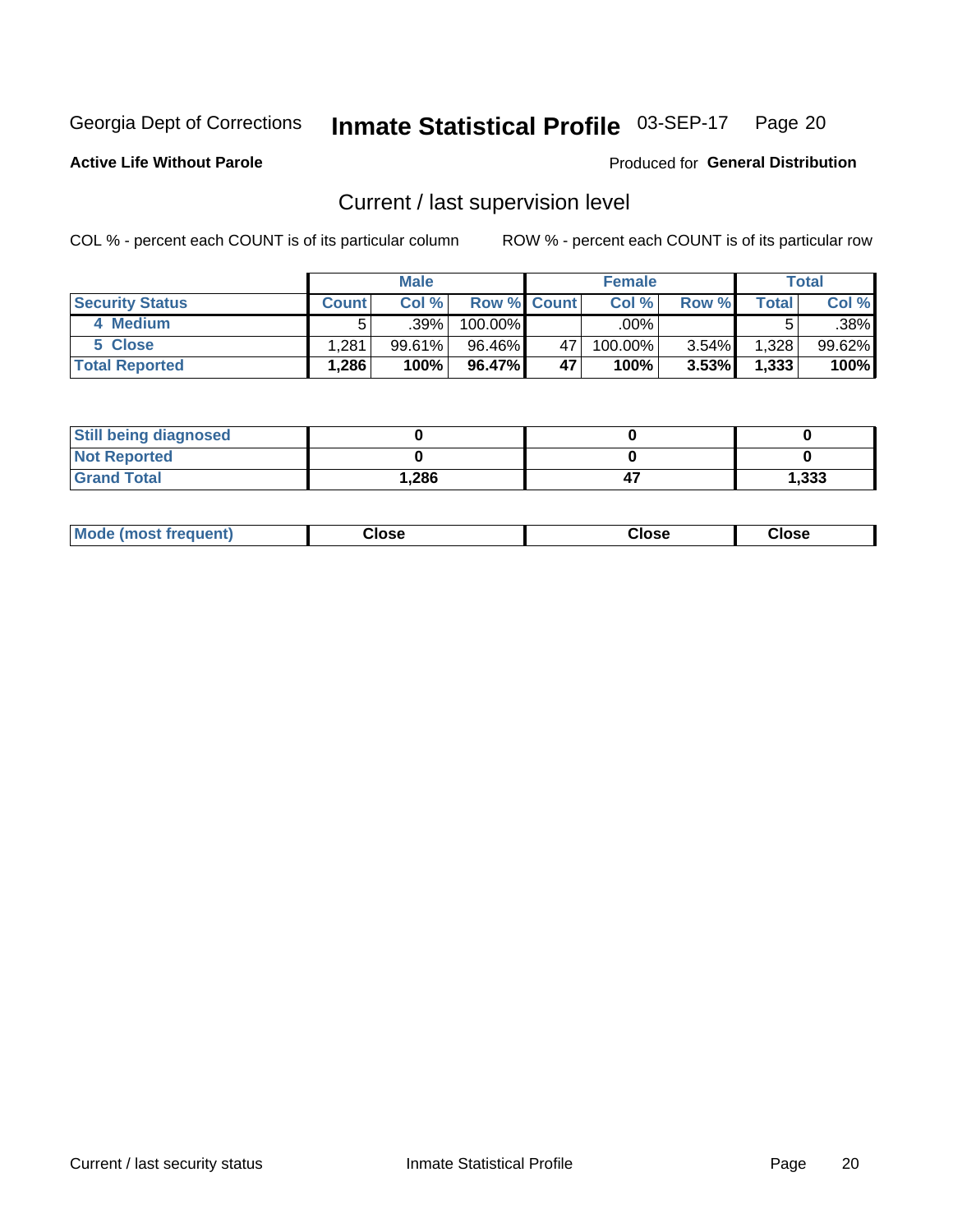#### Inmate Statistical Profile 03-SEP-17 Page 21

**Active Life Without Parole** 

Produced for General Distribution

# Current / last type of institution

COL % - percent each COUNT is of its particular column

|                            |              | <b>Male</b> |                    |     | <b>Female</b> |              |              | <b>Total</b> |
|----------------------------|--------------|-------------|--------------------|-----|---------------|--------------|--------------|--------------|
| <b>Type of Institution</b> | <b>Count</b> | Col %       | <b>Row % Count</b> |     | Col %         | <b>Row %</b> | <b>Total</b> | Col %        |
| <b>State Prison</b>        | 1,286        | 100.00%     | 96.47%             | 471 | 100.00%       | $3.53\%$     | 1,333        | 100.00%      |
| <b>Total Reported</b>      | 1,286        | 100%        | 96.47%             | 47  | $100\%$       | $3.53\%$     | 1,333        | 100%         |

| теа |      |       |
|-----|------|-------|
|     | ,286 | 1,333 |

| <b>Mode (most frequent)</b> | <b>State Prison</b> | <b>State Prison</b> | State<br>. Prisonl |
|-----------------------------|---------------------|---------------------|--------------------|
|                             |                     |                     |                    |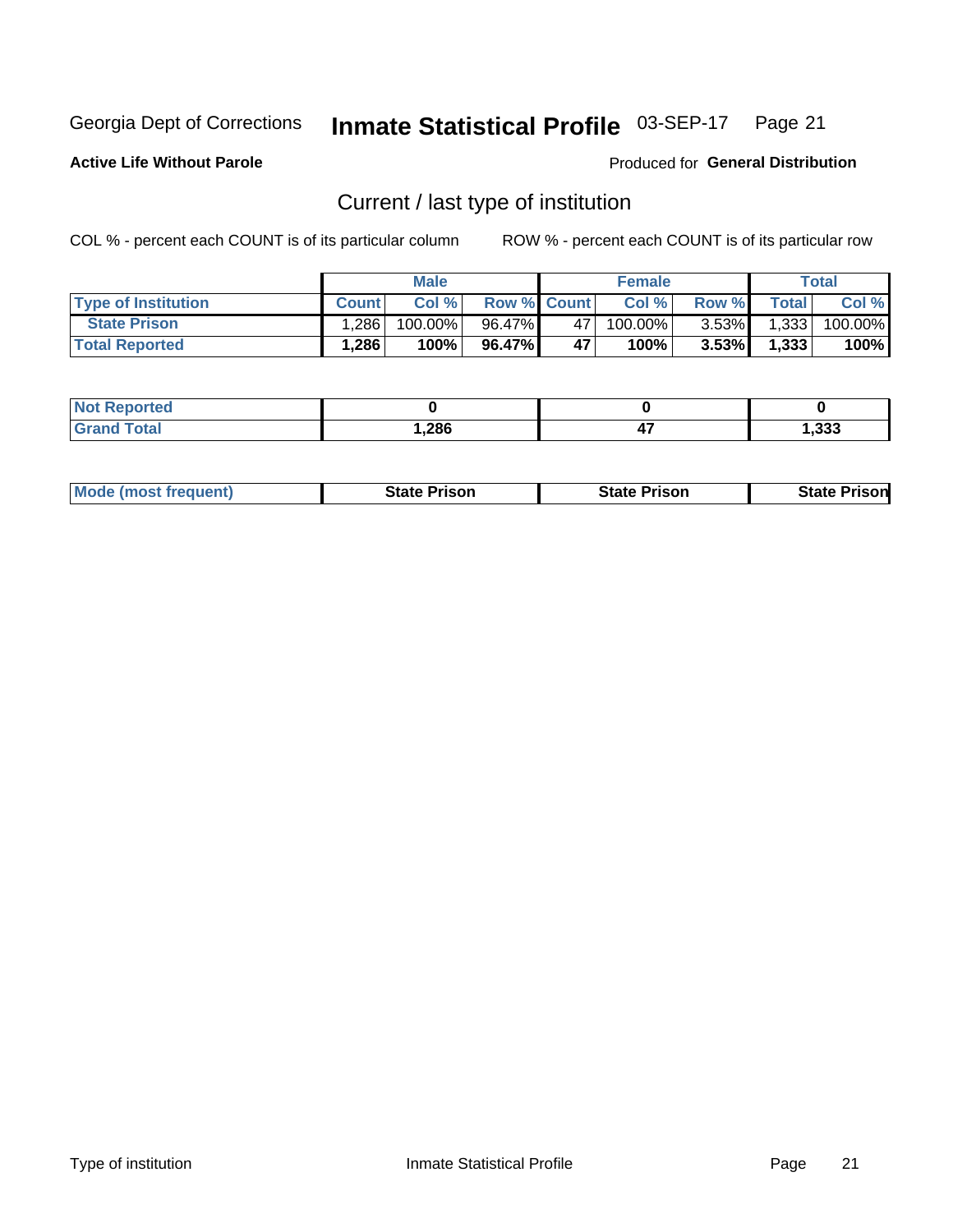#### Inmate Statistical Profile 03-SEP-17 Page 22

### **Active Life Without Parole**

### Produced for General Distribution

# Institution type - transitional centers

COL % - percent each COUNT is of its particular column

|                                          |              | <b>Male</b> |                    | <b>Female</b> |             | <b>Total</b> |
|------------------------------------------|--------------|-------------|--------------------|---------------|-------------|--------------|
| <b>Institution Type - Trans. Centers</b> | <b>Count</b> | CoI%        | <b>Row % Count</b> | Col %         | Row % Total | Col %        |
| <b>Total Reported</b>                    |              |             |                    |               |             |              |

| <b>Reported</b><br><b>NOT</b><br>$\sim$            |  |  |
|----------------------------------------------------|--|--|
| $f$ $f \circ f \circ f$<br>$C = 1$<br><b>TULAI</b> |  |  |

| Mode (most frequent) | <b>Null</b> | <b>Null</b> | <b>Null</b> |
|----------------------|-------------|-------------|-------------|
|                      |             |             |             |
|                      |             |             |             |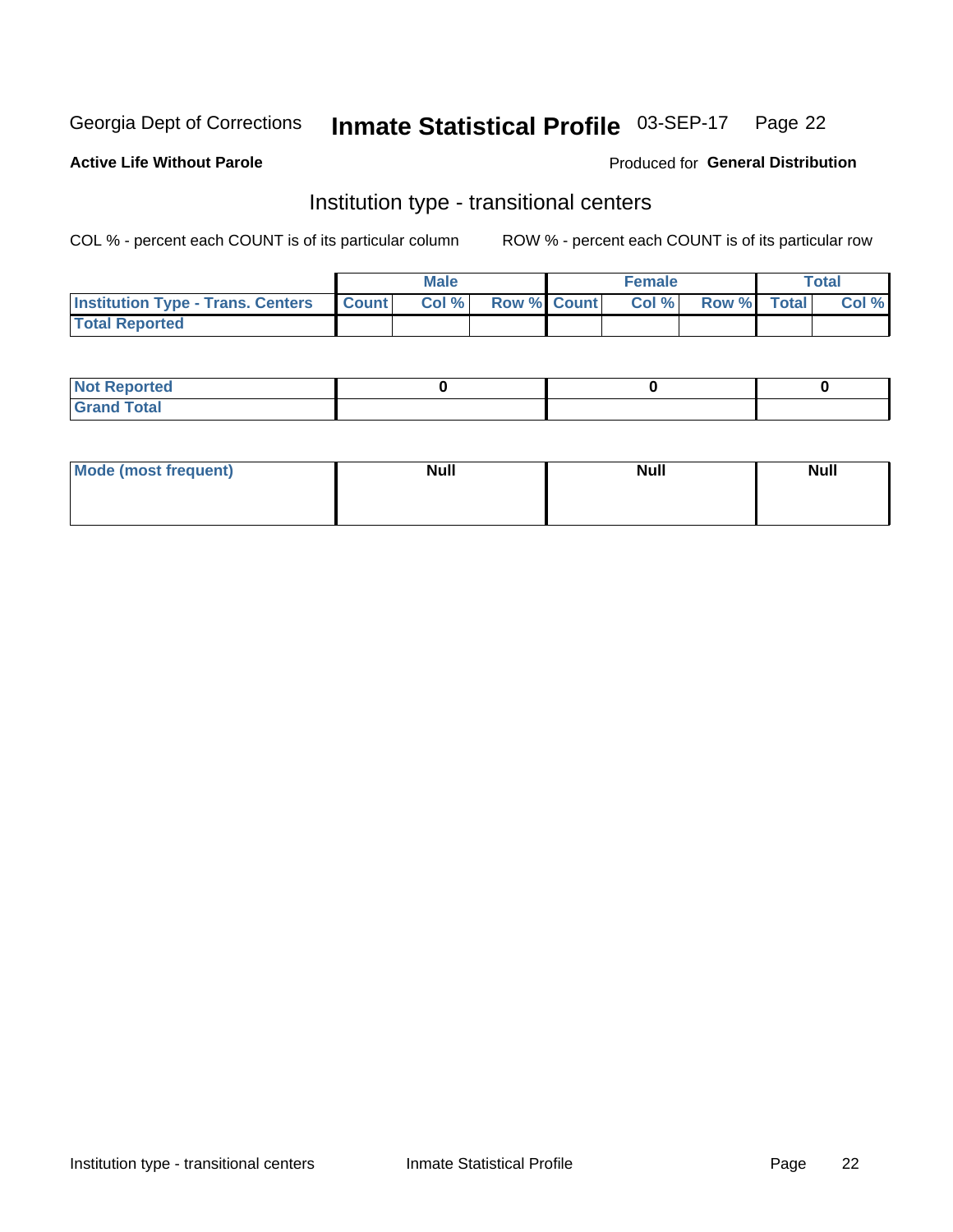#### Inmate Statistical Profile 03-SEP-17 Page 23

**Active Life Without Parole** 

Produced for General Distribution

# Institution type - county prisons

COL % - percent each COUNT is of its particular column

|                                                    | <b>Male</b> |       |  | <b>Female</b> |                          |             | <b>Total</b> |       |
|----------------------------------------------------|-------------|-------|--|---------------|--------------------------|-------------|--------------|-------|
| <b>Institution Type - County Prisons   Count  </b> |             | Col % |  |               | <b>Row % Count Col %</b> | Row % Total |              | Col % |
| <b>Total Reported</b>                              |             |       |  |               |                          |             |              |       |

| <b>Not Reported</b>   |  |  |
|-----------------------|--|--|
| <b>Total</b><br>Granc |  |  |

| Mode (most frequent) | <b>Null</b> | <b>Null</b><br><b>Null</b> |
|----------------------|-------------|----------------------------|
|                      |             |                            |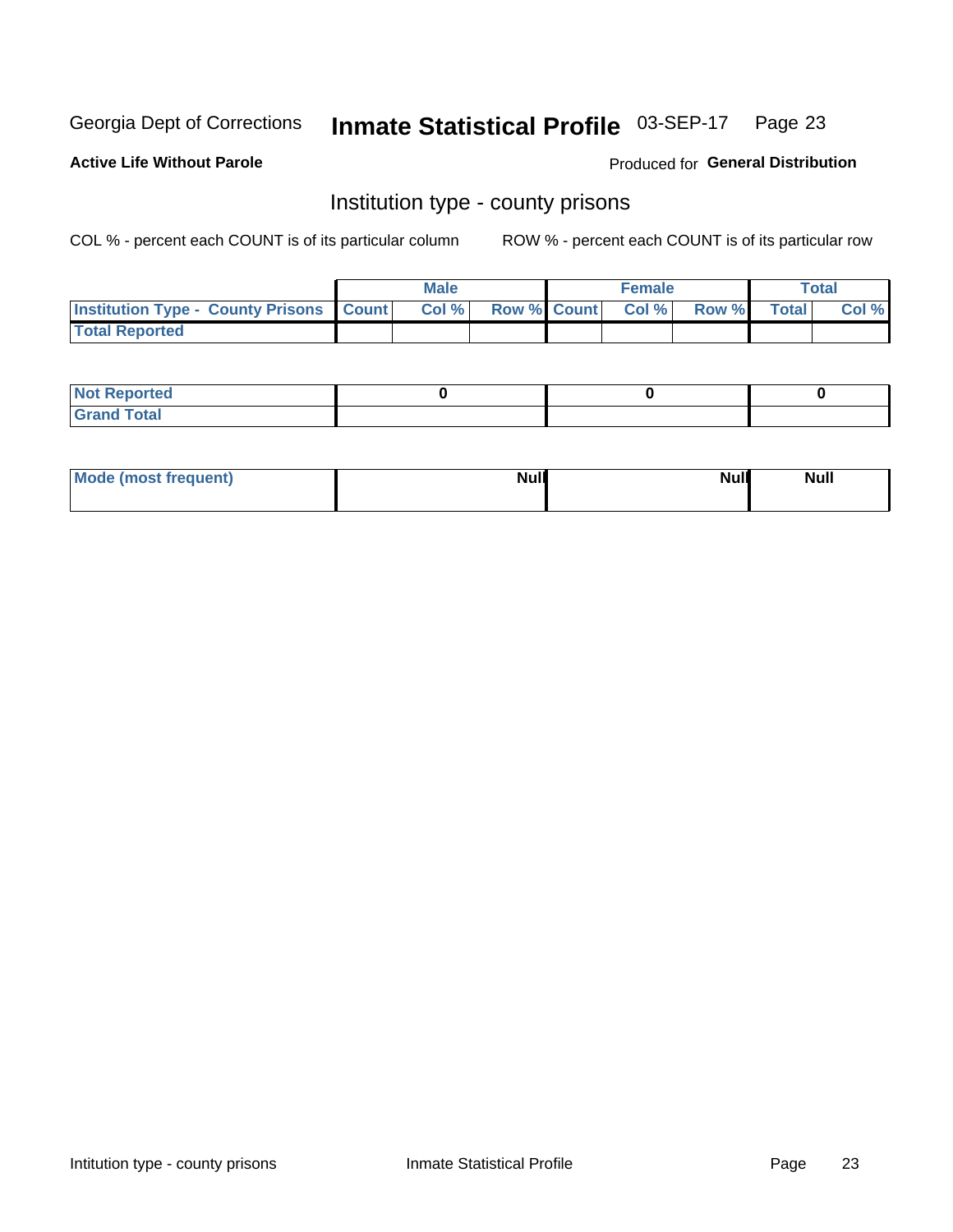#### Inmate Statistical Profile 03-SEP-17 Page 24

### **Active Life Without Parole**

### Produced for General Distribution

# Institution type - state prisons

COL % - percent each COUNT is of its particular column

|                                                    | <b>Male</b>               |        |          |                             | <b>Female</b> |          | <b>Total</b>                        |         |
|----------------------------------------------------|---------------------------|--------|----------|-----------------------------|---------------|----------|-------------------------------------|---------|
| <b>Institution Type - State Prisons</b>            | <b>Count</b>              | Col %  | Row %    | <b>Count</b>                | Col %         | Row %    | <b>Total</b>                        | Col %   |
| <b>Arrendale State Prison</b>                      |                           |        |          | 23                          | 48.94%        | 100.00%  | 23                                  | 1.73%   |
| <b>Augusta State Med. Prison</b>                   | 63                        | 4.90%  | 100.00%  |                             |               |          | 63                                  | 4.73%   |
| <b>Baldwin State Prison</b>                        | 38                        | 2.95%  | 100.00%  |                             |               |          | 38                                  | 2.85%   |
| <b>Burruss Correctional Training</b><br><b>Ctr</b> | 1                         | .08%   | 100.00%  |                             |               |          | 1                                   | .08%    |
| <b>Central State Prison</b>                        | 4                         | .31%   | 100.00%  |                             |               |          | 4                                   | $.30\%$ |
| <b>Coastal State Prison</b>                        | 6                         | .47%   | 100.00%  |                             |               |          | 6                                   | .45%    |
| <b>Dooly State Prison</b>                          |                           | .08%   | 100.00%  |                             |               |          |                                     | .08%    |
| <b>Ga Diag Class Prison</b>                        | 45                        | 3.50%  | 100.00%  |                             |               |          | 45                                  | 3.38%   |
| <b>Ga State Prison</b>                             | 31                        | 2.41%  | 100.00%  |                             |               |          | 31                                  | 2.33%   |
| <b>Hancock State Prison</b>                        | 148                       | 11.51% | 100.00%  |                             |               |          | 148                                 | 11.10%  |
| <b>Hays State Prison</b>                           | 126                       | 9.80%  | 100.00%  |                             |               |          | 126                                 | 9.45%   |
| <b>Macon State Prison</b>                          | 238                       | 18.51% | 100.00%  |                             |               |          | 238                                 | 17.85%  |
| <b>Phillips State Prison</b>                       | 18                        | 1.40%  | 100.00%  |                             |               |          | 18                                  | 1.35%   |
| <b>Pulaski State Prison</b>                        |                           |        |          | 24                          | 51.06%        | 100.00%  | 24                                  | 1.80%   |
| <b>Smith State Prison</b>                          | 174                       | 13.53% | 100.00%  |                             |               |          | 174                                 | 13.05%  |
| <b>Telfair State Prison</b>                        | 166                       | 12.91% | 100.00%  |                             |               |          | 166                                 | 12.45%  |
| <b>Valdosta State Prison</b>                       | 111                       | 8.63%  | 100.00%  |                             |               |          | 111                                 | 8.33%   |
| <b>Ware State Prison</b>                           | 116                       | 9.02%  | 100.00%  |                             |               |          | 116                                 | 8.70%   |
| <b>Total Reported</b>                              | 1,286                     | 100%   | 96.47%   | 47                          | 100%          | 3.53%    | 1,333                               | 100%    |
| <b>Not Reported</b>                                | $\mathbf 0$               |        | $\bf{0}$ |                             |               | $\bf{0}$ |                                     |         |
| <b>Grand Total</b>                                 |                           | 1,286  |          | $\overline{47}$             |               |          | 1,333                               |         |
| <b>Mode (most frequent)</b>                        | <b>Macon State Prison</b> |        |          | <b>Pulaski State Prison</b> |               |          | <b>Macon State</b><br><b>Prison</b> |         |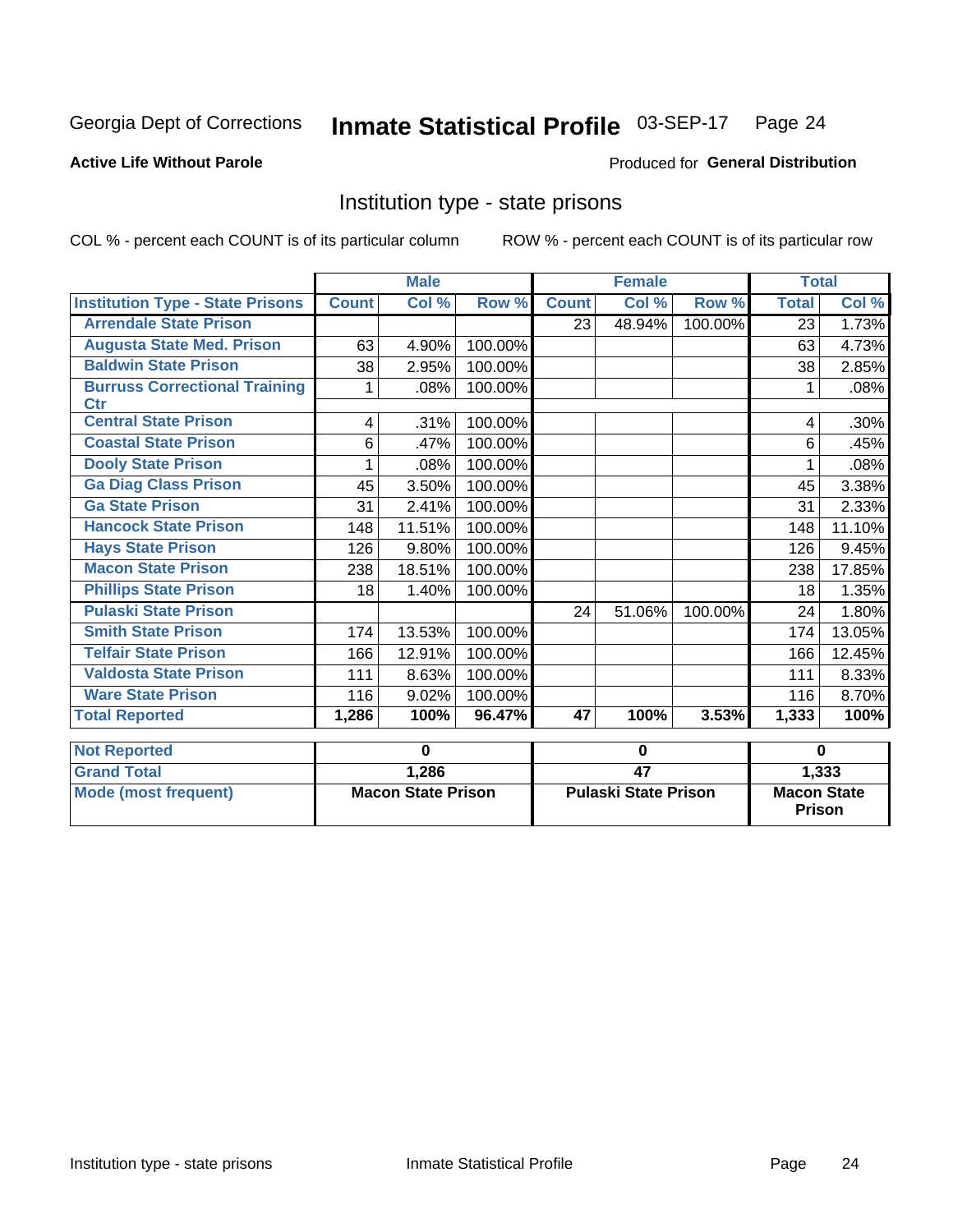# Inmate Statistical Profile 03-SEP-17 Page 25

**Active Life Without Parole** 

Produced for General Distribution

# Institution type - private prisons

COL % - percent each COUNT is of its particular column

|                                                 | <b>Male</b> |      |                    | <b>Female</b> |       |             | Total |       |
|-------------------------------------------------|-------------|------|--------------------|---------------|-------|-------------|-------|-------|
| <b>Institution Type - Private Prisons Count</b> |             | Col% | <b>Row % Count</b> |               | Col % | Row % Total |       | Col % |
| <b>Total Reported</b>                           |             |      |                    |               |       |             |       |       |

| <b>Reported</b><br><b>NOT</b><br>$\sim$            |  |  |
|----------------------------------------------------|--|--|
| $f$ $f \circ f \circ f$<br>$C = 1$<br><b>TULAI</b> |  |  |

| <b>Mo</b><br>frequent) | <b>Null</b> | <b>Null</b> | . . I *<br><b>IVUII</b> |
|------------------------|-------------|-------------|-------------------------|
|                        |             |             |                         |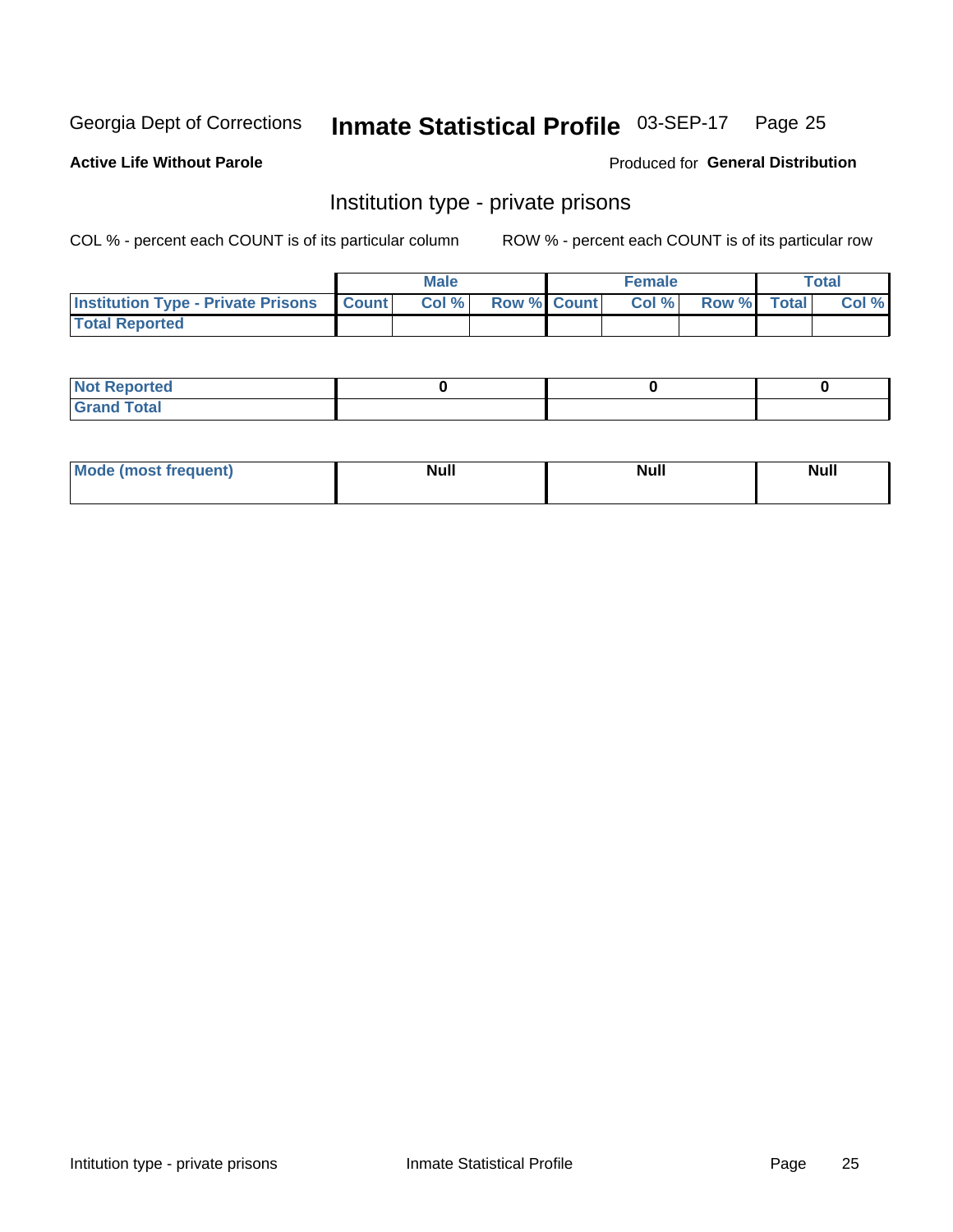#### Inmate Statistical Profile 03-SEP-17 Page 26

### **Active Life Without Parole**

### Produced for General Distribution

# Institution type - inmate boot camp

COL % - percent each COUNT is of its particular column

|                                      | <b>Male</b>     |       |              | <b>Female</b> |       |             | <b>Total</b> |       |
|--------------------------------------|-----------------|-------|--------------|---------------|-------|-------------|--------------|-------|
| <b>Institution Type - Boot Camps</b> | <b>I</b> Count⊥ | Col % | <b>Row %</b> | <b>Count</b>  | Col % | Row % Total |              | Col % |
| <b>Total Rported</b>                 |                 |       |              |               |       |             |              |       |

| <b>Not Reported</b>            |  |  |
|--------------------------------|--|--|
| <b>Total</b><br>C <sub>r</sub> |  |  |

| Mod<br>uamo | Nul.<br>$- - - - - -$ | <b>Null</b> | . .<br>uu.<br>------ |
|-------------|-----------------------|-------------|----------------------|
|             |                       |             |                      |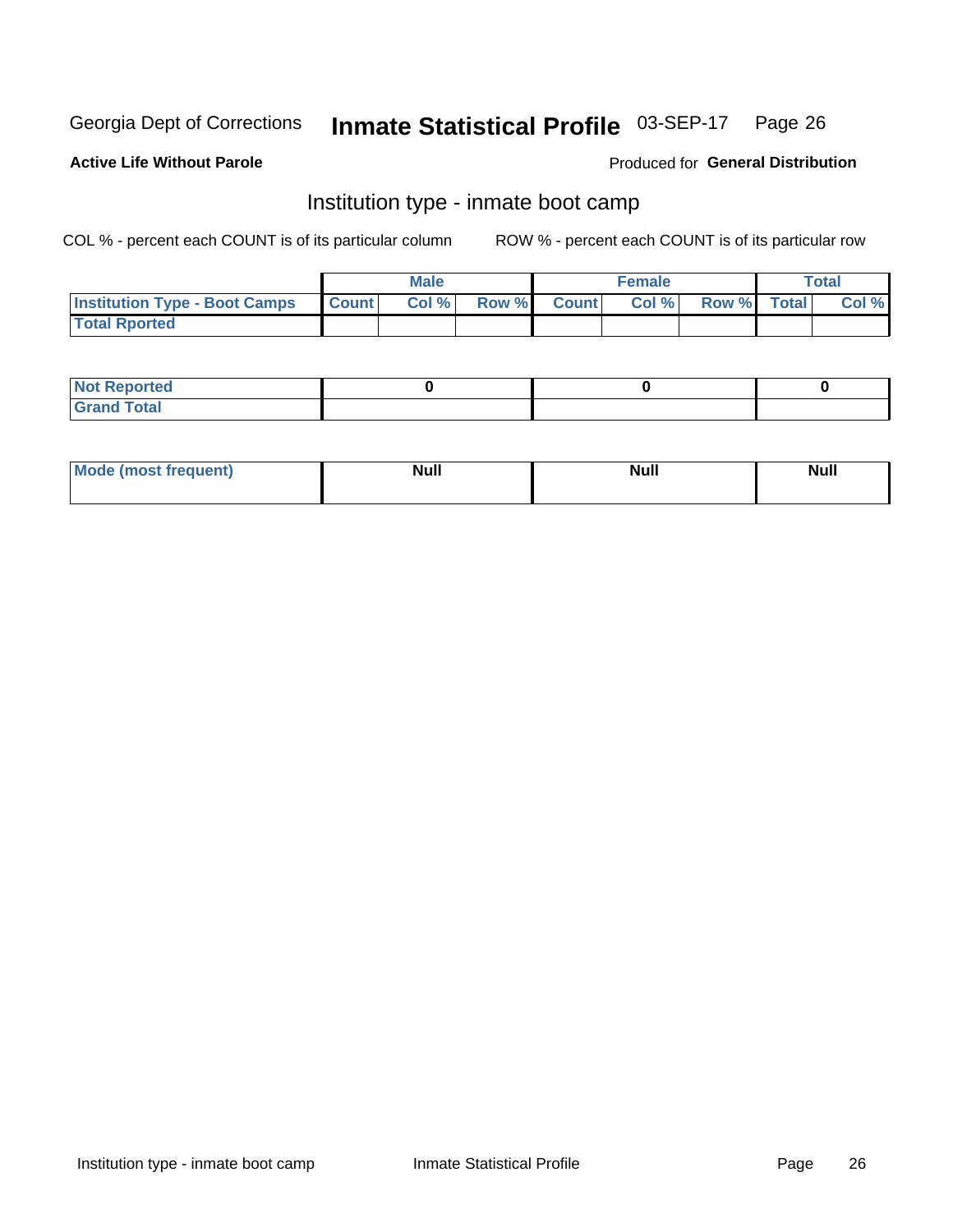#### Inmate Statistical Profile 03-SEP-17 Page 27

### **Active Life Without Parole**

Produced for General Distribution

# Number of disciplinary reports

COL % - percent each COUNT is of its particular column

|                                       | <b>Male</b>  |          |        | <b>Female</b> |        |          | <b>Total</b> |        |
|---------------------------------------|--------------|----------|--------|---------------|--------|----------|--------------|--------|
| <b>Number of Disciplinary Reports</b> | <b>Count</b> | Col %    | Row %  | <b>Count</b>  | Col %  | Row %    | <b>Total</b> | Col %  |
|                                       | 317          | 24.65%   | 94.63% | 18            | 38.30% | 5.37%    | 335          | 25.13% |
|                                       | 186          | 14.46%   | 95.88% | 8             | 17.02% | 4.12%    | 194          | 14.55% |
|                                       | 123          | $9.56\%$ | 93.89% | 8             | 17.02% | 6.11%    | 131          | 9.83%  |
| 3                                     | 103          | $8.01\%$ | 97.17% | 3             | 6.38%  | 2.83%    | 106          | 7.95%  |
|                                       | 66           | 5.13%    | 97.06% | 2             | 4.26%  | 2.94%    | 68           | 5.10%  |
| 5                                     | 64           | 4.98%    | 98.46% |               | 2.13%  | $1.54\%$ | 65           | 4.88%  |
| <b>More Than 5</b>                    | 427          | 33.20%   | 98.39% | 7             | 14.89% | 1.61%    | 434          | 32.56% |
| <b>Total Reported</b>                 | 1,286        | 100%     | 96.47% | 47            | 100%   | 3.53%    | 1,333        | 100%   |

| orted<br><b>NOT REDO</b> |      |     |       |
|--------------------------|------|-----|-------|
| ⊺otal                    | ,286 | . . | , 333 |

| Mean (average)         | 7.15 | 4.13 | 7.05 |
|------------------------|------|------|------|
| <b>Median (middle)</b> |      |      |      |
| Mode (most frequent)   |      |      |      |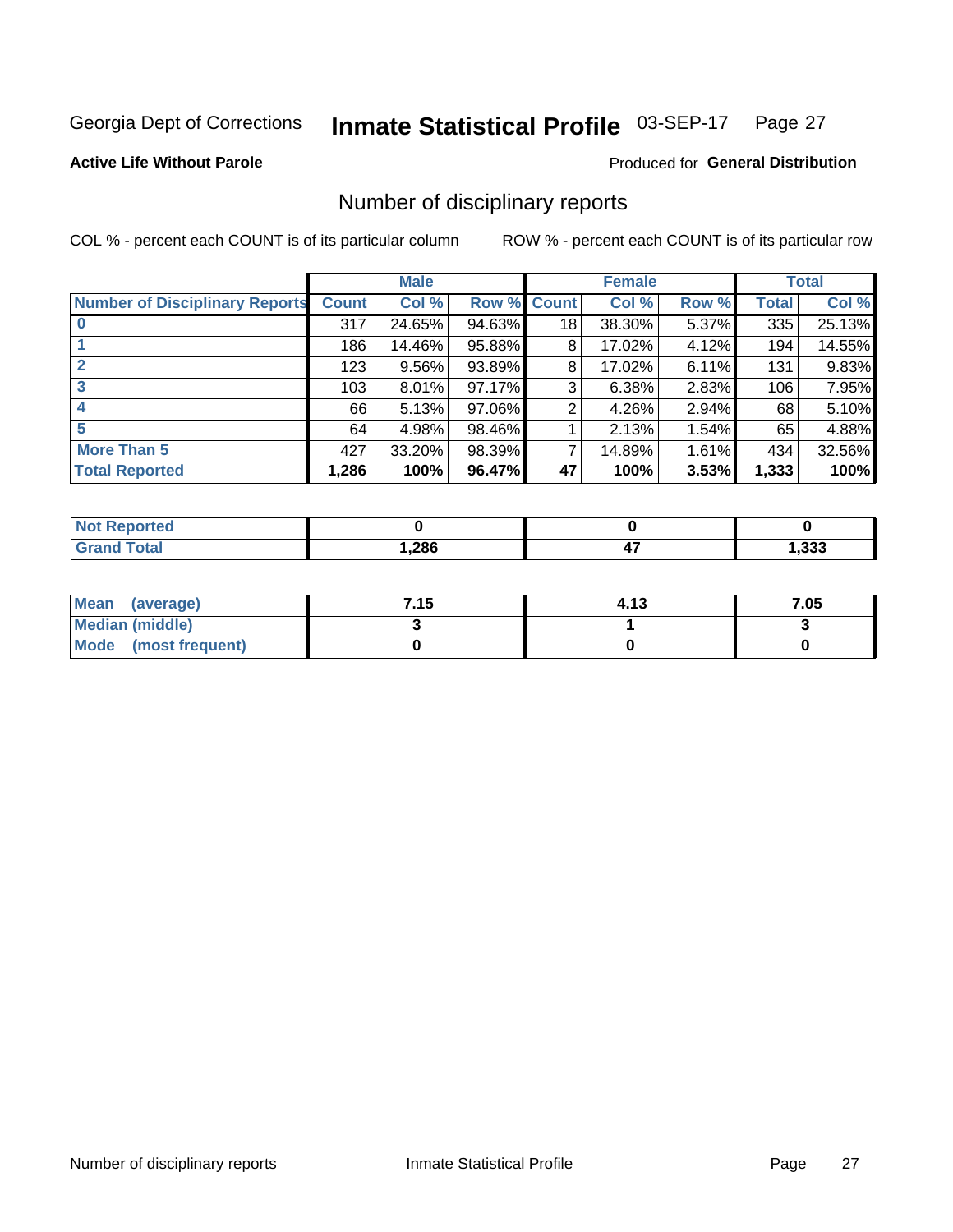#### Inmate Statistical Profile 03-SEP-17 Page 28

### **Active Life Without Parole**

### **Produced for General Distribution**

# Number of transfers

COL % - percent each COUNT is of its particular column

|                            | <b>Male</b> |          | <b>Female</b> |                 |        | <b>Total</b> |       |        |
|----------------------------|-------------|----------|---------------|-----------------|--------|--------------|-------|--------|
| <b>Number of Transfers</b> | Count l     | Col %    | Row % Count   |                 | Col %  | Row %        | Total | Col %  |
|                            | 29          | $2.26\%$ | 80.56%        | 7               | 14.89% | 19.44%       | 36    | 2.70%  |
|                            | 347         | 26.98%   | 94.29%        | 21              | 44.68% | $5.71\%$     | 368   | 27.61% |
| 2                          | 193         | 15.01%   | 95.07%        | 10 <sup>1</sup> | 21.28% | 4.93%        | 203   | 15.23% |
| 3                          | 122         | 9.49%    | 97.60%        | 3               | 6.38%  | $2.40\%$     | 125   | 9.38%  |
|                            | 82          | 6.38%    | 98.80%        |                 | 2.13%  | 1.20%        | 83    | 6.23%  |
| 5                          | 60          | 4.67%    | 98.36%        |                 | 2.13%  | $1.64\%$     | 61    | 4.58%  |
| <b>More Than 5</b>         | 453         | 35.23%   | 99.12%        | 4               | 8.51%  | 0.88%        | 457   | 34.28% |
| <b>Total Reported</b>      | 1,286       | 100%     | 96.47%        | 47              | 100%   | 3.53%        | 1,333 | 100.0% |

| orted<br><b>NOT REDO</b> |      |     |       |
|--------------------------|------|-----|-------|
| ⊺otal                    | ,286 | . . | , 333 |

| Mean (average)         | 5.85 | 87. ا |  |
|------------------------|------|-------|--|
| <b>Median (middle)</b> |      |       |  |
| Mode (most frequent)   |      |       |  |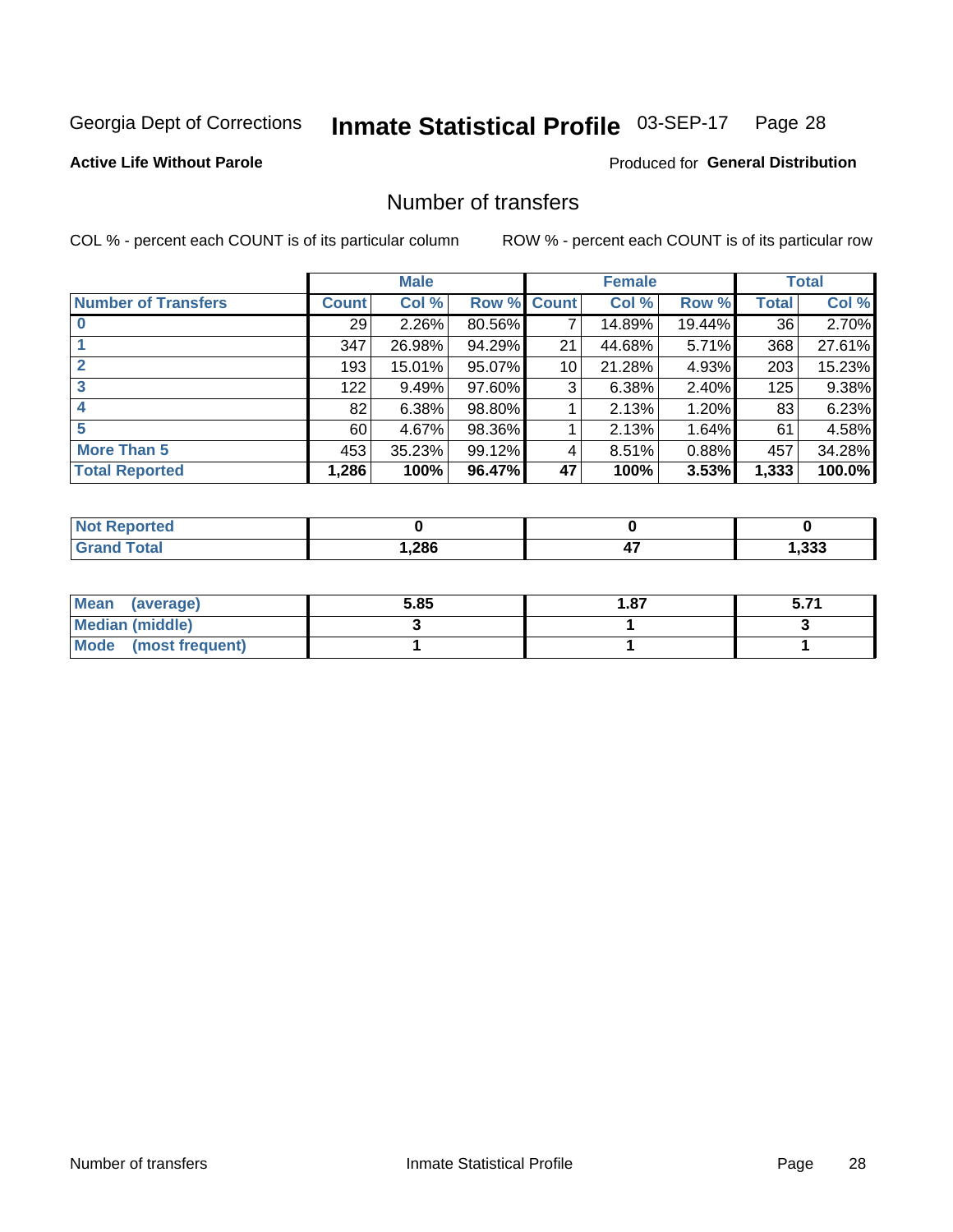#### Inmate Statistical Profile 03-SEP-17 Page 29

**Active Life Without Parole** 

Produced for General Distribution

# Number of escapes

COL % - percent each COUNT is of its particular column

|                          |              | <b>Male</b> |                    |    | <b>Female</b> |          |       | <b>Total</b> |
|--------------------------|--------------|-------------|--------------------|----|---------------|----------|-------|--------------|
| <b>Number of Escapes</b> | <b>Count</b> | Col%        | <b>Row % Count</b> |    | Col %         | Row %    | Total | Col %        |
|                          | .282         | 99.69%      | 96.46%             | 47 | 100.00%       | $3.54\%$ | 1,329 | 99.70%       |
|                          |              | 0.16%       | 100.00%            |    |               |          |       | 0.15%        |
|                          |              | 0.16%       | 100.00%            |    |               |          |       | 0.15%        |
| <b>Total Reported</b>    | $.286^\circ$ | 100%        | 96.47%             | 47 | 100%          | 3.53%    | 1,333 | 100%         |

| <b>orteg</b><br><b>NOT</b> |        |           |      |
|----------------------------|--------|-----------|------|
| ™otal<br>' Grand           | 286، ، | . .<br>т. | .333 |

| Mean (average)       |  |  |
|----------------------|--|--|
| Median (middle)      |  |  |
| Mode (most frequent) |  |  |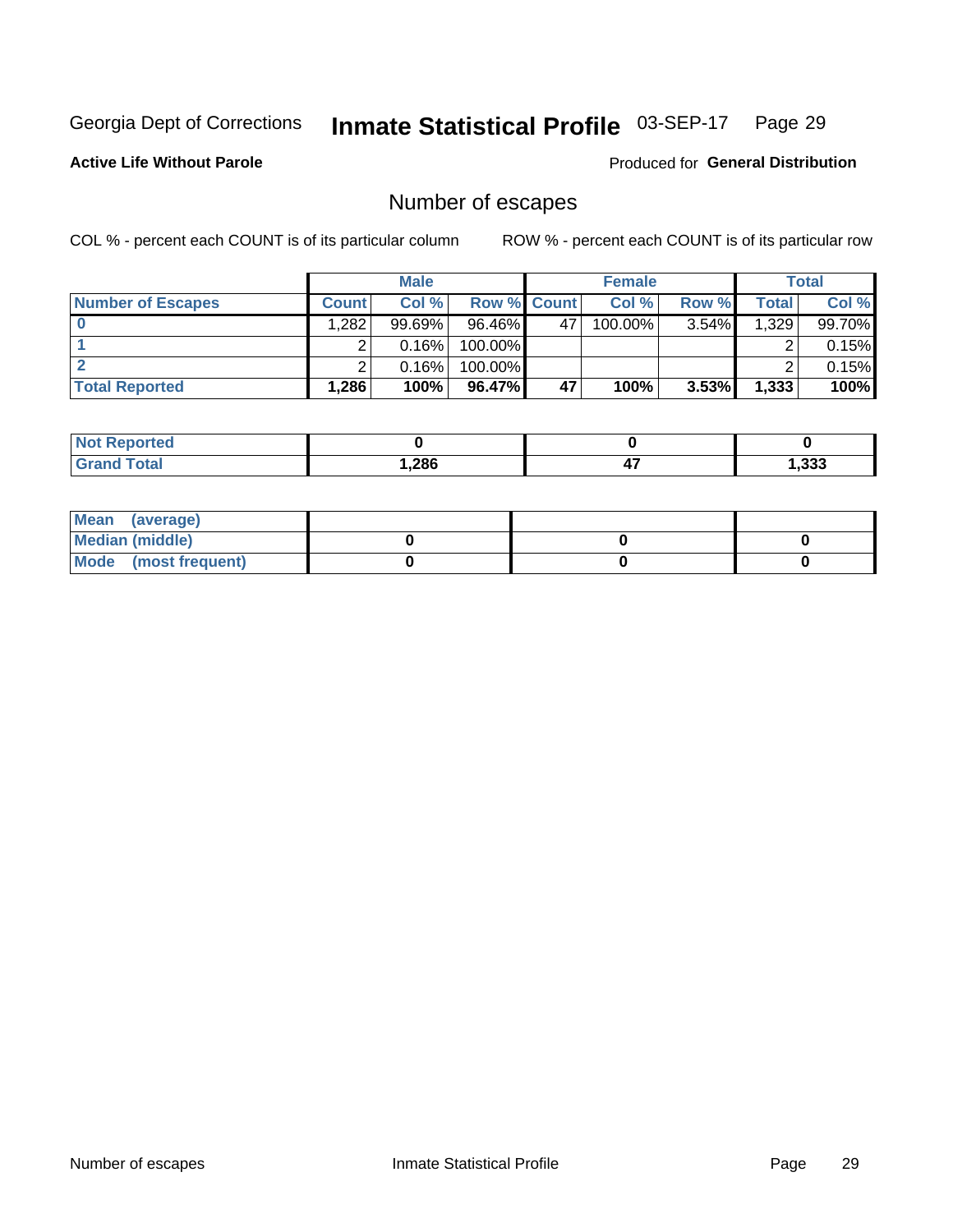### **Active Life Without Parole**

### Produced for General Distribution

# Time served in current (or last) institution

COL % - percent each COUNT is of its particular column

|                            |              | <b>Male</b> |         | <b>Female</b>  |        |        | <b>Total</b> |        |
|----------------------------|--------------|-------------|---------|----------------|--------|--------|--------------|--------|
| <b>Time In Institution</b> | <b>Count</b> | Col %       | Row %   | <b>Count</b>   | Col %  | Row %  | <b>Total</b> | Col %  |
| 0 to 3 months              | 156          | 12.13%      | 97.50%  | 4              | 8.51%  | 2.50%  | 160          | 12.00% |
| <b>3.01 to 6 months</b>    | 114          | 8.86%       | 99.13%  | 1              | 2.13%  | 0.87%  | 115          | 8.63%  |
| 6.01 to 9 months           | 76           | 5.91%       | 98.70%  | 1              | 2.13%  | 1.30%  | 77           | 5.78%  |
| 9.01 to 12 months          | 102          | 7.93%       | 99.03%  | 1              | 2.13%  | 0.97%  | 103          | 7.73%  |
| 12.01 to 18 months         | 122          | 9.49%       | 91.73%  | 11             | 23.40% | 8.27%  | 133          | 9.98%  |
| <b>18.01 to 24 months</b>  | 139          | 10.81%      | 96.53%  | 5              | 10.64% | 3.47%  | 144          | 10.80% |
| $2.01$ to 3 years          | 135          | 10.50%      | 94.41%  | 8              | 17.02% | 5.59%  | 143          | 10.73% |
| $3.01$ to 4 years          | 103          | 8.01%       | 96.26%  | 4              | 8.51%  | 3.74%  | 107          | 8.03%  |
| 4.01 to 5 years            | 98           | 7.62%       | 96.08%  | 4              | 8.51%  | 3.92%  | 102          | 7.65%  |
| 5.01 to 6 years            | 64           | 4.98%       | 100.00% |                |        |        | 64           | 4.80%  |
| 6.01 to 7 years            | 44           | 3.42%       | 86.27%  | $\overline{7}$ | 14.89% | 13.73% | 51           | 3.83%  |
| 7.01 to 8 years            | 33           | 2.57%       | 100.00% |                |        |        | 33           | 2.48%  |
| 8.01 to 9 years            | 26           | 2.02%       | 100.00% |                |        |        | 26           | 1.95%  |
| 9.01 to 10 years           | 16           | 1.24%       | 100.00% |                |        |        | 16           | 1.20%  |
| Over 10 years              | 58           | 4.51%       | 98.31%  | 1              | 2.13%  | 1.69%  | 59           | 4.43%  |
| <b>Total Reported</b>      | 1,286        | 100%        | 96.47%  | 47             | 100%   | 3.53%  | 1,333        | 100.0% |

| <b>Not R</b><br><b>Reported</b> |      |       |
|---------------------------------|------|-------|
| <b>Cotal</b>                    | ,286 | , 333 |

| <b>Mean</b><br>(average) | 35 months | 34 months | 35 months |
|--------------------------|-----------|-----------|-----------|
| Median (middle)          | 21 months | 25 months | 21 months |
| Mode (most frequent)     | 2 months  | 3 months  | 1 months  |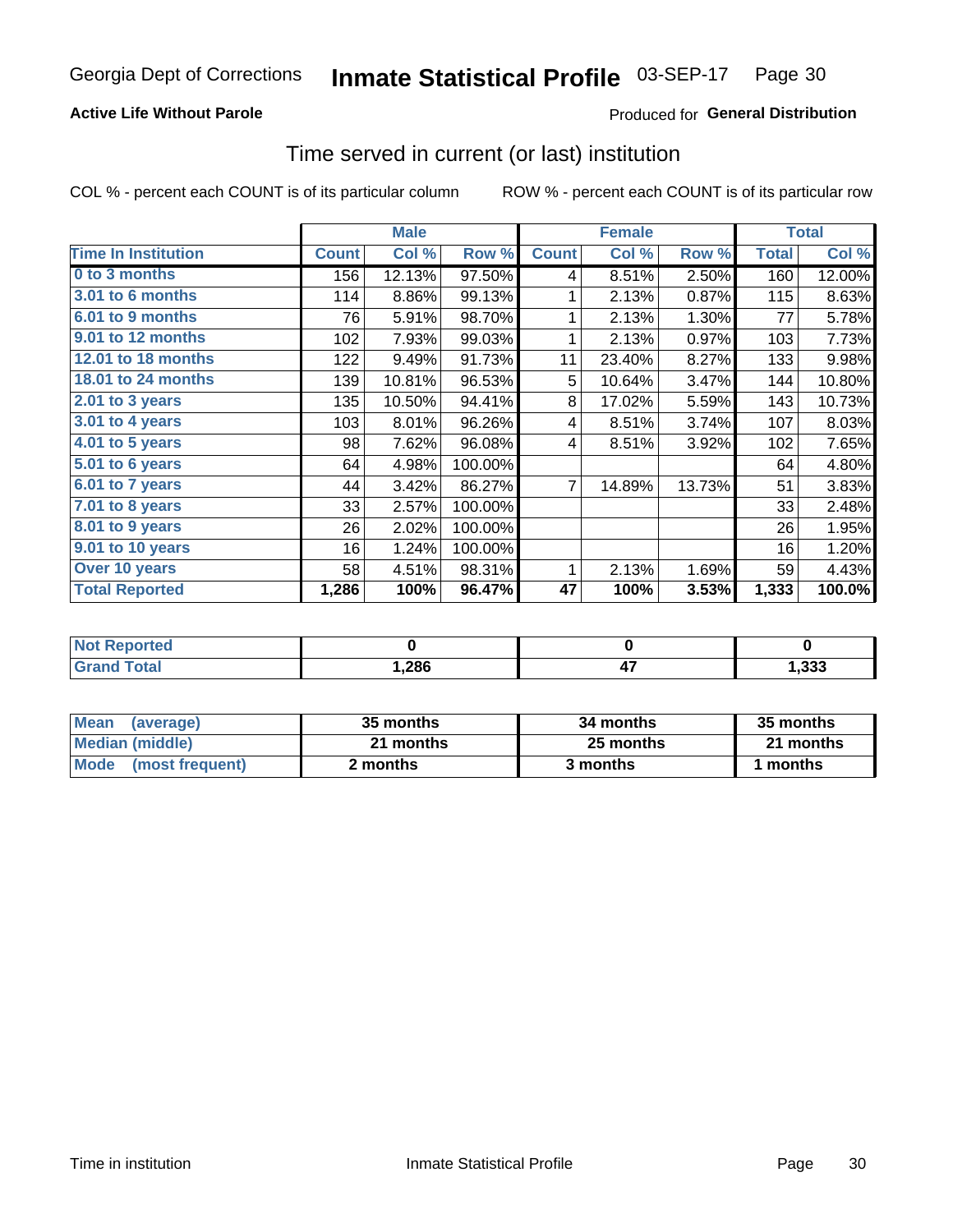#### Inmate Statistical Profile 03-SEP-17 Page 31

### **Active Life Without Parole**

### **Produced for General Distribution**

# Highest grade level attained

COL % - percent each COUNT is of its particular column

|                              |                         | <b>Male</b> |         |                 | <b>Female</b> |        |                | <b>Total</b> |
|------------------------------|-------------------------|-------------|---------|-----------------|---------------|--------|----------------|--------------|
| <b>Grade Level</b>           | <b>Count</b>            | Col %       | Row %   | <b>Count</b>    | Col %         | Row %  | <b>Total</b>   | Col %        |
| No school at all             | $\overline{2}$          | 0.20%       | 100.00% |                 |               |        | 2              | 0.19%        |
| Grade 1                      | 1                       | 0.10%       | 100.00% |                 |               |        | 1              | 0.10%        |
| <b>Grade 2</b>               | 1                       | 0.10%       | 100.00% |                 |               |        | 1              | 0.10%        |
| Grade 3                      | $\overline{2}$          | 0.20%       | 100.00% |                 |               |        | $\overline{c}$ | 0.19%        |
| Grade 4                      | 3                       | 0.30%       | 100.00% |                 |               |        | 3              | 0.29%        |
| Grade 5                      | 1                       | 0.10%       | 100.00% |                 |               |        | 1              | 0.10%        |
| Grade 6                      | 8                       | 0.80%       | 100.00% |                 |               |        | 8              | 0.78%        |
| <b>Grade 7</b>               | 36                      | 3.58%       | 100.00% |                 |               |        | 36             | 3.50%        |
| Grade 8                      | 74                      | 7.36%       | 98.67%  | 1               | 4.00%         | 1.33%  | 75             | 7.28%        |
| Grade 9                      | 129                     | 12.84%      | 97.73%  | $\mathfrak{S}$  | 12.00%        | 2.27%  | 132            | 12.82%       |
| Grade 10                     | 193                     | 19.20%      | 96.98%  | 6               | 24.00%        | 3.02%  | 199            | 19.32%       |
| Grade 11                     | 169                     | 16.82%      | 98.26%  | 3               | 12.00%        | 1.74%  | 172            | 16.70%       |
| <b>Grade 12 or GED</b>       | 243                     | 24.18%      | 96.81%  | 8               | 32.00%        | 3.19%  | 251            | 24.37%       |
| Some tech school             | 13                      | 1.29%       | 92.86%  | 1               | 4.00%         | 7.14%  | 14             | 1.36%        |
| <b>Completed tech school</b> | 15                      | 1.49%       | 100.00% |                 |               |        | 15             | 1.46%        |
| College, 1 year              | 36                      | 3.58%       | 97.30%  | 1               | 4.00%         | 2.70%  | 37             | 3.59%        |
| College, 2 year              | 38                      | 3.78%       | 97.44%  | 1               | 4.00%         | 2.56%  | 39             | 3.79%        |
| College, 3 year              | 16                      | 1.59%       | 100.00% |                 |               |        | 16             | 1.55%        |
| <b>Bachelor's degree</b>     | 17                      | 1.69%       | 100.00% |                 |               |        | 17             | 1.65%        |
| <b>Master's degree</b>       | $\overline{\mathbf{4}}$ | 0.40%       | 100.00% |                 |               |        | 4              | 0.39%        |
| Ph.D. degree                 | 1                       | 0.10%       | 50.00%  | 1               | 4.00%         | 50.00% | $\overline{2}$ | 0.19%        |
| Law degree                   | $\overline{2}$          | 0.20%       | 100.00% |                 |               |        | $\overline{2}$ | 0.19%        |
| <b>Medical degree</b>        | 1                       | 0.10%       | 100.00% |                 |               |        | 1              | 0.10%        |
| <b>Total Reported</b>        | 1,005                   | 100%        | 97.57%  | $\overline{25}$ | 100%          | 2.43%  | 1,030          | 100.0%       |

| mero | 281  | ^^<br><u>__</u>  | 303  |
|------|------|------------------|------|
|      | ,286 | --<br>,,,<br>. . | .333 |

| Mean<br>(average)    | 10.77           | 11.36           | 10.79             |
|----------------------|-----------------|-----------------|-------------------|
| Median (middle)      | Grade 11        | Grade 11        | Grade 11          |
| Mode (most frequent) | Grade 12 or GED | Grade 12 or GED | I Grade 12 or GED |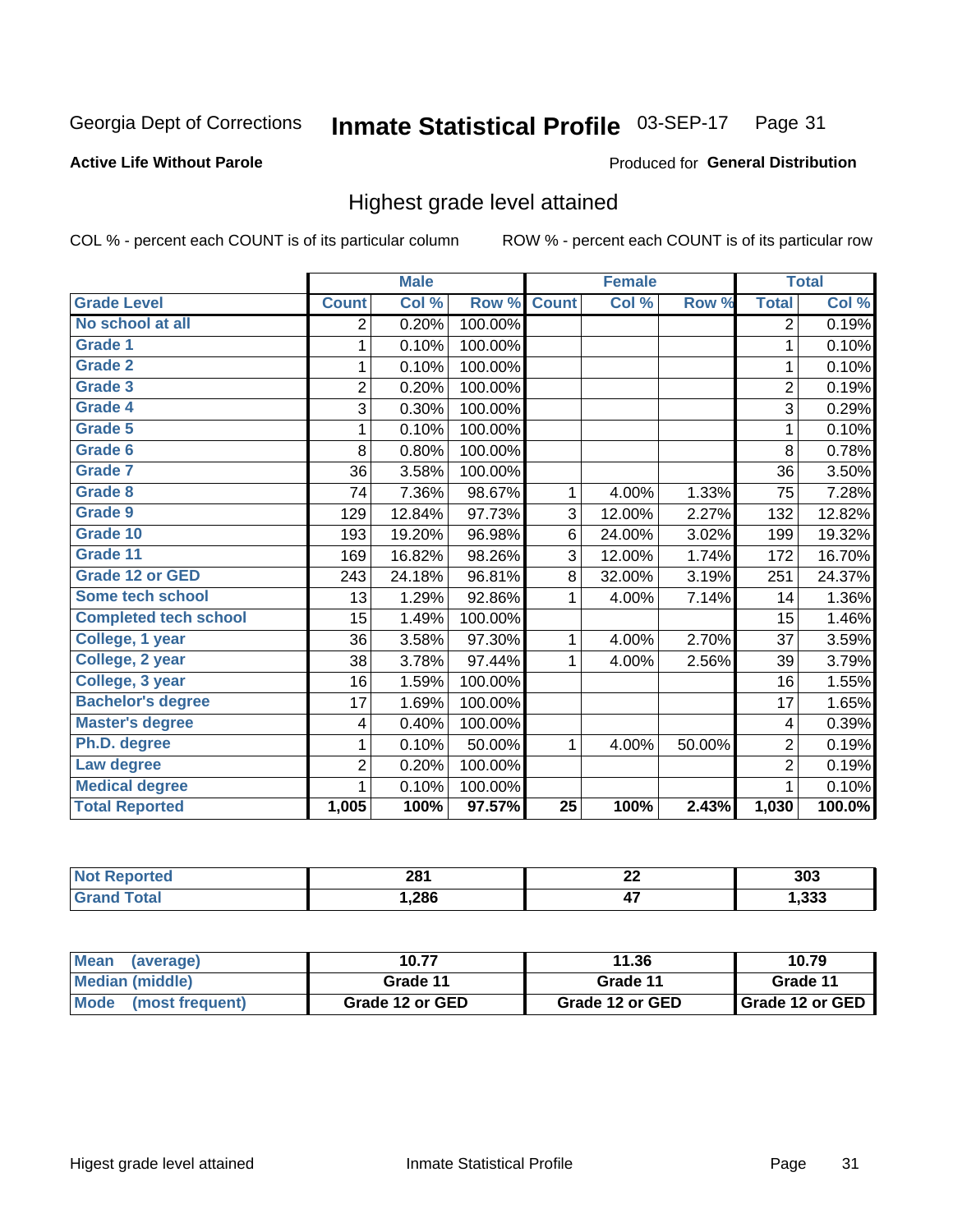#### Inmate Statistical Profile 03-SEP-17 Page 32

### **Active Life Without Parole**

### **Produced for General Distribution**

# Culture fair IQ scores

COL % - percent each COUNT is of its particular column

|                       |              | <b>Male</b> |                    | <b>Female</b> |        |          | <b>Total</b> |        |
|-----------------------|--------------|-------------|--------------------|---------------|--------|----------|--------------|--------|
| <b>IQ Scores</b>      | <b>Count</b> | Col %       | <b>Row % Count</b> |               | Col %  | Row %    | <b>Total</b> | Col %  |
| $60 - 69$             | 40           | 3.55%       | 97.56%             |               | 2.78%  | 2.44%    | 41           | 3.52%  |
| $70 - 79$             | 86           | 7.62%       | 97.73%             | 2             | 5.56%  | 2.27%    | 88           | 7.56%  |
| $80 - 89$             | 156          | 13.83%      | 96.30%             | 6             | 16.67% | 3.70%    | 162          | 13.92% |
| $90 - 99$             | 280          | 24.82%      | 95.24%             | 14            | 38.89% | 4.76%    | 294          | 25.26% |
| $100 - 109$           | 317          | 28.10%      | 98.14%             | 6             | 16.67% | $1.86\%$ | 323          | 27.75% |
| $110 - 119$           | 206          | 18.26%      | 98.56%             | 3             | 8.33%  | 1.44%    | 209          | 17.96% |
| $120 - 129$           | 41           | 3.63%       | 93.18%             | 3             | 8.33%  | 6.82%    | 44           | 3.78%  |
| $130 - 139$           | 2            | 0.18%       | 66.67%             | 1             | 2.78%  | 33.33%   | 3            | 0.26%  |
| <b>Total Reported</b> | 1,128        | 100%        | 96.91%             | 36            | 100.0% | 3.09%    | 1,164        | 100.0% |

| <b>Not Reported</b>  | 144  | 151   |
|----------------------|------|-------|
| Not Valid (under 60) |      | 18    |
| <b>Grand Total</b>   | ,286 | 1,333 |

| Mean<br>(average)              | 98  | 98 | 98 |
|--------------------------------|-----|----|----|
| <b>Median (middle)</b>         | 100 | 95 | 99 |
| <b>Mode</b><br>(most frequent) | 99  |    | 99 |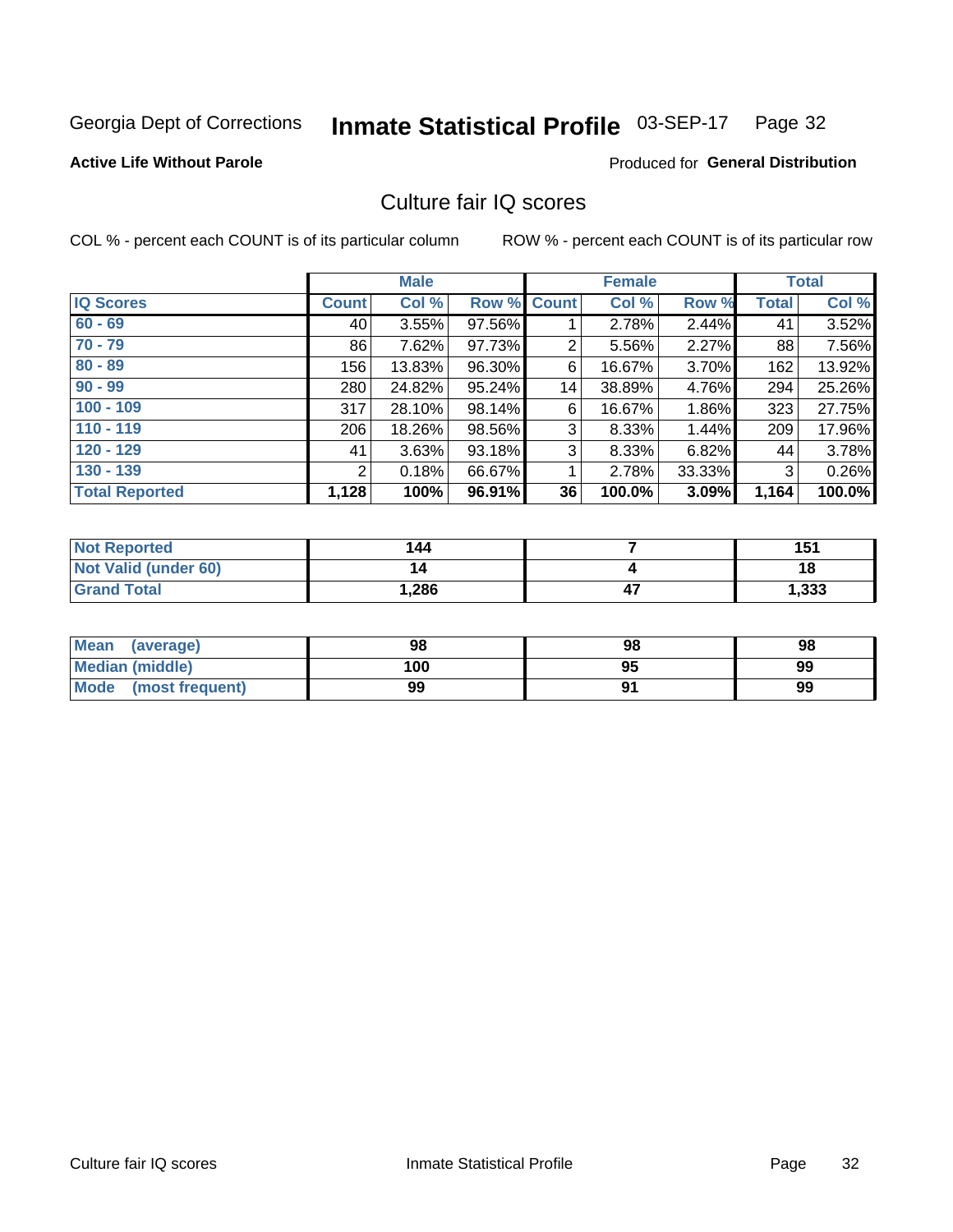#### Inmate Statistical Profile 03-SEP-17 Page 33

### **Active Life Without Parole**

### **Produced for General Distribution**

# Wide Range Achievement Test (WRAT) reading score

COL % - percent each COUNT is of its particular column

|                           |              | <b>Male</b> |                 |                | <b>Female</b> |       | <b>Total</b> |        |
|---------------------------|--------------|-------------|-----------------|----------------|---------------|-------|--------------|--------|
| <b>WRAT Reading Score</b> | <b>Count</b> | Col %       | Row %           | <b>Count</b>   | Col %         | Row % | <b>Total</b> | Col %  |
| $0.1$ to $0.9$            | 26           | 2.21%       | 100.00%         |                |               |       | 26           | 2.14%  |
| $1.0$ to 1.9              | 16           | 1.36%       | 100.00%         |                |               |       | 16           | 1.32%  |
| 2.0 to 2.9                | 42           | 3.57%       | 95.45%          | $\overline{2}$ | 5.00%         | 4.55% | 44           | 3.62%  |
| 3.0 to 3.9                | 73           | 6.21%       | 96.05%          | 3              | 7.50%         | 3.95% | 76           | 6.26%  |
| 4.0 to 4.9                | 91           | 7.74%       | 95.79%          | 4              | 10.00%        | 4.21% | 95           | 7.82%  |
| 5.0 to 5.9                | 112          | 9.53%       | 98.25%          | $\overline{2}$ | 5.00%         | 1.75% | 114          | 9.38%  |
| 6.0 to 6.9                | 102          | 8.68%       | 98.08%          | $\overline{2}$ | 5.00%         | 1.92% | 104          | 8.56%  |
| 7.0 to 7.9                | 31           | 2.64%       | 100.00%         |                |               |       | 31           | 2.55%  |
| 8.0 to 8.9                | 90           | 7.66%       | 97.83%          | $\overline{c}$ | 5.00%         | 2.17% | 92           | 7.57%  |
| 9.0 to 9.9                | 67           | 5.70%       | 97.10%          | 2              | 5.00%         | 2.90% | 69           | 5.68%  |
| 10.0 to 10.9              | 64           | 5.45%       | 98.46%          | 1              | 2.50%         | 1.54% | 65           | 5.35%  |
| 11.0 to 11.9              | 121          | 10.30%      | 95.28%          | 6              | 15.00%        | 4.72% | 127          | 10.45% |
| 12.0 to 12.9              | 286          | 24.34%      | 95.65%          | 13             | 32.50%        | 4.35% | 299          | 24.61% |
| 13                        | 54           | 4.60%       | 94.74%          | 3              | 7.50%         | 5.26% | 57           | 4.69%  |
| <b>Total Reported</b>     | 1,175        | 100%        | 96.71%          | 40             | 100%          | 3.29% | 1,215        | 100%   |
|                           |              |             |                 |                |               |       |              |        |
| <b>Not Reported</b>       |              | 111         |                 |                | 7             |       |              | 118    |
| <b>Grand Total</b>        | 1,286        |             | $\overline{47}$ |                |               | 1,333 |              |        |

| Mean (average)         | 8.61       | 9.44                 | 8.63 |
|------------------------|------------|----------------------|------|
| <b>Median (middle)</b> | פ ח<br>Y.Z | 11 つ<br>$\mathbf{L}$ | 9.2  |
| Mode (most frequent)   | 12.9       | 12.9                 | 12.9 |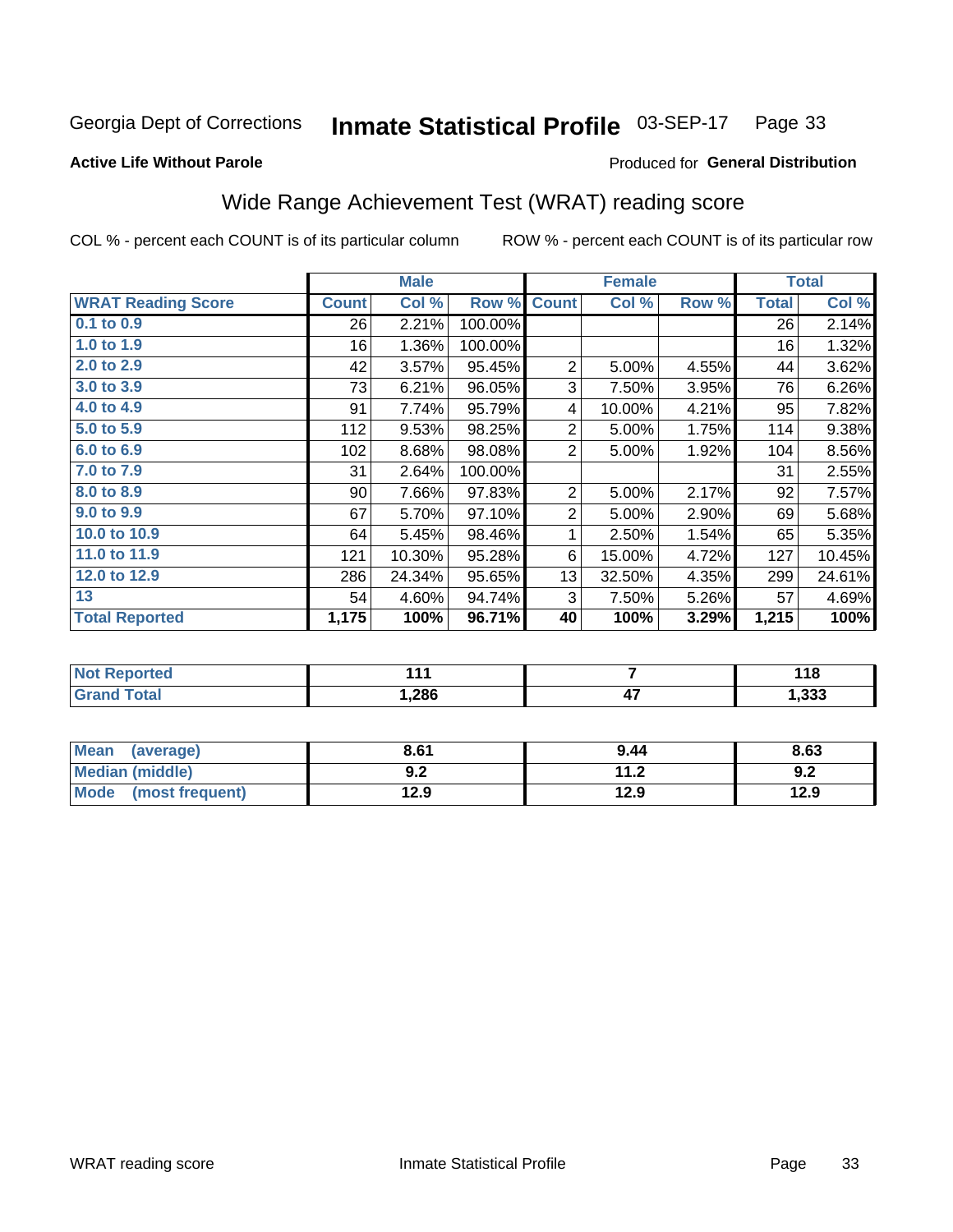#### Inmate Statistical Profile 03-SEP-17 Page 34

### **Active Life Without Parole**

### Produced for General Distribution

# Wide Range Achievement Test (WRAT) math score

COL % - percent each COUNT is of its particular column

|                              |              | <b>Male</b> |         |                | <b>Female</b>   | <b>Total</b> |              |        |
|------------------------------|--------------|-------------|---------|----------------|-----------------|--------------|--------------|--------|
| <b>WRAT Mathematic Score</b> | <b>Count</b> | Col %       | Row %   | <b>Count</b>   | Col %           | Row %        | <b>Total</b> | Col %  |
| $0.1$ to $0.9$               | 3            | 0.26%       | 100.00% |                |                 |              | 3            | 0.25%  |
| 1.0 to 1.9                   | 8            | 0.68%       | 100.00% |                |                 |              | 8            | 0.66%  |
| 2.0 to 2.9                   | 27           | 2.30%       | 96.43%  | 1              | 2.50%           | 3.57%        | 28           | 2.30%  |
| 3.0 to 3.9                   | 64           | 5.45%       | 96.97%  | $\overline{2}$ | 5.00%           | 3.03%        | 66           | 5.43%  |
| 4.0 to 4.9                   | 132          | 11.23%      | 97.06%  | 4              | 10.00%          | 2.94%        | 136          | 11.19% |
| 5.0 to 5.9                   | 160          | 13.62%      | 98.16%  | 3              | 7.50%           | 1.84%        | 163          | 13.42% |
| 6.0 to 6.9                   | 257          | 21.87%      | 97.72%  | 6              | 15.00%          | 2.28%        | 263          | 21.65% |
| 7.0 to 7.9                   | 115          | 9.79%       | 96.64%  | 4              | 10.00%          | 3.36%        | 119          | 9.79%  |
| 8.0 to 8.9                   | 114          | 9.70%       | 97.44%  | 3              | 7.50%           | 2.56%        | 117          | 9.63%  |
| 9.0 to 9.9                   | 92           | 7.83%       | 95.83%  | 4              | 10.00%          | 4.17%        | 96           | 7.90%  |
| 10.0 to 10.9                 | 26           | 2.21%       | 100.00% |                |                 |              | 26           | 2.14%  |
| 11.0 to 11.9                 | 43           | 3.66%       | 97.73%  | 1              | 2.50%           | 2.27%        | 44           | 3.62%  |
| 12.0 to 12.9                 | 127          | 10.81%      | 92.03%  | 11             | 27.50%          | 7.97%        | 138          | 11.36% |
| 13                           | 7            | 0.60%       | 87.50%  | 1              | 2.50%           | 12.50%       | 8            | 0.66%  |
| <b>Total Reported</b>        | 1,175        | 100%        | 96.71%  | 40             | 100%            | 3.29%        | 1,215        | 100%   |
|                              |              |             |         |                |                 |              |              |        |
| <b>Not Reported</b>          |              | 111         |         | $\overline{7}$ |                 |              | 118          |        |
| <b>Grand Total</b>           |              | 1,286       |         |                | $\overline{47}$ |              |              | 1,333  |

| <b>Mean</b><br>(average) | 7.35 | 8.50 | 7.39 |
|--------------------------|------|------|------|
| Median (middle)          | 6.9  | 7.9  | 6.9  |
| Mode<br>(most frequent)  | 12.9 | 12.9 | 12.9 |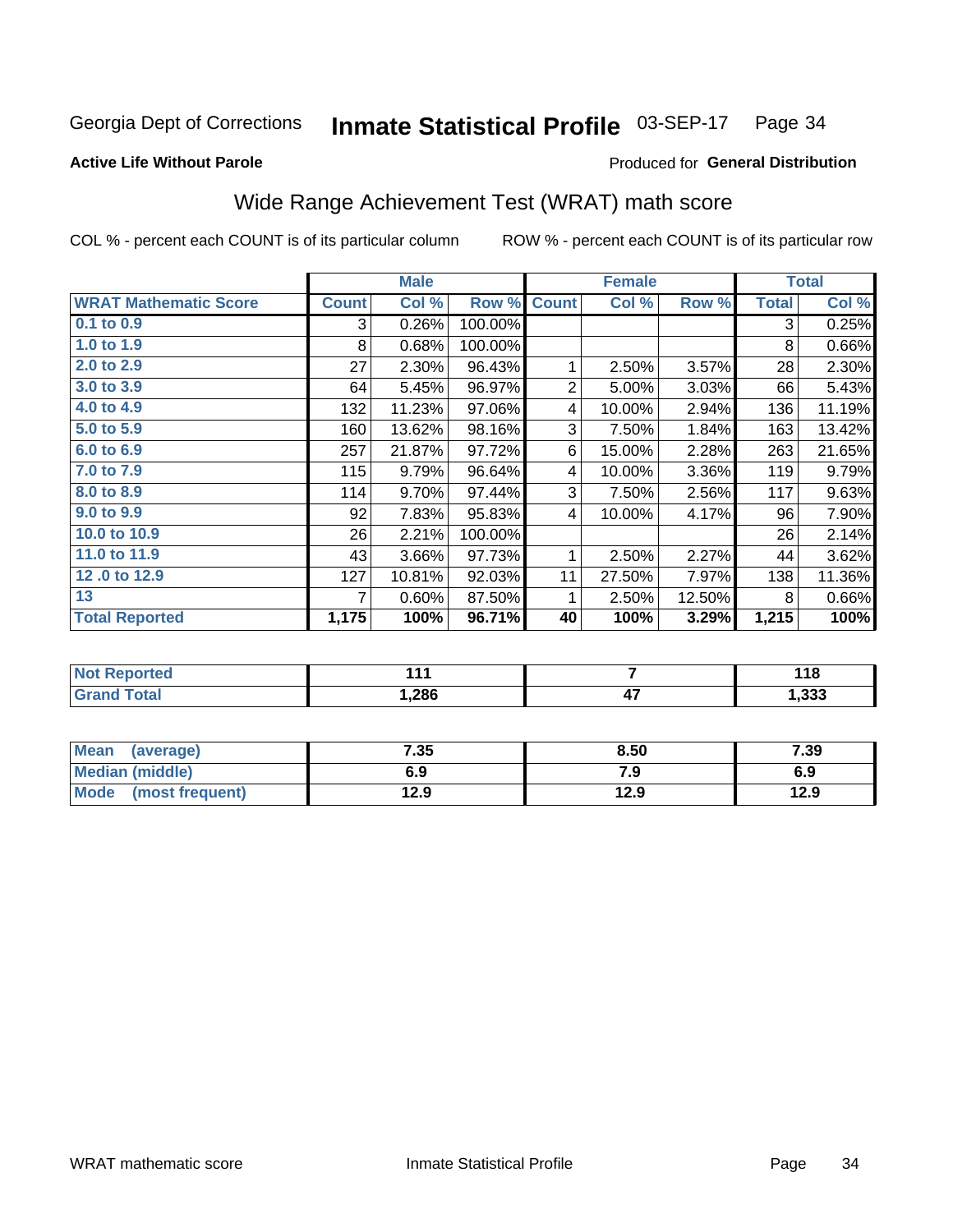#### Inmate Statistical Profile 03-SEP-17 Page 35

### **Active Life Without Parole**

### Produced for General Distribution

# Wide Range Achievement Test (WRAT) spelling score

COL % - percent each COUNT is of its particular column

|                                              |              | <b>Male</b>   |         |                | <b>Female</b>                                               |       | <b>Total</b> |               |
|----------------------------------------------|--------------|---------------|---------|----------------|-------------------------------------------------------------|-------|--------------|---------------|
| <b>WRAT Spelling Score</b>                   | <b>Count</b> | Col %         | Row %   | <b>Count</b>   | Col %                                                       | Row % | <b>Total</b> | Col %         |
| $0.1$ to $0.9$                               | 20           | 1.71%         | 100.00% |                |                                                             |       | 20           | 1.65%         |
| 1.0 to 1.9                                   | 33           | 2.81%         | 100.00% |                |                                                             |       | 33           | 2.72%         |
| 2.0 to 2.9                                   | 52           | 4.43%         | 96.30%  | $\overline{2}$ | 5.00%                                                       | 3.70% | 54           | 4.45%         |
| 3.0 to 3.9                                   | 70           | 5.97%         | 97.22%  | 2              | 5.00%                                                       | 2.78% | 72           | 5.94%         |
| 4.0 to 4.9                                   | 71           | 6.05%         | 97.26%  | $\sqrt{2}$     | 5.00%                                                       | 2.74% | 73           | 6.02%         |
| $5.0$ to $5.9$                               | 135          | 11.51%        | 99.26%  | 1              | 2.50%                                                       | 0.74% | 136          | 11.21%        |
| 6.0 to 6.9                                   | 106          | 9.04%         | 99.07%  | 1              | 2.50%                                                       | 0.93% | 107          | 8.82%         |
| 7.0 to 7.9                                   | 101          | 8.61%         | 97.12%  | 3              | 7.50%                                                       | 2.88% | 104          | 8.57%         |
| 8.0 to 8.9                                   | 101          | 8.61%         | 97.12%  | 3              | 7.50%                                                       | 2.88% | 104          | 8.57%         |
| 9.0 to 9.9                                   | 63           | 5.37%         | 100.00% |                |                                                             |       | 63           | 5.19%         |
| 10.0 to 10.9                                 | 57           | 4.86%         | 100.00% |                |                                                             |       | 57           | 4.70%         |
| 11.0 to 11.9                                 | 85           | 7.25%         | 94.44%  | 5              | 12.50%                                                      | 5.56% | 90           | 7.42%         |
| 12.0 to 12.9                                 | 250          | 21.31%        | 92.59%  | 20             | 50.00%                                                      | 7.41% | 270          | 22.26%        |
| 13                                           | 29           | 2.47%         | 96.67%  | 1              | 2.50%                                                       | 3.33% | 30           | 2.47%         |
| <b>Total Reported</b>                        | 1,173        | 100%          | 96.70%  | 40             | 100%                                                        | 3.30% | 1,213        | 100%          |
|                                              |              |               |         |                |                                                             |       |              |               |
| <b>Not Reported</b>                          |              | 113           |         |                | $\overline{7}$                                              |       |              | 120           |
| <b>Grand Total</b>                           |              | 1,286         |         | 47             |                                                             |       | 1,333        |               |
|                                              |              |               |         |                |                                                             |       |              |               |
| <b>Taker</b><br>$\mathbf{z}$<br>$\mathbf{A}$ |              | $\sim$ $\sim$ |         |                | $\overline{1}$ $\overline{1}$ $\overline{1}$ $\overline{1}$ |       |              | $\sim$ $\sim$ |

| <b>Mean</b><br>(average) | 8.12 | 10.14 | 8.19 |
|--------------------------|------|-------|------|
| <b>Median (middle)</b>   | 7. O | 12.3  | ი.ა  |
| Mode<br>(most frequent)  | 12.9 | 12.9  | 12.9 |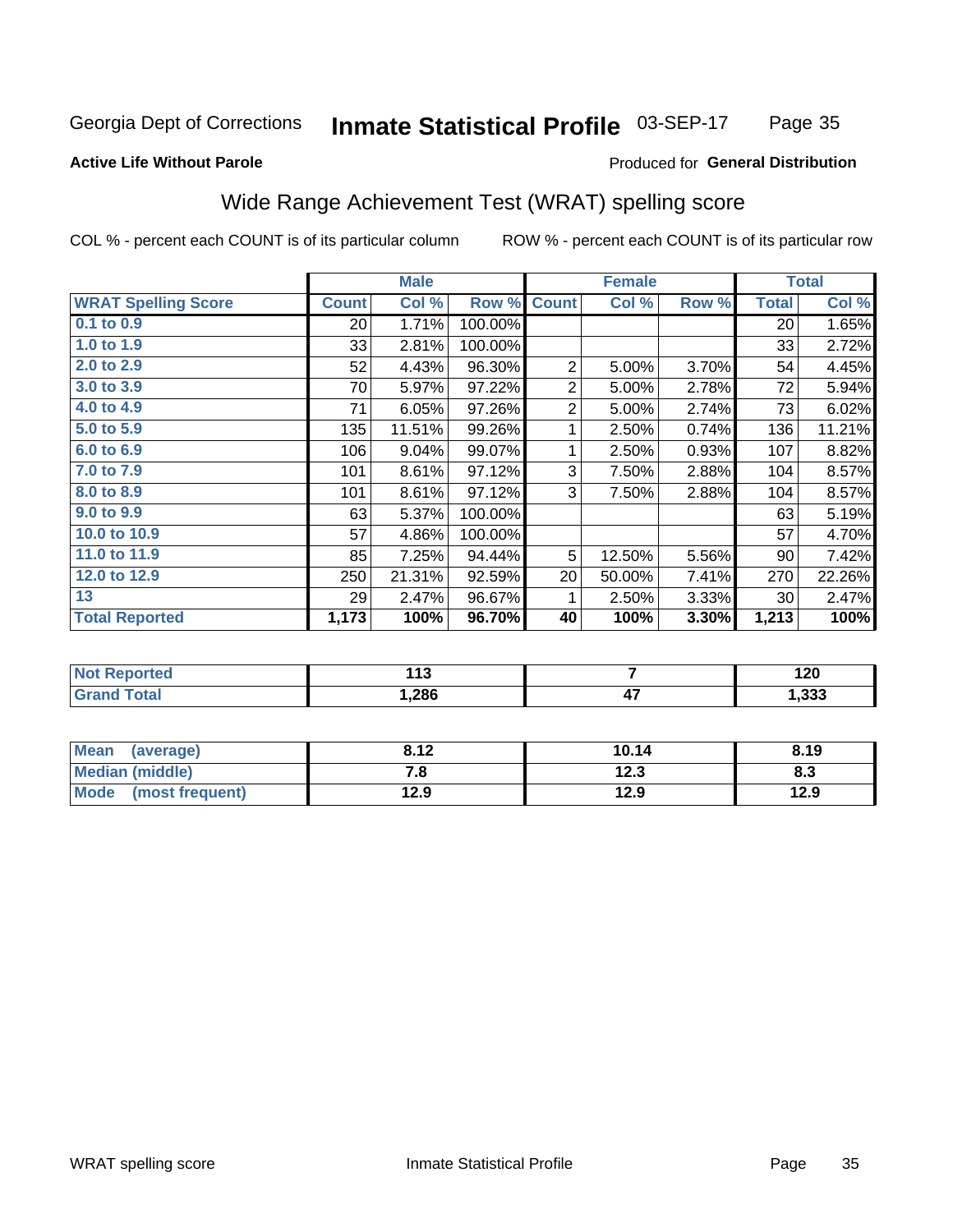#### Inmate Statistical Profile 03-SEP-17 Page 36

### **Active Life Without Parole**

### Produced for General Distribution

# Current / last mental health treatment level

COL % - percent each COUNT is of its particular column

|                                    |              | <b>Male</b> |         |              | <b>Female</b> |        |              | <b>Total</b> |
|------------------------------------|--------------|-------------|---------|--------------|---------------|--------|--------------|--------------|
| <b>Mental Health Treatment Lev</b> | <b>Count</b> | Col %       | Row %   | <b>Count</b> | Col%          | Row %  | <b>Total</b> | Col %        |
| 1 No problem at current time       | 256          | 44.83%      | 96.60%  | 9            | 22.50%        | 3.40%  | 265          | 43.37%       |
| 2 Receiving outpatient             | 238          | 41.68%      | 89.14%  | 29           | 72.50%        | 10.86% | 267          | 43.70%       |
| <b>Treatment</b>                   |              |             |         |              |               |        |              |              |
| 3 Inpatient, moderate              | 62           | 10.86%      | 96.88%  | 2            | 5.00%         | 3.13%  | 64           | 10.47%       |
| Treatment                          |              |             |         |              |               |        |              |              |
| 4 Inpatient, intensive             | 14           | 2.45%       | 100.00% |              |               |        | 14           | 2.29%        |
| Treatment                          |              |             |         |              |               |        |              |              |
| <b>5 Undergoing crisis</b>         |              | 0.18%       | 100.00% |              |               |        |              | 0.16%        |
| <b>stabilization</b>               |              |             |         |              |               |        |              |              |
| <b>Total Evaluated</b>             | 571          | 100%        | 93.45%  | 40           | 100%          | 6.55%  | 611          | 100%         |

| evaluation<br>Never had MF | <b>745</b><br>. J | 700<br>.        |
|----------------------------|-------------------|-----------------|
| $f$ $f \circ f$            | ,286              | <br>າາາ<br>,ააა |

| <b>Median (middle)</b>  | <b>Receiving outpatient</b><br>treatment | <b>Receiving outpatient</b><br>treatment | <b>Receiving</b><br>outpatient<br>treatment |  |
|-------------------------|------------------------------------------|------------------------------------------|---------------------------------------------|--|
| Mode<br>(most frequent) | No problem at current time               | <b>Receiving outpatient</b><br>treatment | <b>Receiving</b><br>outpatient<br>treatment |  |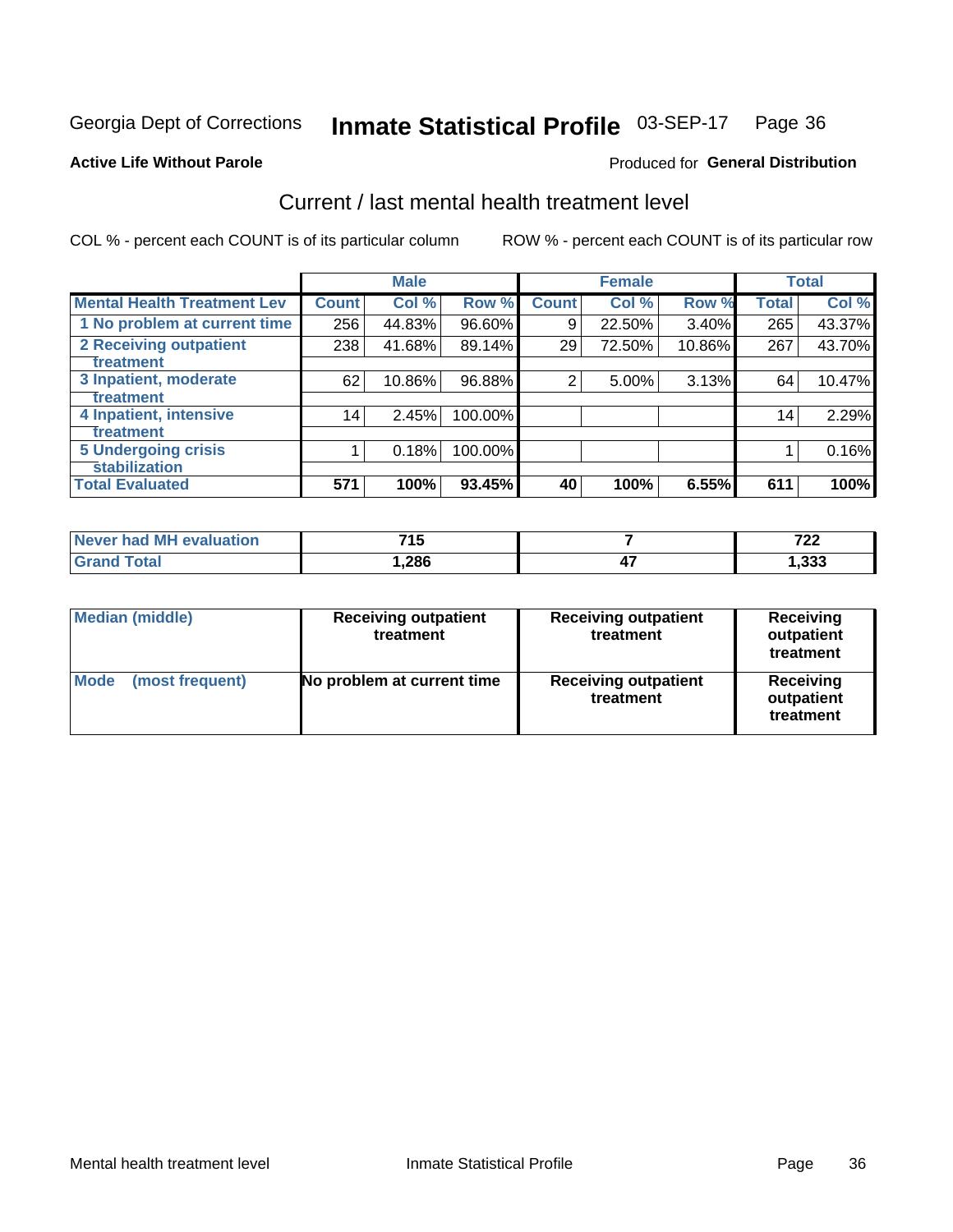#### Inmate Statistical Profile 03-SEP-17 Page 37

### **Active Life Without Parole**

### Produced for General Distribution

# PULHESDWIT medical scale - 'P' overall condition ('P'hysical)

COL % - percent each COUNT is of its particular column

|                                  |                | <b>Male</b> |             |    | <b>Female</b> |       |              | <b>Total</b> |
|----------------------------------|----------------|-------------|-------------|----|---------------|-------|--------------|--------------|
| 'P' Overall Condition            | <b>Count</b>   | Col %       | Row % Count |    | Col %         | Row % | <b>Total</b> | Col %        |
| 1 No medical illness             | 876            | 74.68%      | 97.23%      | 25 | 53.19%        | 2.77% | 901          | 73.85%       |
| 2 Well-controlled chronic        | 276            | 23.53%      | 92.93%      | 21 | 44.68%        | 7.07% | 297          | 24.34%       |
| <b>illness</b>                   |                |             |             |    |               |       |              |              |
| 3 Poorly-controlled chronic      | 19             | 1.62%       | 95.00%      |    | 2.13%         | 5.00% | 20           | 1.64%        |
| <b>illness</b>                   |                |             |             |    |               |       |              |              |
| 4 Significant problems requiring | 2 <sub>1</sub> | 0.17%       | 100.00%     |    |               |       | 2            | 0.16%        |
| special housing                  |                |             |             |    |               |       |              |              |
| <b>Total Reported</b>            | 1,173          | 100%        | 96.15%      | 47 | 100%          | 3.85% | 1,220        | 100%         |

| τeα   | $\overline{A}$<br>. . |    | 442<br>. I J  |
|-------|-----------------------|----|---------------|
| _____ | ,286                  | −. | nnn<br>ردد, ا |

| <b>Mode</b> | (most frequent) | 1 No medical illness | 1 No medical illness | 1 No medical<br>illness |
|-------------|-----------------|----------------------|----------------------|-------------------------|
|-------------|-----------------|----------------------|----------------------|-------------------------|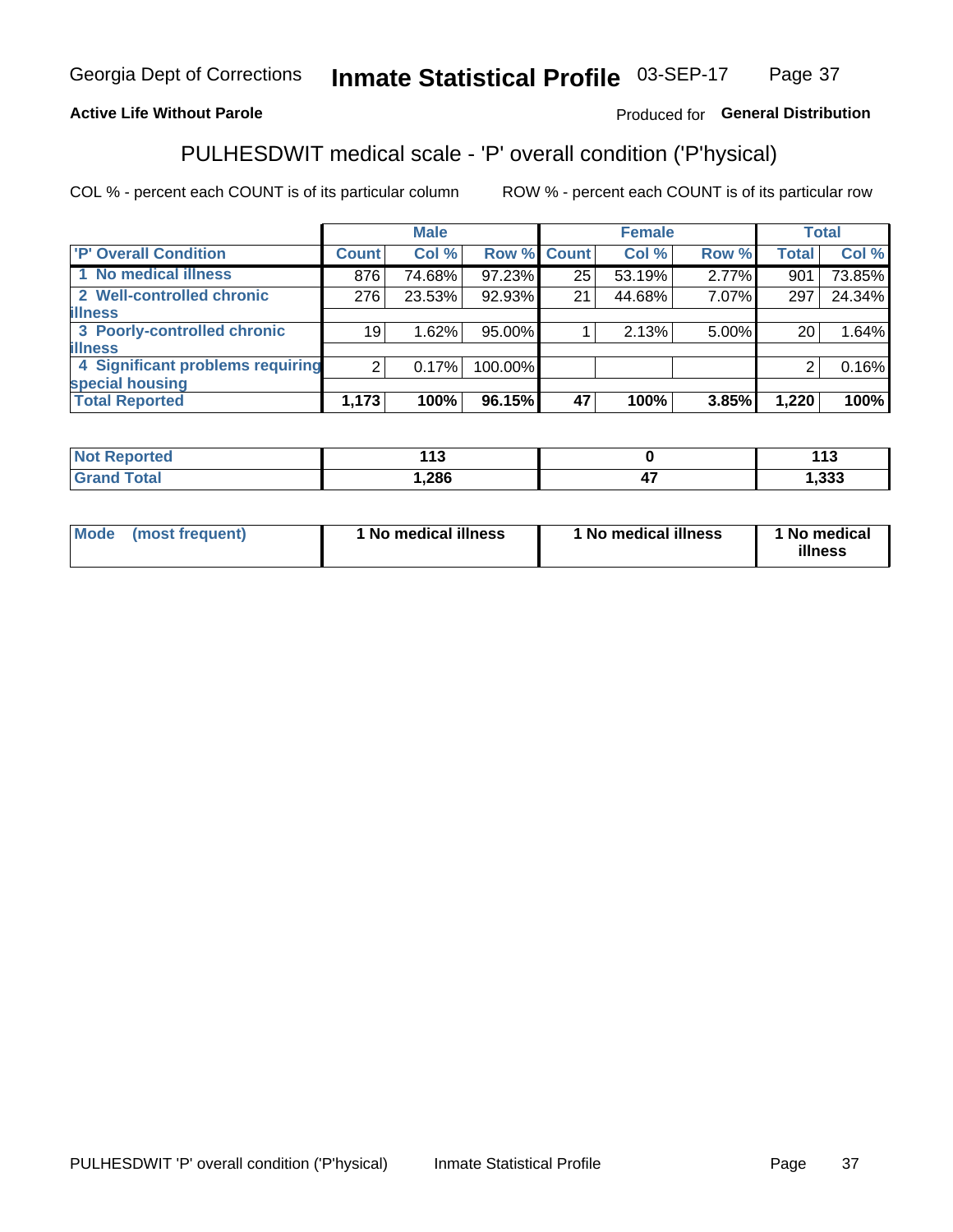### **Active Life Without Parole**

### Produced for General Distribution

# PULHESDWIT medical scale - 'U' upper body

COL % - percent each COUNT is of its particular column

|                              |              | <b>Male</b> |           |              | <b>Female</b> |       |              | <b>Total</b> |
|------------------------------|--------------|-------------|-----------|--------------|---------------|-------|--------------|--------------|
| <b>'U' Upper Body</b>        | <b>Count</b> | Col %       | Row %     | <b>Count</b> | Col %         | Row % | <b>Total</b> | Col %        |
| 1 Upper bones, joints,       | 1,113        | 94.97%      | $96.28\%$ | 43           | 91.49%        | 3.72% | 1,156        | 94.83%       |
| muscles all OK               |              |             |           |              |               |       |              |              |
| 2 One or both arms minimally | 53           | 4.52%       | 92.98%    | 4            | 8.51%         | 7.02% | 57           | 4.68%        |
| limited                      |              |             |           |              |               |       |              |              |
| 3 One or both arms           | 5            | 0.43%       | 100.00%   |              |               |       | 5            | 0.41%        |
| <b>moderately limited</b>    |              |             |           |              |               |       |              |              |
| 4 One arm disabled,          |              | 0.09%       | 100.00%   |              |               |       |              | 0.08%        |
| paralyzed, or amputated      |              |             |           |              |               |       |              |              |
| <b>Total Reported</b>        | 1,172        | 100%        | 96.14%    | 47           | 100%          | 3.86% | 1,219        | 100%         |

| <b>Not Reported</b> | 14   | 44   |
|---------------------|------|------|
| <b>Grand Total</b>  | ,286 | ,333 |

| Mode | (most frequent) | 1 Upper bones, joints,<br>muscles all OK | 1 Upper bones, joints,<br>muscles all OK | 1 Upper bones,<br>ljoints, muscles all<br>OK |
|------|-----------------|------------------------------------------|------------------------------------------|----------------------------------------------|
|------|-----------------|------------------------------------------|------------------------------------------|----------------------------------------------|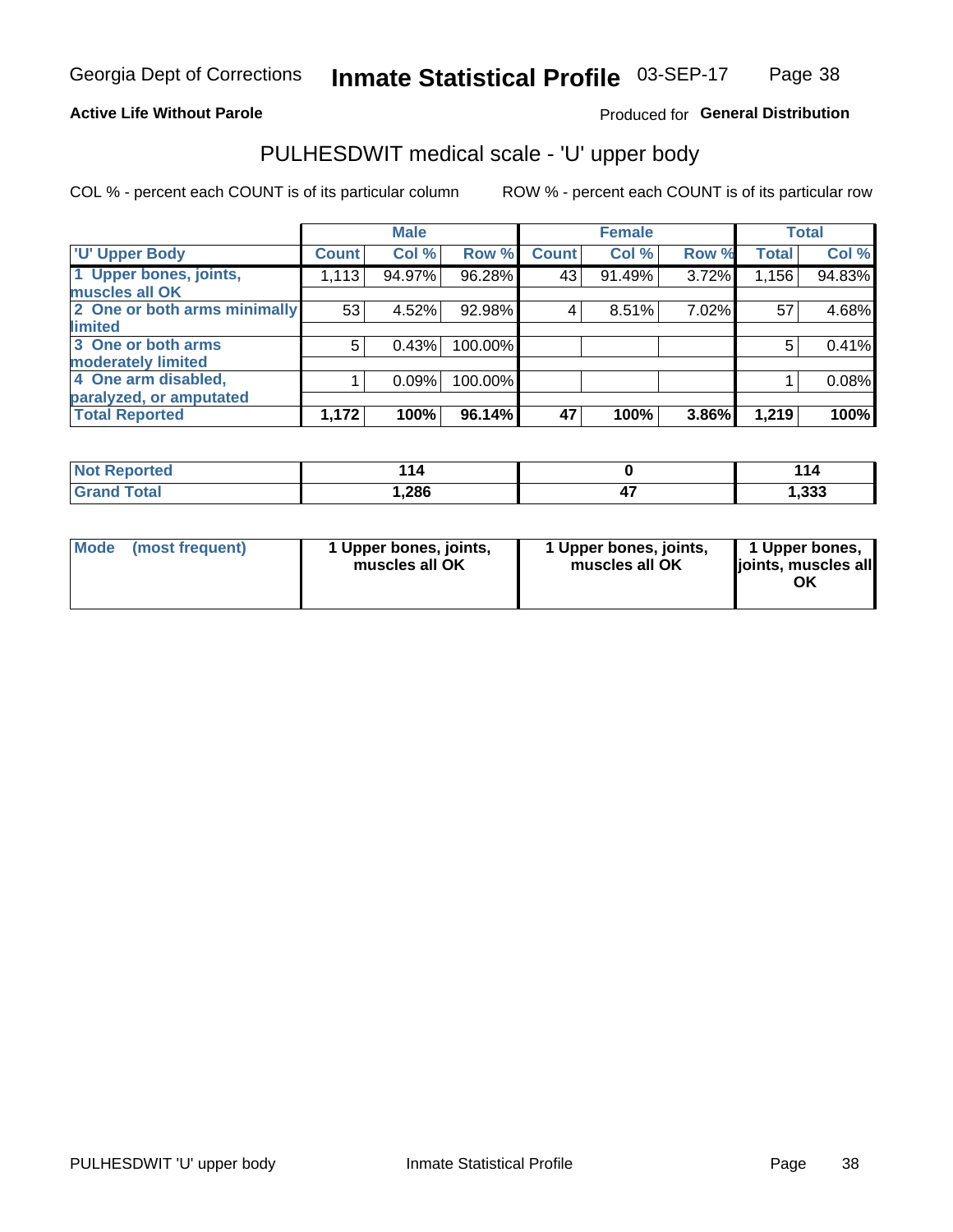### **Active Life Without Parole**

### Produced for General Distribution

# PULHESDWIT medical scale - 'L' lower body

COL % - percent each COUNT is of its particular column

|                                |              | <b>Male</b> |         |                 | <b>Female</b> |       |              | <b>Total</b> |
|--------------------------------|--------------|-------------|---------|-----------------|---------------|-------|--------------|--------------|
| 'L' Lower Body                 | <b>Count</b> | Col %       | Row %   | <b>Count</b>    | Col %         | Row % | <b>Total</b> | Col %        |
| 1 Lower bones, joints,         | 1,020        | 87.03%      | 96.32%  | 39 <sup>1</sup> | 82.98%        | 3.68% | 1,059        | 86.87%       |
| muscles all OK                 |              |             |         |                 |               |       |              |              |
| 2 One or both legs minimally   | 137          | 11.69%      | 95.14%  | 7               | 14.89%        | 4.86% | 144          | 11.81%       |
| limited                        |              |             |         |                 |               |       |              |              |
| 3 One or both legs             | 11           | 0.94%       | 91.67%  |                 | 2.13%         | 8.33% | 12           | 0.98%        |
| moderately limited             |              |             |         |                 |               |       |              |              |
| 4 One leg disabled, paralyzed, | 4            | 0.34%       | 100.00% |                 |               |       | 4            | 0.33%        |
| or amputated                   |              |             |         |                 |               |       |              |              |
| <b>Total Reported</b>          | 1,172        | 100%        | 96.14%  | 47              | 100%          | 3.86% | 1,219        | 100%         |

| <b>Not Reported</b>   | - 14 | 44<br>l 14 |
|-----------------------|------|------------|
| <b>Total</b><br>Grand | ,286 | 1,333      |

| Mode | (most frequent) | 1 Lower bones, joints,<br>muscles all OK | 1 Lower bones, joints,<br>muscles all OK | 1 Lower bones,<br>ljoints, muscles all<br>OK |
|------|-----------------|------------------------------------------|------------------------------------------|----------------------------------------------|
|------|-----------------|------------------------------------------|------------------------------------------|----------------------------------------------|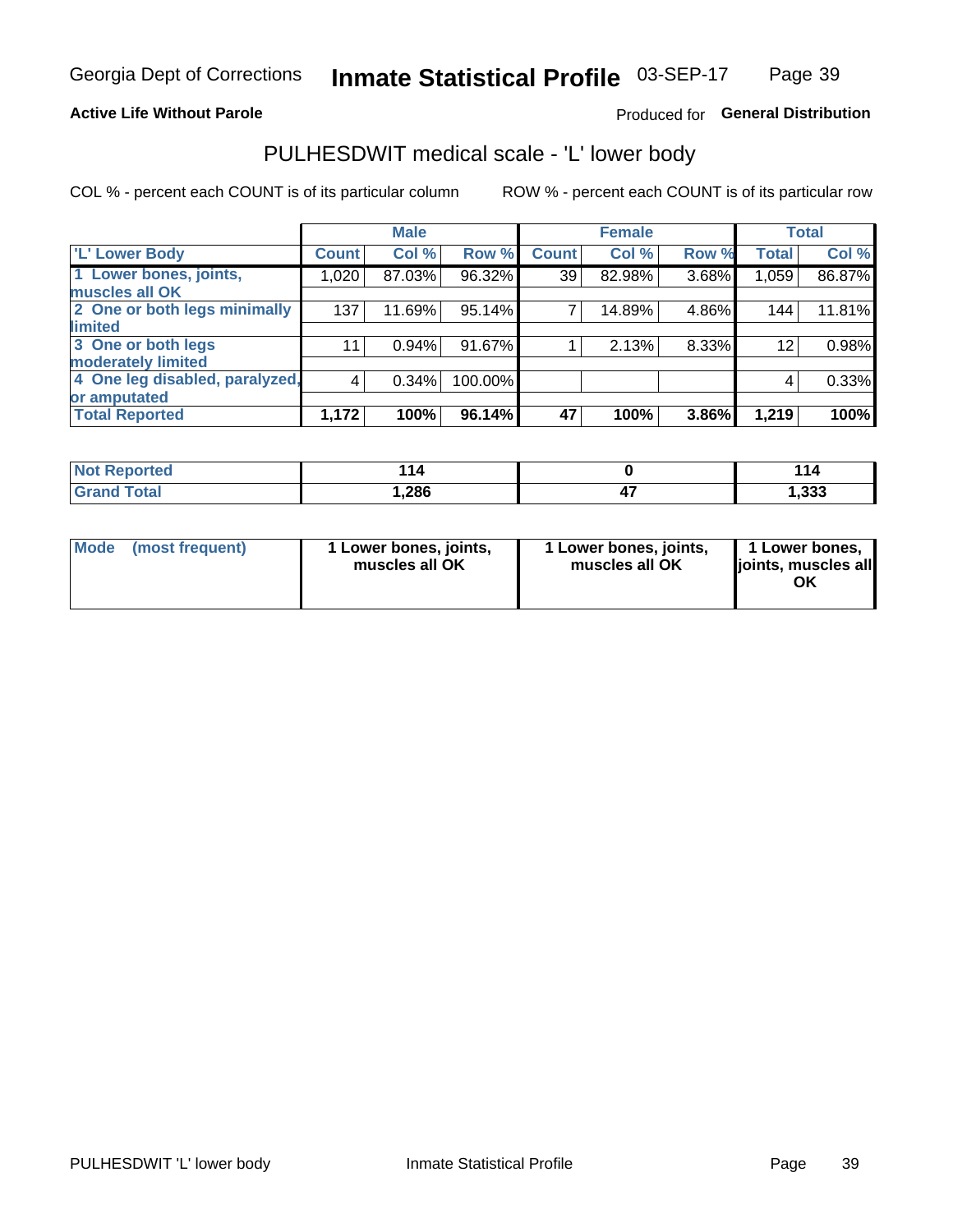### **Active Life Without Parole**

Produced for General Distribution

# PULHESDWIT medical scale - 'H' hearing

COL % - percent each COUNT is of its particular column

|                                                               |              | <b>Male</b> |                    |    | <b>Female</b> |          | <b>Total</b> |        |
|---------------------------------------------------------------|--------------|-------------|--------------------|----|---------------|----------|--------------|--------|
| <b>H'</b> Hearing                                             | <b>Count</b> | Col %       | <b>Row % Count</b> |    | Col%          | Row %    | <b>Total</b> | Col %  |
| 1 Normal hearing both ears                                    | 1,153        | 98.72%      | 96.08%             | 47 | $100.00\%$    | 3.92%    | 1,200        | 98.77% |
| 2 Some loss in one ear with<br>other OK, or mild loss in both | 11           | 0.94%       | 100.00%            |    |               |          | 11           | 0.91%  |
| 3 Total loss in one ear with<br>mild loss in other            | 4            | 0.34%       | 100.00%            |    |               |          | 4            | 0.33%  |
| <b>Total Reported</b>                                         | 1,168        | 100%        | 96.13%             | 47 | 100%          | $3.87\%$ | 1,215        | 100.0% |

| <b>Not</b><br>Reported | 18     | 44 C<br><u>. . 0</u> |
|------------------------|--------|----------------------|
| <b>otal</b>            | 286, ا | 1,333                |

| Mode (most frequent) | 1 Normal hearing both ears 1 Normal hearing both ears 1 Normal hearing | both ears |
|----------------------|------------------------------------------------------------------------|-----------|
|----------------------|------------------------------------------------------------------------|-----------|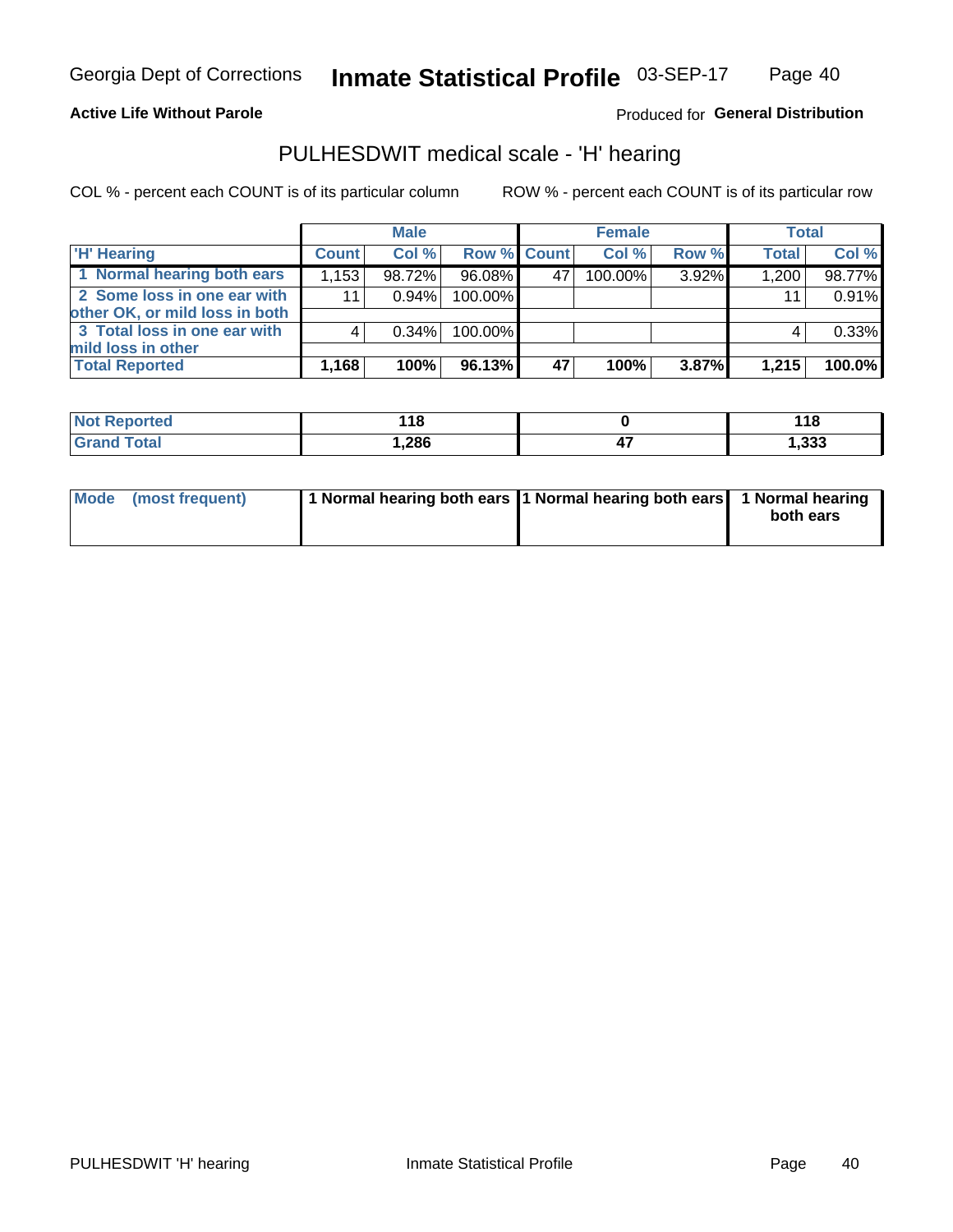### **Active Life Without Parole**

### Produced for General Distribution

# PULHESDWIT medical scale - 'E' vision

COL % - percent each COUNT is of its particular column

|                                |              | <b>Male</b> |         |              | <b>Female</b> |          |              | <b>Total</b> |
|--------------------------------|--------------|-------------|---------|--------------|---------------|----------|--------------|--------------|
| <b>E' Vision</b>               | <b>Count</b> | Col %       | Row %   | <b>Count</b> | Col %         | Row %    | <b>Total</b> | Col %        |
| 1 Correctable to 20/40 in both | 867          | 76.39%      | 97.53%  | 22           | 51.16%        | 2.47%    | 889          | 75.47%       |
| eyes                           |              |             |         |              |               |          |              |              |
| 2 Correctable to 20/70 in one  | 247          | 21.76%      | 92.51%  | 20           | 46.51%        | 7.49%    | 267          | 22.67%       |
| eye, may be blind in other     |              |             |         |              |               |          |              |              |
| 3 Correctable to 20/200 in one | 19           | 1.67%       | 95.00%  |              | 2.33%         | $5.00\%$ | 20           | 1.70%        |
| eye, may be blind in other     |              |             |         |              |               |          |              |              |
| 4 One eye not correctable to   | 2            | 0.18%       | 100.00% |              |               |          | 2            | 0.17%        |
| 20/200, other may be blind     |              |             |         |              |               |          |              |              |
| <b>Total Reported</b>          | 1,135        | 100%        | 96.35%  | 43           | 100%          | 3.65%    | 1,178        | 100.0%       |

| <b>Not Reported</b> | .<br>1 J |          | 155         |
|---------------------|----------|----------|-------------|
| Total               | 286،،    | "<br>- 1 | າາາ<br>,ააა |

| Mode (most frequent) | 1 Correctable to 20/40 in both<br>eves | 1 Correctable to 20/40 in   1 Correctable to<br>both eves | 20/40 in both eyes |  |  |
|----------------------|----------------------------------------|-----------------------------------------------------------|--------------------|--|--|
|                      |                                        |                                                           |                    |  |  |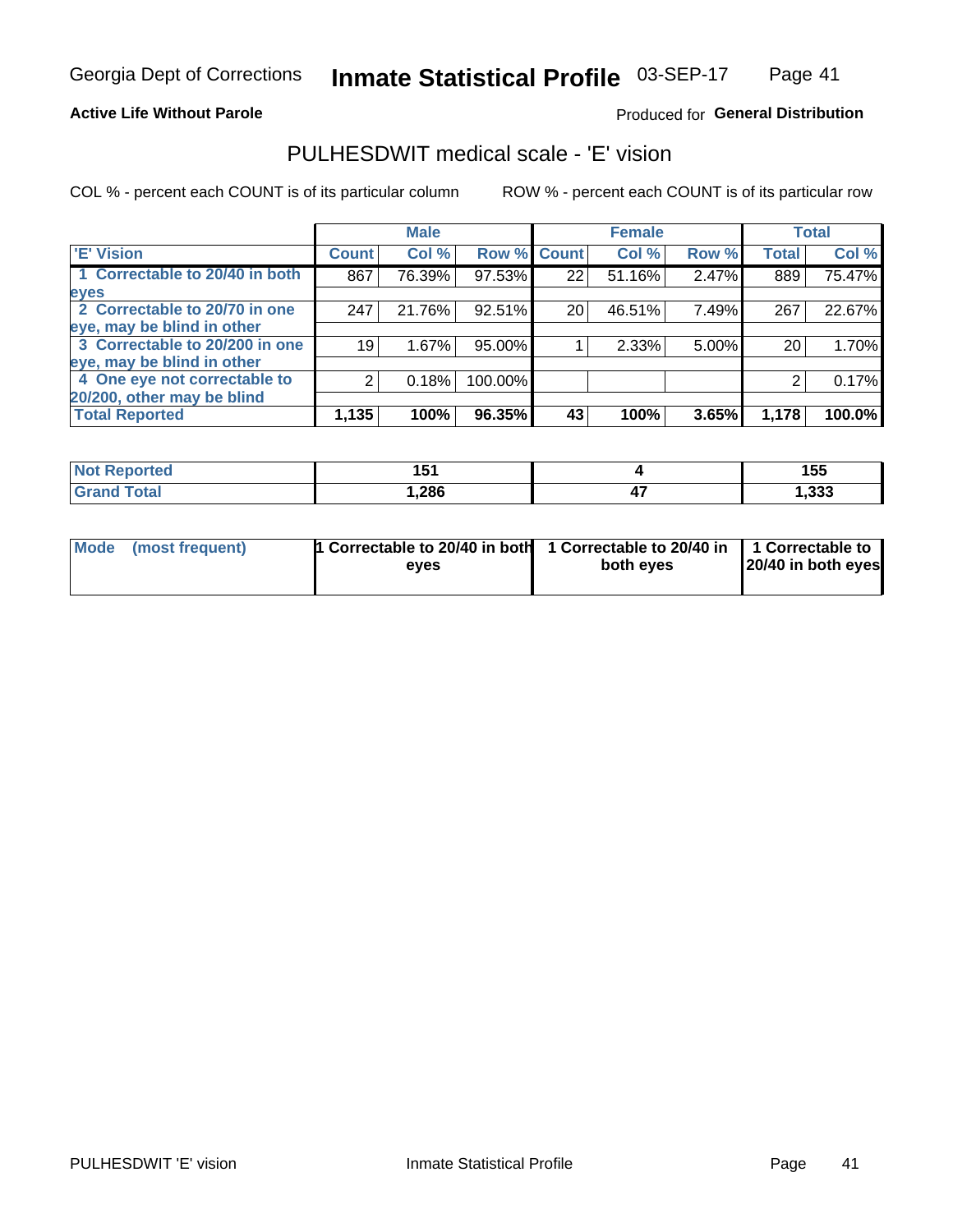### **Active Life Without Parole**

### Produced for General Distribution

# PULHESDWIT medical scale - 'S' pSychiatric

COL % - percent each COUNT is of its particular column

|                                 |              | <b>Male</b> |         |             | <b>Female</b> |        |              | <b>Total</b> |
|---------------------------------|--------------|-------------|---------|-------------|---------------|--------|--------------|--------------|
| 'S' pSychiatric                 | <b>Count</b> | Col %       |         | Row % Count | Col %         | Row %  | <b>Total</b> | Col %        |
| 1 No impairment or disorders    | 999          | 81.89%      | 99.01%  | 10          | 29.41%        | 0.99%  | 1,009        | 80.46%       |
| 2 Stable, or in remission, or   | 160          | 13.11%      | 87.43%  | 23          | 67.65%        | 12.57% | 183          | 14.59%       |
| mild impairment or retardation  |              |             |         |             |               |        |              |              |
| 3 Requires moderate inpatient   | 48           | 3.93%       | 97.96%  |             | 2.94%         | 2.04%  | 49           | 3.91%        |
| <b>treatment</b>                |              |             |         |             |               |        |              |              |
| 4 Requires intensive inpatient  | 10           | 0.82%       | 100.00% |             |               |        | 10           | 0.80%        |
| <b>treatment</b>                |              |             |         |             |               |        |              |              |
| 5 Requires Crisis Stabilization | 3            | 0.25%       | 100.00% |             |               |        | 3            | 0.24%        |
| Unit (CSU) inpatient care       |              |             |         |             |               |        |              |              |
| <b>Total Reported</b>           | 1,220        | 100%        | 97.29%  | 34          | 100%          | 2.71%  | 1,254        | 100%         |

| <b>Not Reported</b> | $\overline{\phantom{a}}$<br>bt | $\overline{z}$<br>. . |
|---------------------|--------------------------------|-----------------------|
| <b>Grand Total</b>  | 286, ا                         | 1,333                 |

| Mode (most frequent) | <b>1 No impairment or disorders</b> 2 Stable, or in remission, 11 No impairment or |                       |           |
|----------------------|------------------------------------------------------------------------------------|-----------------------|-----------|
|                      |                                                                                    | or mild impairment or | disorders |
|                      |                                                                                    | retardation           |           |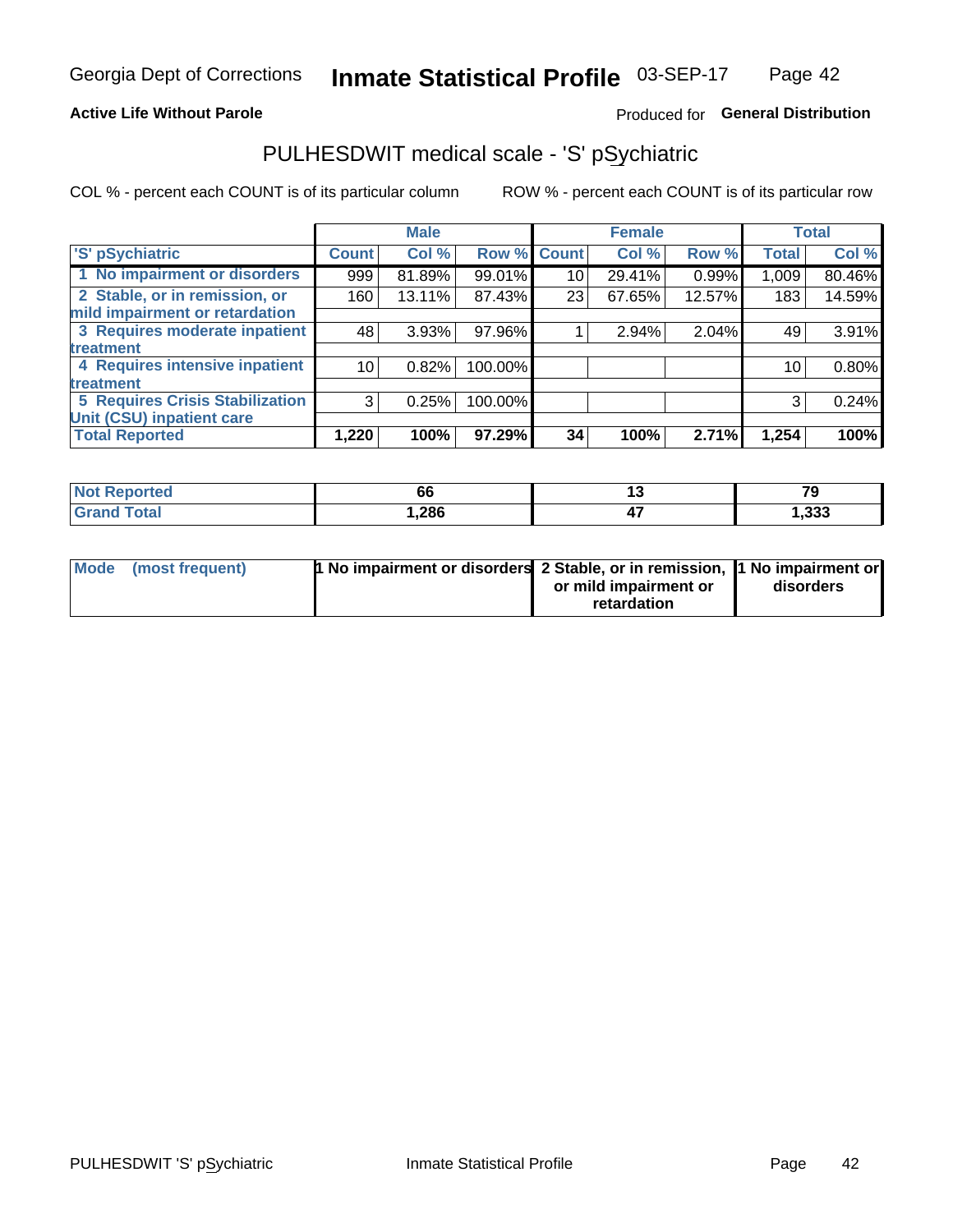### **Active Life Without Parole**

### Produced for General Distribution

# PULHESDWIT medical scale - 'D' dental

COL % - percent each COUNT is of its particular column

|                                 |                    | <b>Male</b> |         |              | <b>Female</b> |       |              | <b>Total</b> |
|---------------------------------|--------------------|-------------|---------|--------------|---------------|-------|--------------|--------------|
| <b>D'</b> Dental                | Count <sup>1</sup> | Col %       | Row %   | <b>Count</b> | Col %         | Row % | <b>Total</b> | Col %        |
| 1 Minimal routine dental health | 821                | 73.70%      | 95.80%  | 36           | 85.71%        | 4.20% | 857          | 74.13%       |
| <b>needs</b>                    |                    |             |         |              |               |       |              |              |
| 2 Moderate cavities and/or gum  | 249                | 22.35%      | 98.42%  |              | 9.52%         | 1.58% | 253          | 21.89%       |
| disease                         |                    |             |         |              |               |       |              |              |
| 3 Extensive gum disease         | 43                 | 3.86%       | 95.56%  | ⌒            | 4.76%         | 4.44% | 45           | 3.89%        |
| and/or widespread decay         |                    |             |         |              |               |       |              |              |
| 4 Urgent need for dental        |                    | 0.09%       | 100.00% |              |               |       |              | 0.09%        |
| <b>services</b>                 |                    |             |         |              |               |       |              |              |
| <b>Total Reported</b>           | 1,114              | 100%        | 96.37%  | 42           | 100%          | 3.63% | 1,156        | 100%         |

| <b>Not Reported</b> | ית    |          | $\overline{a}$<br>. . |
|---------------------|-------|----------|-----------------------|
| Total               | 286،، | "<br>- 1 | າາາ<br>,ააა           |

| <b>Mode</b> | (most frequent) | <b>Minimal routine dental</b><br>health needs | 1 Minimal routine dental   1 Minimal routine  <br>health needs | dental health<br>needs |
|-------------|-----------------|-----------------------------------------------|----------------------------------------------------------------|------------------------|
|-------------|-----------------|-----------------------------------------------|----------------------------------------------------------------|------------------------|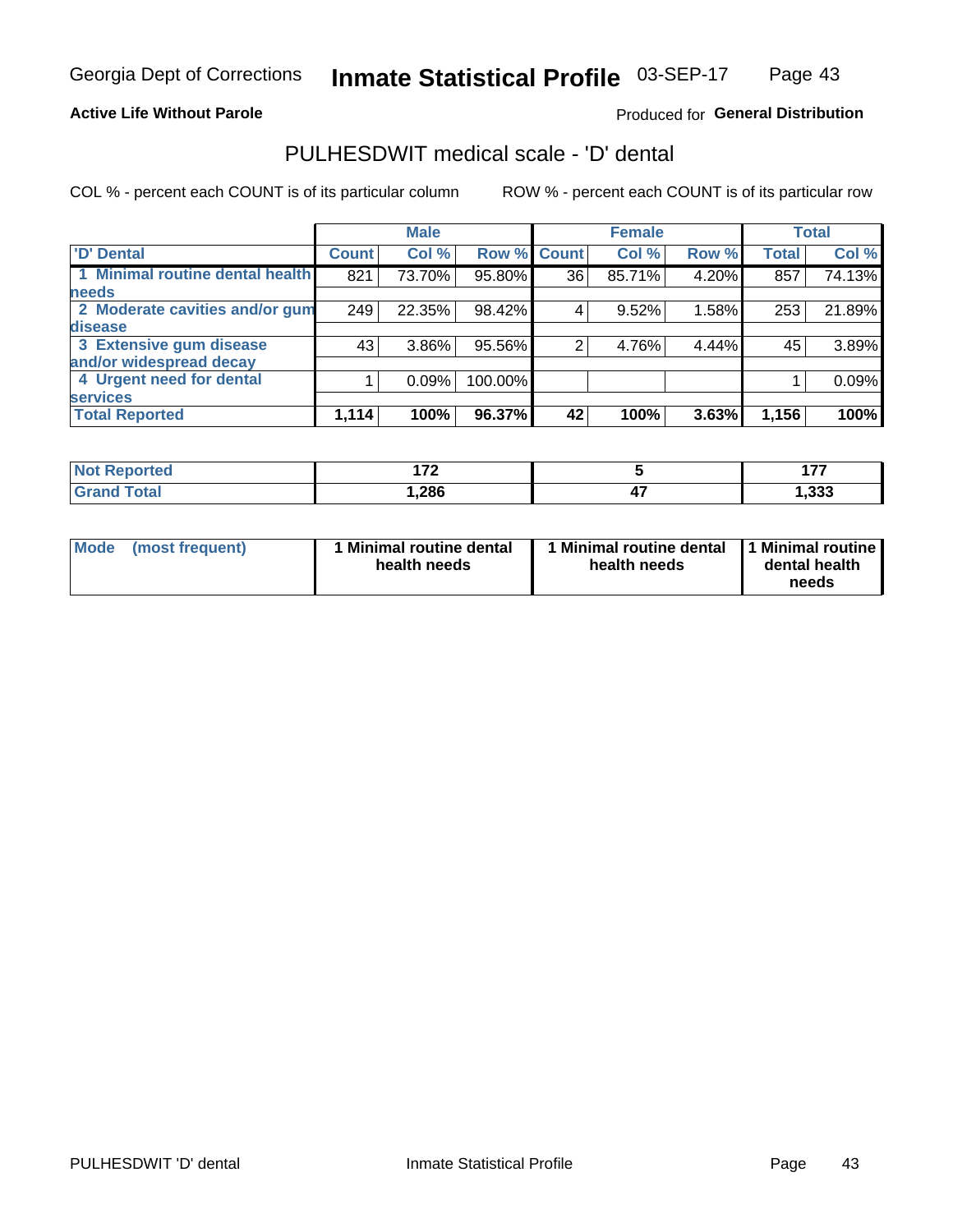### **Active Life Without Parole**

### Produced for General Distribution

# PULHESDWIT medical scale - 'W' work ability

COL % - percent each COUNT is of its particular column

|                                 |              | <b>Male</b> |         |             | <b>Female</b> |       |              | <b>Total</b> |
|---------------------------------|--------------|-------------|---------|-------------|---------------|-------|--------------|--------------|
| <b>W' work ability</b>          | <b>Count</b> | Col %       |         | Row % Count | Col %         | Row % | <b>Total</b> | Col %        |
| 1 Unrestricted work or activity | 972          | 82.86%      | 96.81%  | 32          | 68.09%        | 3.19% | 1,004        | 82.30%       |
| 2 Minor restrictions on type of | 158          | 13.47%      | 91.33%  | 15          | 31.91%        | 8.67% | 173          | 14.18%       |
| <b>work</b>                     |              |             |         |             |               |       |              |              |
| 3 Moderate restrictions on type | 26           | 2.22%       | 100.00% |             |               |       | 26           | 2.13%        |
| lof work                        |              |             |         |             |               |       |              |              |
| 4 Major restrictions on type of | 14           | 1.19%       | 100.00% |             |               |       | 14           | 1.15%        |
| <b>work</b>                     |              |             |         |             |               |       |              |              |
| 5 Cannot work under any         | 3            | 0.26%       | 100.00% |             |               |       | 3            | 0.25%        |
| <b>circumstances</b>            |              |             |         |             |               |       |              |              |
| <b>Total Reported</b>           | 1,173        | 100%        | 96.15%  | 47          | 100%          | 3.85% | 1,220        | 100.0%       |

| <b>Not Reported</b>   | 449<br>. | 44 <sup>o</sup><br>. |
|-----------------------|----------|----------------------|
| <b>Total</b><br>Croni | 286،     | 1,333                |

| Mode (most frequent) | 1 Unrestricted work or | 1 Unrestricted work or | 1 Unrestricted   |
|----------------------|------------------------|------------------------|------------------|
|                      | activity               | activity               | work or activity |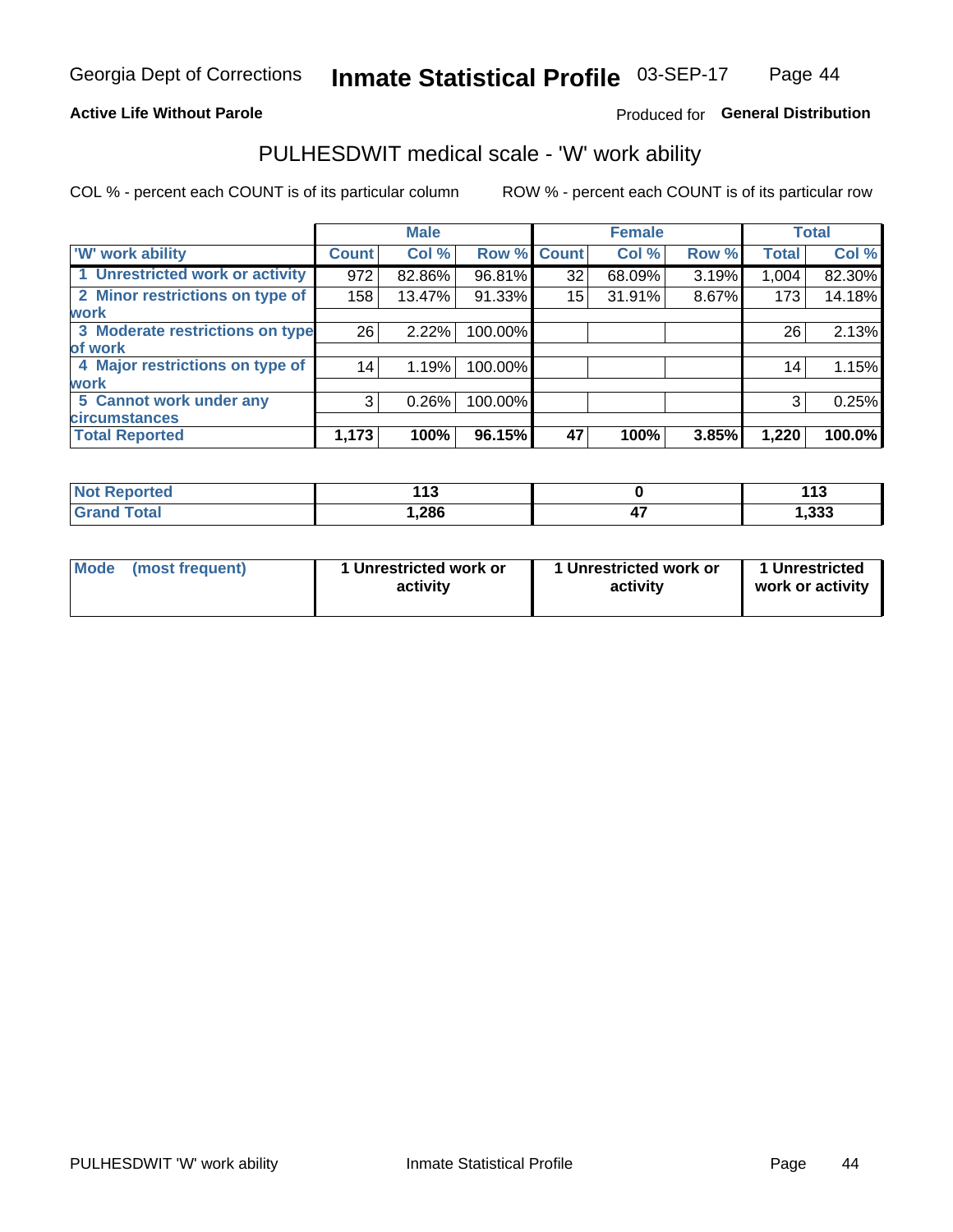### **Active Life Without Parole**

### Produced for General Distribution

# PULHESDWIT medical scale - 'I' impairment

COL % - percent each COUNT is of its particular column ROW % - percent each COUNT is of its particular row

|                                   |                | <b>Male</b> |             |    | <b>Female</b> |       |              | <b>Total</b> |
|-----------------------------------|----------------|-------------|-------------|----|---------------|-------|--------------|--------------|
| <b>T' Impairment</b>              | <b>Count</b>   | Col %       | Row % Count |    | Col %         | Row % | <b>Total</b> | Col %        |
| 1 No impairments or               | 1,158          | 98.81%      | 96.10%      | 47 | 100.00%       | 3.90% | 1,205        | 98.85%       |
| disabilities                      |                |             |             |    |               |       |              |              |
| 2 Wheelchair-bound but            |                | 0.60%       | 100.00%     |    |               |       |              | 0.57%        |
| otherwise OK                      |                |             |             |    |               |       |              |              |
| <b>3 Needs low-level Assisted</b> | $\overline{2}$ | 0.17%       | 100.00%     |    |               |       | 2            | 0.16%        |
| Living (level I)                  |                |             |             |    |               |       |              |              |
| 4 Needs moderate Assisted         | 3              | 0.26%       | 100.00%     |    |               |       | 3            | 0.25%        |
| <b>Living (level II)</b>          |                |             |             |    |               |       |              |              |
| <b>5 Needs maximal Assisted</b>   | 2              | 0.17%       | 100.00%     |    |               |       | 2            | 0.16%        |
| <b>Living (level III)</b>         |                |             |             |    |               |       |              |              |
| <b>Total Reported</b>             | 1,172          | 100%        | 96.14%      | 47 | 100%          | 3.86% | 1,219        | 100%         |

| orted | 44<br>14 | <u> 114</u> |
|-------|----------|-------------|
| 'ota. | ,286     | 1,333       |

| <b>Mode</b> | (most frequent) | <b>No impairments or</b><br>disabilities | 1 No impairments or<br>disabilities | 1 No impairments<br>or disabilities |
|-------------|-----------------|------------------------------------------|-------------------------------------|-------------------------------------|
|-------------|-----------------|------------------------------------------|-------------------------------------|-------------------------------------|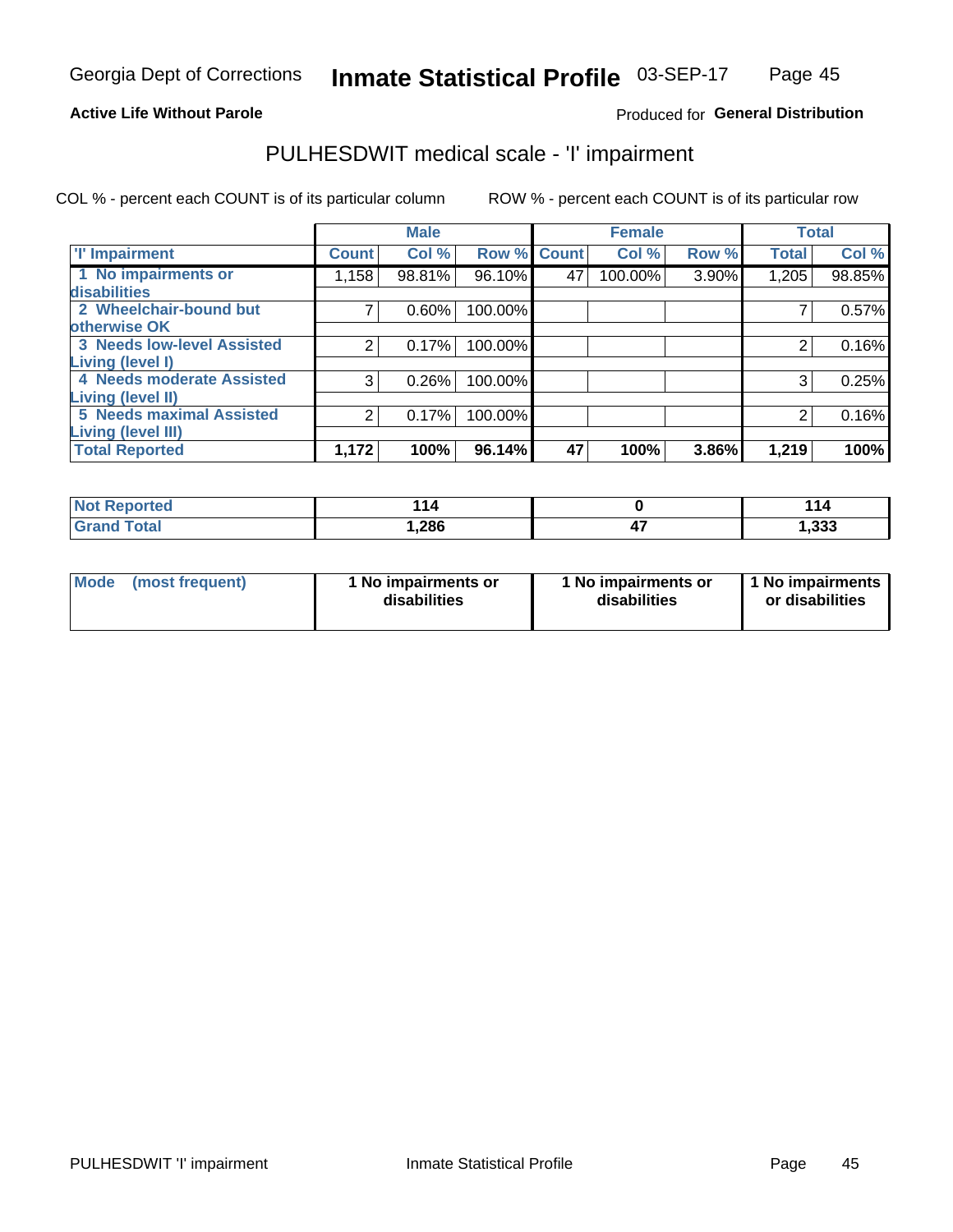### **Active Life Without Parole**

### Produced fo General Distribution

# PULHESDWIT medical scale - 'T' transportability

COL % - percent each COUNT is of its particular column

|                             |              | <b>Male</b> |             |    | <b>Female</b> |       |              | <b>Total</b> |
|-----------------------------|--------------|-------------|-------------|----|---------------|-------|--------------|--------------|
| <b>T' Transportability</b>  | <b>Count</b> | Col %       | Row % Count |    | Col %         | Row % | <b>Total</b> | Col %        |
| 1 Can be transported in any | 1,174        | 99.49%      | 96.15%      | 47 | 100.00%       | 3.85% | 1,221        | 99.51%       |
| ordinary approved vehicle   |              |             |             |    |               |       |              |              |
| 2 Wheelchair-bound, not     |              | 0.25%       | 100.00%     |    |               |       |              | 0.24%        |
| needing special vehicle     |              |             |             |    |               |       |              |              |
| 5 Requires ambulance        |              | 0.25%       | 100.00%     |    |               |       |              | 0.24%        |
| transport                   |              |             |             |    |               |       |              |              |
| <b>Total Reported</b>       | 1,180        | 100%        | 96.17%      | 47 | 100%          | 3.83% | 1,227        | 100%         |

| orteo       | 106   | 106   |
|-------------|-------|-------|
| <b>otal</b> | 286,، | 1,333 |

| Mode (most frequent) | 1 Can be transported in any 1 Can be transported in any | ordinary approved vehicle   ordinary approved vehicle   transported in any | 1 Can be<br>ordinary approved<br>vehicle |
|----------------------|---------------------------------------------------------|----------------------------------------------------------------------------|------------------------------------------|
|                      |                                                         |                                                                            |                                          |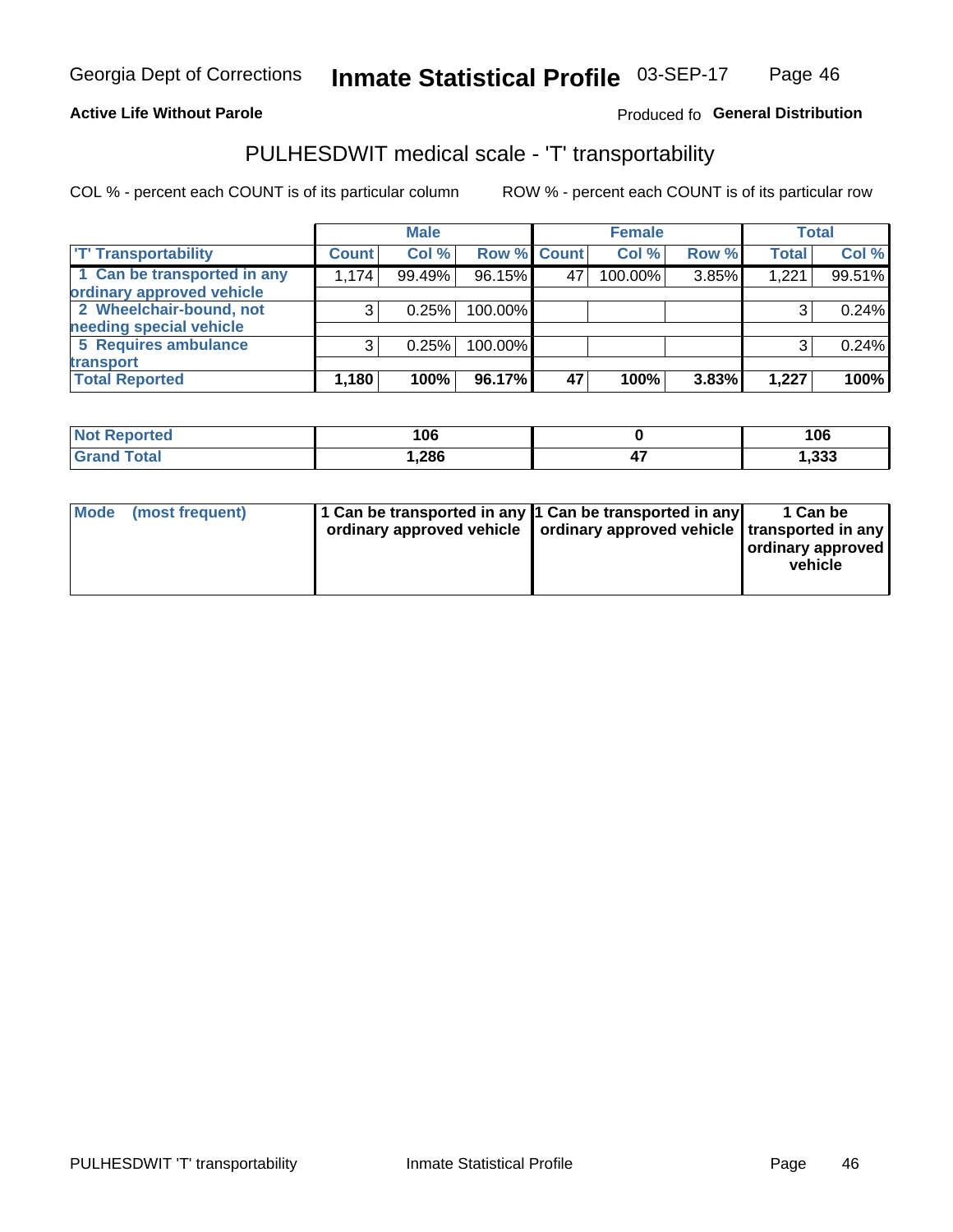#### Inmate Statistical Profile 03-SEP-17 Page 47

### **Active Life Without Parole**

### **Produced for General Distribution**

# Number of prior Georgia incarcerations

COL % - percent each COUNT is of its particular column

|                                       | <b>Male</b>  |        |           |              | <b>Female</b> | <b>Total</b> |       |        |
|---------------------------------------|--------------|--------|-----------|--------------|---------------|--------------|-------|--------|
| <b>Num of Prior GA Incarcerations</b> | <b>Count</b> | Col %  | Row %     | <b>Count</b> | Col %         | Row %        | Total | Col %  |
|                                       | 649          | 50.47% | 94.74%    | 36           | 76.60%        | 5.26%        | 685   | 51.39% |
|                                       | 252          | 19.60% | 98.05%    | 5            | 10.64%        | 1.95%        | 257   | 19.28% |
|                                       | 160          | 12.44% | 98.16%    | 3            | 6.38%         | 1.84%        | 163   | 12.23% |
| 3                                     | 105          | 8.16%  | 98.13%    | 2            | 4.26%         | 1.87%        | 107   | 8.03%  |
|                                       | 59           | 4.59%  | 100.00%   |              |               |              | 59    | 4.43%  |
| 5                                     | 37           | 2.88%  | 100.00%   |              |               |              | 37    | 2.78%  |
| <b>More Than 5</b>                    | 24           | 1.87%  | $96.00\%$ |              | 2.13%         | 4.00%        | 25    | 1.88%  |
| <b>Total Reported</b>                 | 1,286        | 100%   | 96.47%    | 47           | 100.0%        | 3.53%        | 1,333 | 100.0% |

| <b>orted</b><br><b>NOT</b>       |       |      |
|----------------------------------|-------|------|
| <b>Total</b><br>$\mathbf{v}$ and | 1,286 | .333 |

| Mean (average)         | 1.14 | <br><b>1 1つ</b> |
|------------------------|------|-----------------|
| <b>Median (middle)</b> |      |                 |
| Mode (most frequent)   |      |                 |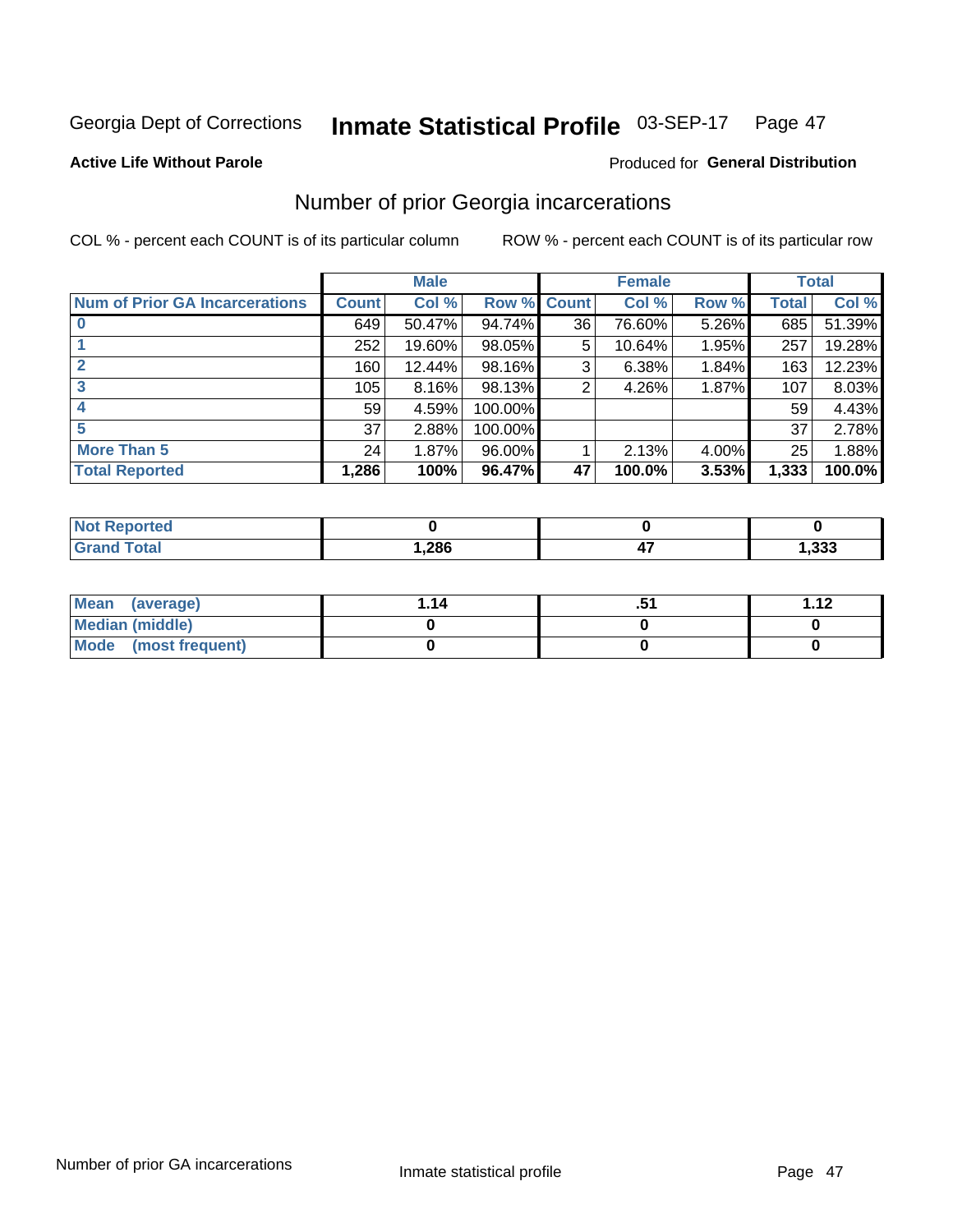#### Inmate Statistical Profile 03-SEP-17 Page 48

**Active Life Without Parole** 

Produced for General Distribution

### Prison sentence in years

COL % - percent each COUNT is of its particular column

ROW % - percent each COUNT is of its particular row

|                                 | <b>Male</b>  |        |                    | <b>Female</b> |         |          | <b>Total</b>       |        |
|---------------------------------|--------------|--------|--------------------|---------------|---------|----------|--------------------|--------|
| <b>Prison Sentence In Years</b> | <b>Count</b> | Col %  | <b>Row % Count</b> |               | Col %   | Row %    | Total <sub>1</sub> | Col %  |
| Life Without Parole             | .282         | 99.69% | 96.46%             | 47            | 100.00% | $3.54\%$ | 1,329              | 99.70% |
| <b>Death</b>                    |              | 0.23%  | 100.00%            |               |         |          |                    | 0.23%  |
| <b>Youthful Offenders</b>       |              | 0.08%  | 100.00%            |               |         |          |                    | 0.08%  |
| <b>Total Reported</b>           | 1,286        | 100%   | 96.47%             | 47            | 100%    | $3.53\%$ | 1,333              | 100.0% |

| <b>Not Reported</b> |      |       |
|---------------------|------|-------|
| Total               | .286 | 1,333 |

### **Determinate (numeric) sentences only**

**Mean** (average)

All sentences (including determinate), with life, life without parole, and death sentences figured at 45 years

| l Mea | --     | --     |  |
|-------|--------|--------|--|
| апе   | $\sim$ | $\sim$ |  |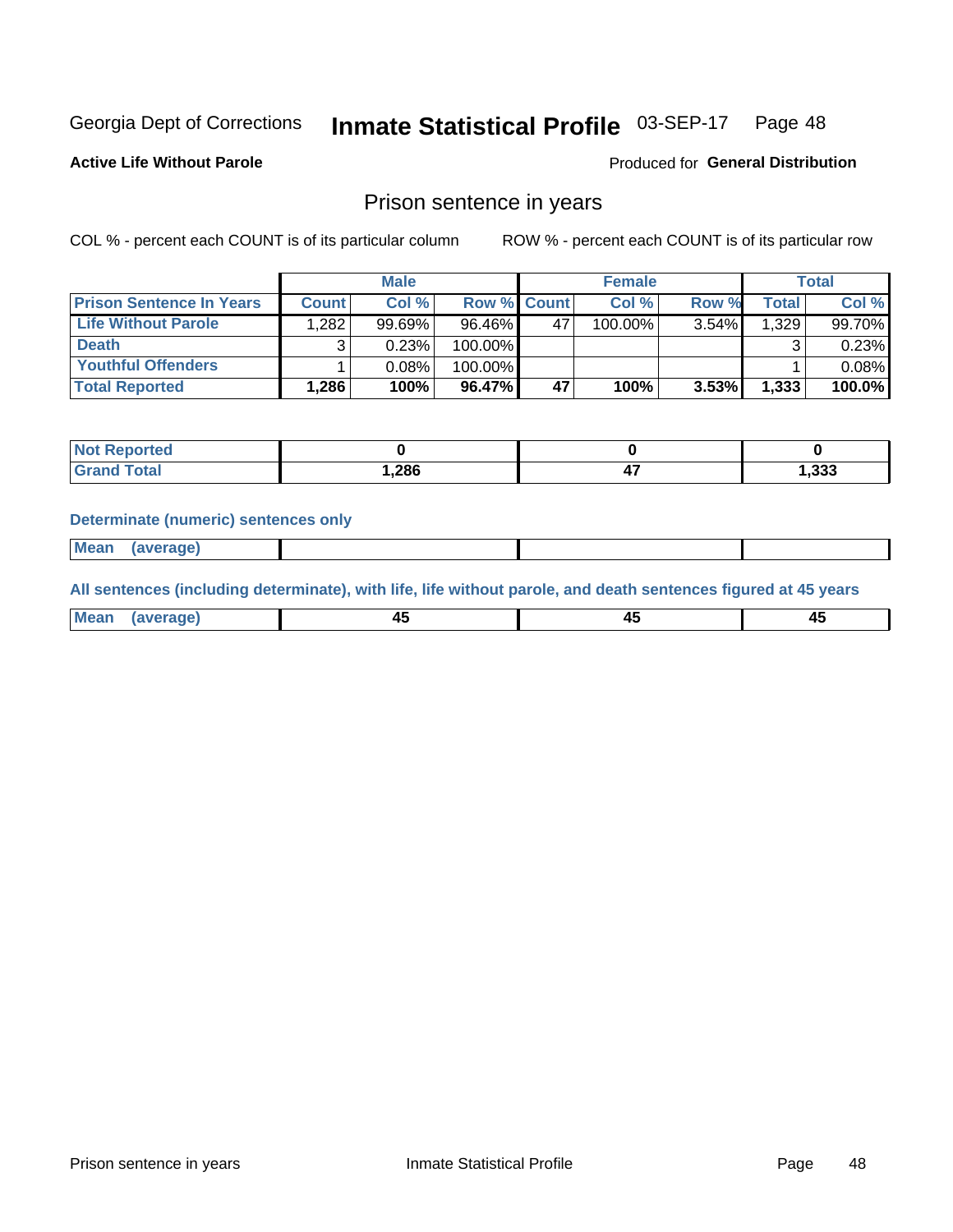#### Georgia Dept of Corrections Inmate Statistical Profile 03-SEP-17 Page 49

### **Active Life Without Parole**

### **Produced for General Distribution**

# Primary offense, broken out into felonies vs misdemeanors

COL % - percent each COUNT is of its particular column

|                                  | <b>Male</b>  |         |                    | <b>Female</b> |         |          | Total        |         |
|----------------------------------|--------------|---------|--------------------|---------------|---------|----------|--------------|---------|
| <b>Felonies and Misdemeanors</b> | <b>Count</b> | Col%    | <b>Row % Count</b> |               | Col%    | Row %    | <b>Total</b> | Col %   |
| <b>Felonies</b>                  | .280         | 100.00% | 96.60%             | 45            | 100.00% | $3.40\%$ | 1,325        | 100.00% |
| <b>Total Reported</b>            | .280         | 100%    | 96.6%              | 45            | 100%    | 3.4%     | 1,325        | 100%    |

| <b>Not Reported</b>   |       |        |       |
|-----------------------|-------|--------|-------|
| Total<br><b>Grand</b> | 286.، | 282, ا | 1,333 |

| <b>Mode</b><br>frequent)<br>nies<br>≧ (most tr.<br>. | onies<br>. | lonies<br>ею<br>____ |
|------------------------------------------------------|------------|----------------------|
|------------------------------------------------------|------------|----------------------|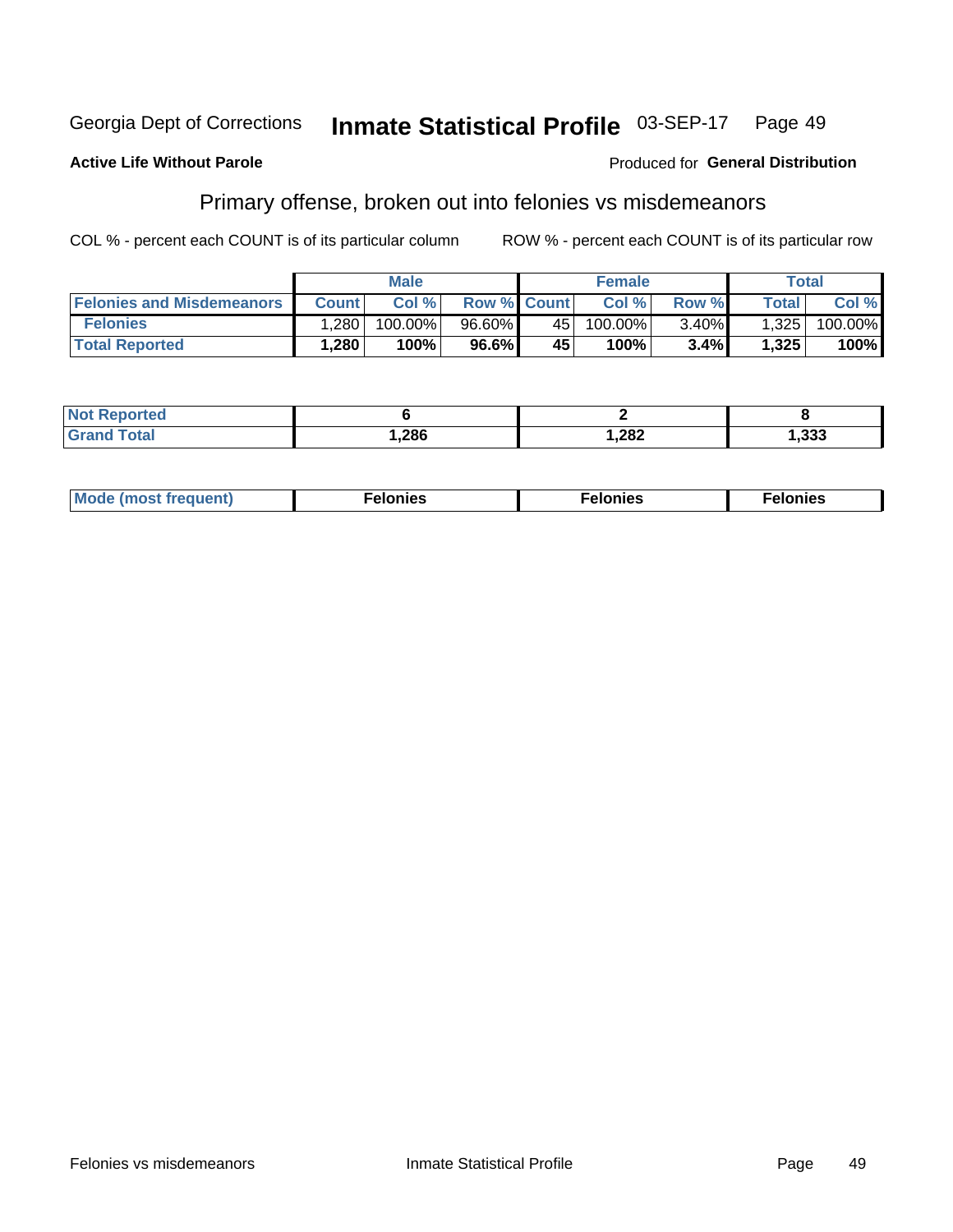#### Inmate Statistical Profile 03-SEP-17 Page 50

### **Active Life Without Parole**

### Produced for General Distribution

# Primary offense, broken out into six broad crime categories

COL % - percent each COUNT is of its particular column

|                         | <b>Male</b>  |        |         | <b>Female</b> |        |       | <b>Total</b> |        |
|-------------------------|--------------|--------|---------|---------------|--------|-------|--------------|--------|
| <b>Crime Categories</b> | <b>Count</b> | Col %  |         | Row % Count   | Col %  | Row % | <b>Total</b> | Col %  |
| <b>Violent</b>          | .101         | 85.68% | 95.99%  | 46            | 97.87% | 4.01% | 1.147        | 86.11% |
| <b>Sex Crime</b>        | 174          | 13.54% | 99.43%  |               | 2.13%  | .57%  | 175          | 13.14% |
| <b>Drug</b><br>4        | 8            | .62%   | 100.00% |               | .00%   |       |              | .60%   |
| <b>Other</b><br>6       | ົ            | .16%   | 100.00% |               | .00%   |       |              | .15%   |
| <b>Total Reported</b>   | 1,285        | 100%   | 96.47%  | 47            | 100%   | 3.53% | 1,332        | 100%   |

| <b>Not Reported</b><br>$\cdots$ |      |    |             |
|---------------------------------|------|----|-------------|
|                                 | 286, | -- | っっっ<br>ددد. |

| <b>Mode (most frequent)</b> |         |                | --             |
|-----------------------------|---------|----------------|----------------|
|                             | violent | <b>Violent</b> | <b>Violent</b> |
|                             |         |                |                |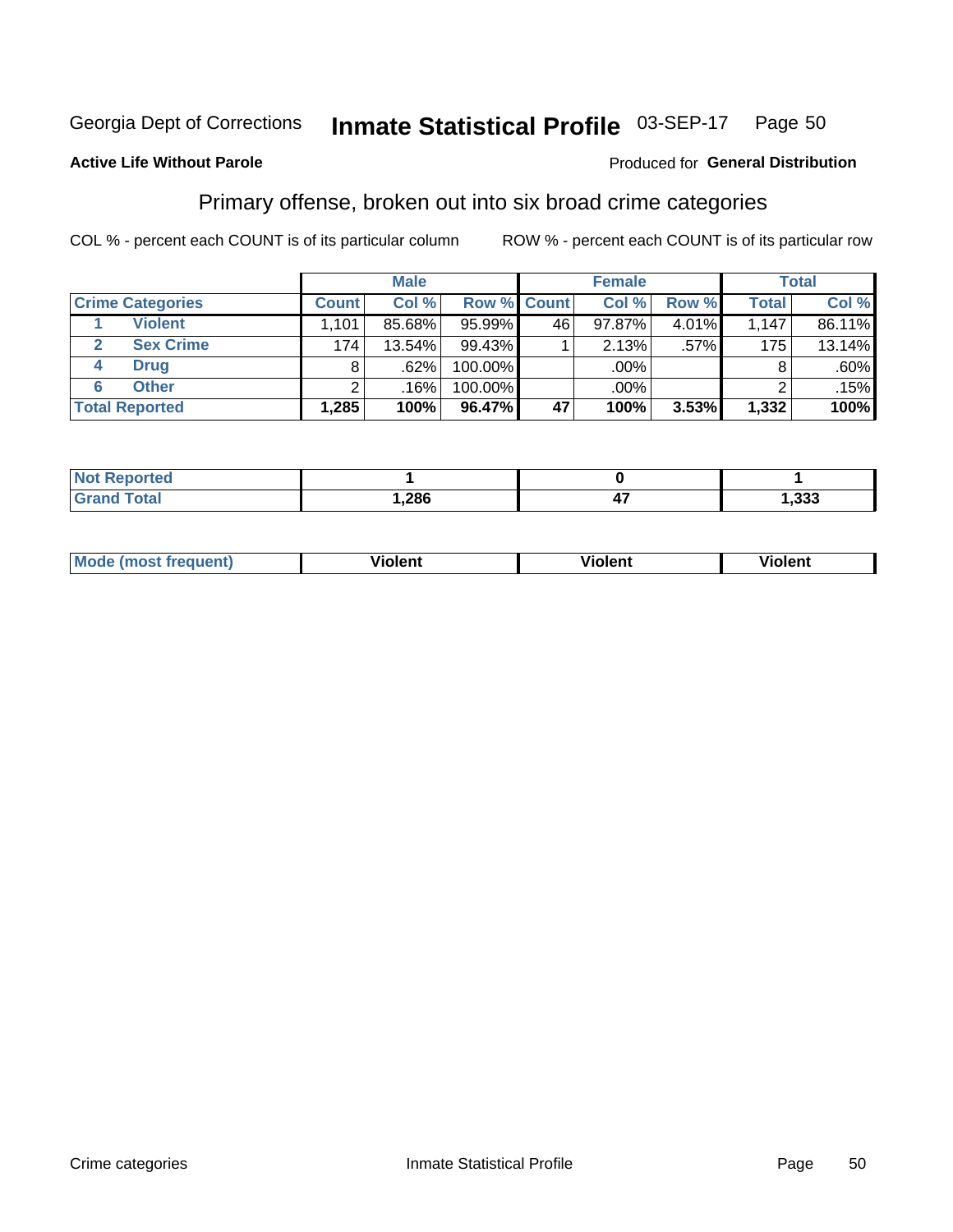#### Inmate Statistical Profile 03-SEP-17 Page 51

### **Active Life Without Parole**

### Produced for General Distribution

# Primary offense, detailed offense code

COL % - percent each COUNT is of its particular column

|                                            |                | <b>Male</b> |         |                | <b>Female</b> |       |                | <b>Total</b> |
|--------------------------------------------|----------------|-------------|---------|----------------|---------------|-------|----------------|--------------|
| <b>Primary Offense</b>                     | <b>Count</b>   | Col%        | Row %   | <b>Count</b>   | Col %         | Row % | <b>Total</b>   | Col %        |
| <b>Agg Sex Battery Atmpt (2099)</b>        | 1              | .08%        | 100.00% |                |               |       | 1              | .08%         |
| <b>Aggrav Child Molestation (2021)</b>     | 26             | 2.02%       | 100.00% |                |               |       | 26             | 1.95%        |
| <b>Aggrav Sexual Battery (2009)</b>        | 7              | .54%        | 100.00% |                |               |       | 7              | .53%         |
| <b>Aggrav Sodomy (2003)</b>                | 8              | .62%        | 100.00% |                |               |       | 8              | .60%         |
| <b>Armed Robbery (1902)</b>                | 151            | 11.75%      | 98.69%  | $\overline{2}$ | 4.26%         | 1.31% | 153            | 11.49%       |
| <b>Child Molestation (2019)</b>            | 6              | .47%        | 100.00% |                |               |       | 6              | .45%         |
| <b>False Imprisonment (1308)</b>           | 1              | .08%        | 100.00% |                |               |       | 1              | .08%         |
| <b>Hijacking Motor Vehicle (1911)</b>      | 1              | .08%        | 100.00% |                |               |       |                | .08%         |
| Kidnapping (1311)                          | 82             | 6.38%       | 100.00% |                |               |       | 82             | 6.16%        |
| <b>Murder (1101)</b>                       | 864            | 67.24%      | 95.15%  | 44             | 93.62%        | 4.85% | 908            | 68.17%       |
| <b>Poss Firearm Convct Felon</b><br>(2914) | 2              | .16%        | 100.00% |                |               |       | $\overline{2}$ | .15%         |
| Poss Of Cocaine (4022)                     | 1              | .08%        | 100.00% |                |               |       | 1              | .08%         |
| <b>Poss Of Firearm Dur Crime</b><br>(2910) | 1              | .08%        | 100.00% |                |               |       | 1              | .08%         |
| Poss W Int Dist Cocaine (4050)             | 1.             | .08%        | 100.00% |                |               |       | 1              | .08%         |
| Rape (2001)                                | 126            | 9.81%       | 99.21%  | 1.             | 2.13%         | .79%  | 127            | 9.53%        |
| S/D Cocaine (4021)                         |                | .08%        | 100.00% |                |               |       |                | .08%         |
| S/D Cont Sub Public (4017)                 | 1              | .08%        | 100.00% |                |               |       | 1              | .08%         |
| S/D Cont Sub School (4018)                 | 1              | .08%        | 100.00% |                |               |       | 1              | .08%         |
| <b>Traf Cocaine 401+ Gm (4103)</b>         | $\overline{2}$ | .16%        | 100.00% |                |               |       | $\overline{2}$ | .15%         |
| <b>Traf Methamph 28-199 Gm</b>             | 1              | .08%        | 100.00% |                |               |       | 1              | .08%         |
| (4140)                                     |                |             |         |                |               |       |                |              |
| <b>Traffick Sexual Servitude (1331)</b>    | 1              | .08%        | 100.00% |                |               |       |                | .08%         |
| <b>Total Rported</b>                       | 1,285          | 100%        | 96.47%  | 47             | 100%          | 3.53% | 1,332          | 100%         |

| <b>Not Reported</b> |      |    |        |
|---------------------|------|----|--------|
| <b>Total</b>        | ,286 | 47 | 333, ا |

| Mode (most frequent) | 1101 Murder | 1101 Murder | 1101 Murder |
|----------------------|-------------|-------------|-------------|
|                      |             |             |             |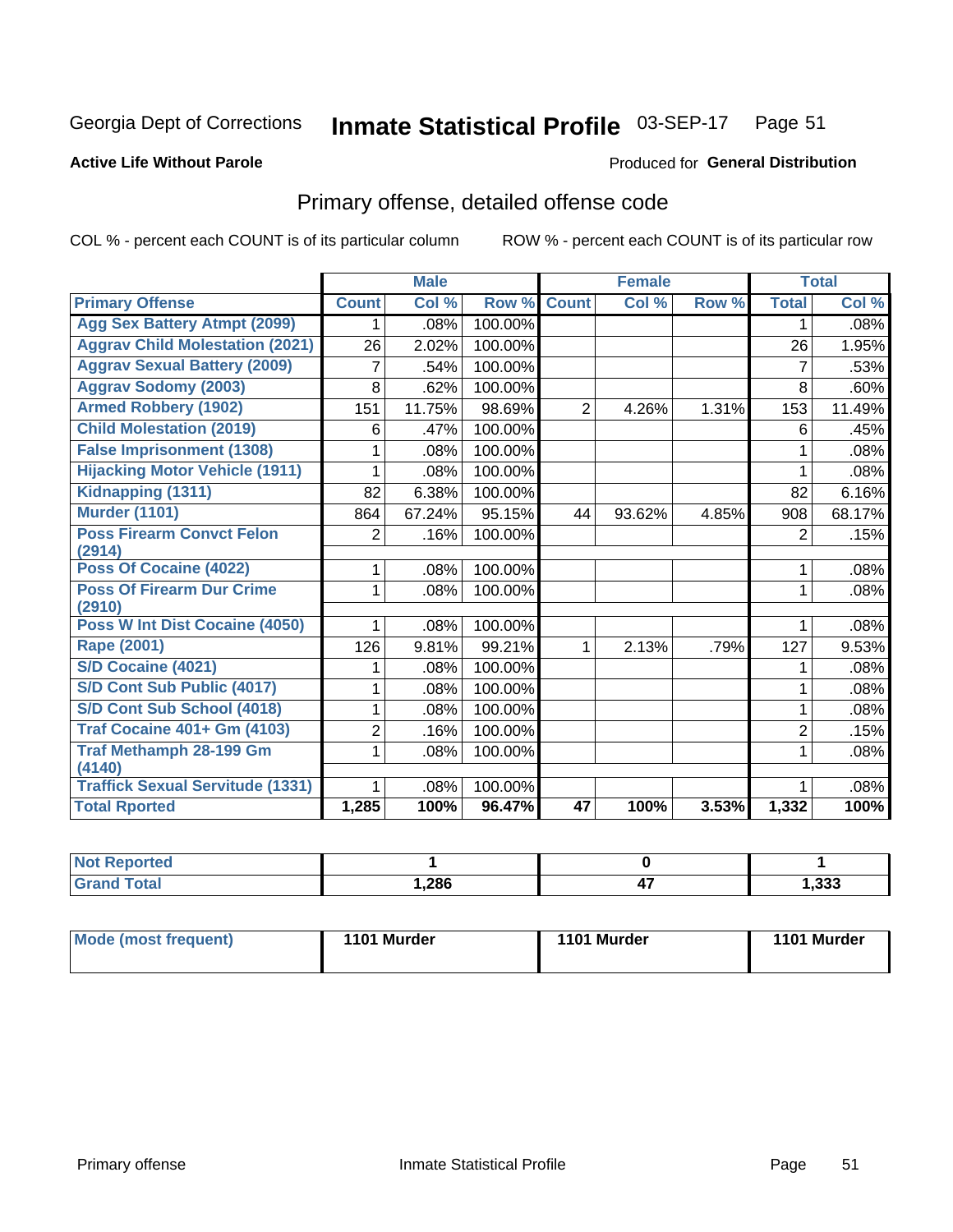#### Inmate Statistical Profile 03-SEP-17 Page 52

### **Active Life Without Parole**

### Produced for General Distribution

# County of conviction of primary offense

COL % - percent each COUNT is of its particular column

|                                |                | <b>Male</b> |         |                | <b>Female</b> |        |                | <b>Total</b> |
|--------------------------------|----------------|-------------|---------|----------------|---------------|--------|----------------|--------------|
| <b>County of Conviction</b>    | <b>Count</b>   | Col %       | Row %   | <b>Count</b>   | Col %         | Row %  | <b>Total</b>   | Col %        |
| 000<br><b>Unknown</b>          | 6              | .47%        | 75.00%  | $\overline{2}$ | 4.26%         | 25.00% | 8              | .60%         |
| <b>Appling County</b><br>001   | 4              | .31%        | 100.00% |                |               |        | 4              | .30%         |
| <b>Atkinson County</b><br>002  | 3              | .23%        | 100.00% |                |               |        | 3              | .23%         |
| <b>Bacon County</b><br>003     | 4              | .31%        | 100.00% |                |               |        | 4              | .30%         |
| <b>Baker County</b><br>004     | 1              | .08%        | 100.00% |                |               |        | 1              | .08%         |
| <b>Baldwin County</b><br>005   | 5              | .39%        | 100.00% |                |               |        | 5              | .38%         |
| <b>Banks County</b><br>006     | $\overline{c}$ | .16%        | 100.00% |                |               |        | $\overline{2}$ | .15%         |
| <b>Barrow County</b><br>007    | 6              | .47%        | 100.00% |                |               |        | 6              | .45%         |
| <b>Bartow County</b><br>008    | 7              | .54%        | 87.50%  | 1              | 2.13%         | 12.50% | 8              | .60%         |
| <b>Ben Hill County</b><br>009  | 8              | .62%        | 100.00% |                |               |        | 8              | .60%         |
| <b>Berrien County</b><br>010   | $\overline{2}$ | .16%        | 100.00% |                |               |        | $\overline{2}$ | .15%         |
| <b>Bibb County</b><br>011      | 38             | 2.95%       | 95.00%  | $\overline{2}$ | 4.26%         | 5.00%  | 40             | 3.00%        |
| <b>Bleckley County</b><br>012  | 1              | .08%        | 100.00% |                |               |        | 1              | .08%         |
| <b>Brantley County</b><br>013  | $\overline{2}$ | .16%        | 100.00% |                |               |        | $\overline{2}$ | .15%         |
| <b>Brooks County</b><br>014    | $\overline{2}$ | .16%        | 100.00% |                |               |        | $\overline{2}$ | .15%         |
| <b>Bryan County</b><br>015     | $\mathbf{1}$   | .08%        | 100.00% |                |               |        | $\mathbf{1}$   | .08%         |
| <b>Bulloch County</b><br>016   | $\overline{7}$ | .54%        | 87.50%  | 1              | 2.13%         | 12.50% | 8              | .60%         |
| <b>Burke County</b><br>017     | 11             | .86%        | 100.00% |                |               |        | 11             | .83%         |
| <b>Butts County</b><br>018     | 5              | .39%        | 100.00% |                |               |        | 5              | .38%         |
| <b>Camden County</b><br>020    | $\overline{7}$ | .54%        | 100.00% |                |               |        | $\overline{7}$ | .53%         |
| <b>Candler County</b><br>021   | 3              | .23%        | 100.00% |                |               |        | 3              | .23%         |
| <b>Carroll County</b><br>022   | 4              | .31%        | 100.00% |                |               |        | 4              | .30%         |
| <b>Catoosa County</b><br>023   | 4              | .31%        | 80.00%  | 1              | 2.13%         | 20.00% | 5              | .38%         |
| <b>Chatham County</b><br>025   | 48             | 3.73%       | 97.96%  | 1              | 2.13%         | 2.04%  | 49             | 3.68%        |
| <b>Chattooga County</b><br>027 | $\overline{2}$ | .16%        | 100.00% |                |               |        | $\overline{2}$ | .15%         |
| <b>Cherokee County</b><br>028  | 4              | .31%        | 100.00% |                |               |        | 4              | .30%         |
| <b>Clarke County</b><br>029    | 22             | 1.71%       | 95.65%  | 1              | 2.13%         | 4.35%  | 23             | 1.73%        |
| <b>Clay County</b><br>030      | 1              | .08%        | 100.00% |                |               |        | 1              | .08%         |
| <b>Clayton County</b><br>031   | 63             | 4.90%       | 92.65%  | 5              | 10.64%        | 7.35%  | 68             | 5.10%        |
| <b>Clinch County</b><br>032    | $\mathbf{1}$   | .08%        | 100.00% |                |               |        | $\mathbf{1}$   | .08%         |
| <b>Cobb County</b><br>033      | 62             | 4.82%       | 98.41%  | 1              | 2.13%         | 1.59%  | 63             | 4.73%        |
| <b>Coffee County</b><br>034    | 8              | .62%        | 100.00% |                |               |        | 8              | .60%         |
| <b>Colquitt County</b><br>035  | 2              | .16%        | 100.00% |                |               |        | $\overline{2}$ | .15%         |
| <b>Columbia County</b><br>036  | 9              | .70%        | 81.82%  | $\overline{2}$ | 4.26%         | 18.18% | 11             | .83%         |
| <b>Cook County</b><br>037      | 5              | .39%        | 100.00% |                |               |        | 5              | .38%         |
| <b>Coweta County</b><br>038    | 7              | .54%        | 100.00% |                |               |        | $\overline{7}$ | .53%         |
| <b>Crisp County</b><br>040     | 6              | .47%        | 100.00% |                |               |        | 6              | .45%         |
| <b>Dade County</b><br>041      | $\mathbf 1$    | .08%        | 100.00% |                |               |        | $\mathbf 1$    | .08%         |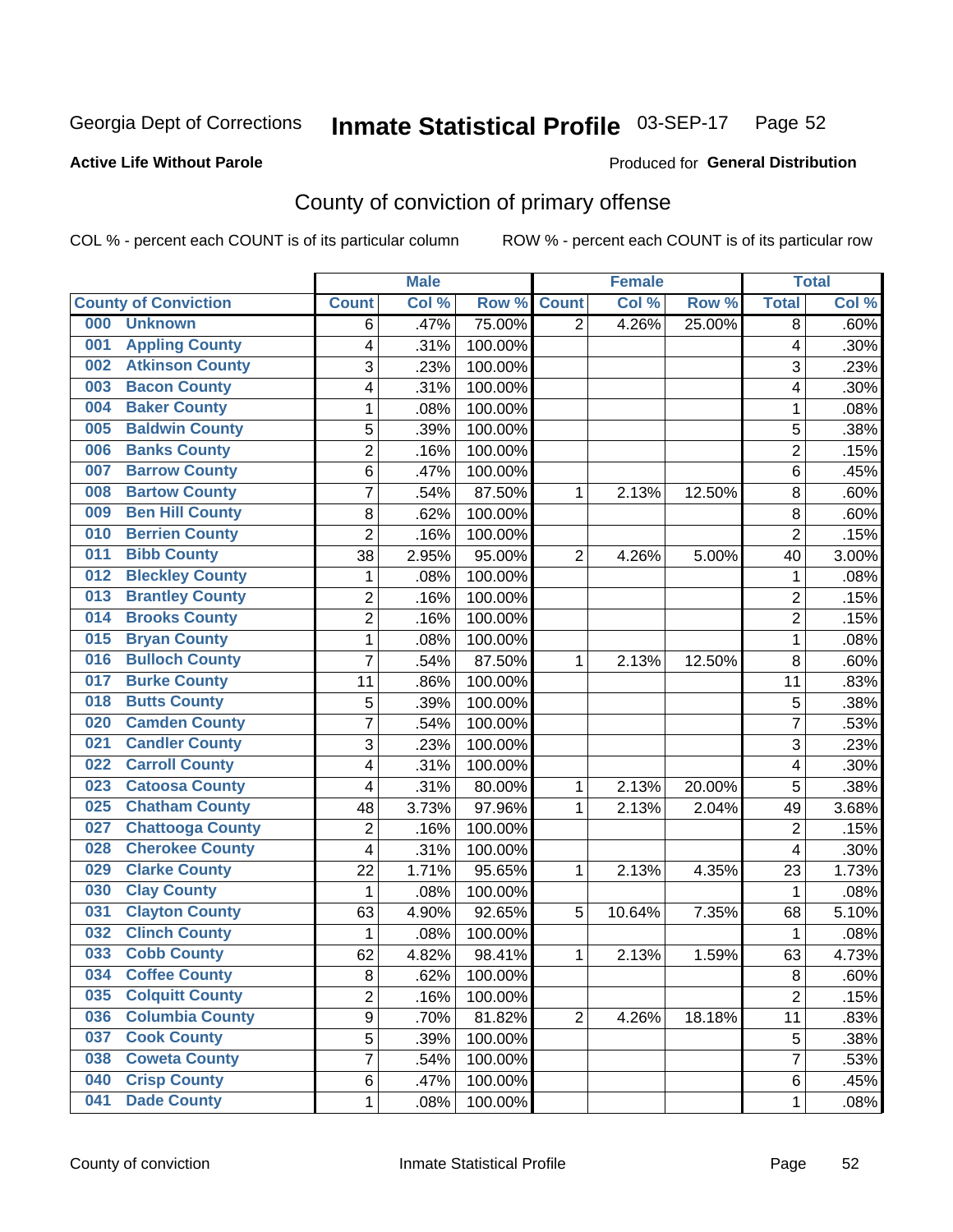#### Inmate Statistical Profile 03-SEP-17 Page 53

### **Active Life Without Parole**

### **Produced for General Distribution**

# County of conviction of primary offense

COL % - percent each COUNT is of its particular column

|                                 |                         | <b>Male</b> |         |                | <b>Female</b> |        |                | <b>Total</b> |
|---------------------------------|-------------------------|-------------|---------|----------------|---------------|--------|----------------|--------------|
| <b>County of Conviction</b>     | <b>Count</b>            | Col %       | Row %   | <b>Count</b>   | Col %         | Row %  | <b>Total</b>   | Col %        |
| <b>Dawson County</b><br>042     | 2                       | .16%        | 100.00% |                |               |        | 2              | .15%         |
| <b>Decatur County</b><br>043    | 4                       | .31%        | 100.00% |                |               |        | 4              | .30%         |
| <b>Dekalb County</b><br>044     | 117                     | 9.10%       | 99.15%  | 1              | 2.13%         | .85%   | 118            | 8.85%        |
| <b>Dooly County</b><br>046      | $\overline{2}$          | .16%        | 100.00% |                |               |        | 2              | .15%         |
| <b>Dougherty County</b><br>047  | 29                      | 2.26%       | 96.67%  | 1              | 2.13%         | 3.33%  | 30             | 2.25%        |
| <b>Douglas County</b><br>048    | 32                      | 2.49%       | 94.12%  | $\overline{2}$ | 4.26%         | 5.88%  | 34             | 2.55%        |
| <b>Early County</b><br>049      | $\overline{2}$          | .16%        | 100.00% |                |               |        | $\overline{2}$ | .15%         |
| <b>Effingham County</b><br>051  | 5                       | .39%        | 100.00% |                |               |        | 5              | .38%         |
| <b>Elbert County</b><br>052     | $\overline{2}$          | .16%        | 100.00% |                |               |        | $\overline{2}$ | .15%         |
| <b>Emanuel County</b><br>053    | $\overline{7}$          | .54%        | 100.00% |                |               |        | $\overline{7}$ | .53%         |
| <b>Fayette County</b><br>056    | 6                       | .47%        | 100.00% |                |               |        | 6              | .45%         |
| <b>Floyd County</b><br>057      | 26                      | 2.02%       | 96.30%  | 1              | 2.13%         | 3.70%  | 27             | 2.03%        |
| <b>Forsyth County</b><br>058    | $\overline{\mathbf{4}}$ | .31%        | 100.00% |                |               |        | 4              | .30%         |
| <b>Franklin County</b><br>059   | 5                       | .39%        | 83.33%  | 1              | 2.13%         | 16.67% | 6              | .45%         |
| <b>Fulton County</b><br>060     | 166                     | 12.91%      | 98.22%  | 3              | 6.38%         | 1.78%  | 169            | 12.68%       |
| <b>Gilmer County</b><br>061     | $\overline{2}$          | .16%        | 100.00% |                |               |        | 2              | .15%         |
| <b>Glynn County</b><br>063      | 20                      | $1.56\%$    | 95.24%  | 1              | 2.13%         | 4.76%  | 21             | 1.58%        |
| <b>Gordon County</b><br>064     | $\overline{7}$          | .54%        | 100.00% |                |               |        | $\overline{7}$ | .53%         |
| <b>Grady County</b><br>065      | $\overline{2}$          | .16%        | 100.00% |                |               |        | $\overline{c}$ | .15%         |
| <b>Greene County</b><br>066     | $\overline{2}$          | .16%        | 100.00% |                |               |        | $\overline{2}$ | .15%         |
| <b>Gwinnett County</b><br>067   | 46                      | 3.58%       | 93.88%  | 3              | 6.38%         | 6.12%  | 49             | 3.68%        |
| <b>Habersham County</b><br>068  | $\overline{4}$          | .31%        | 100.00% |                |               |        | 4              | .30%         |
| <b>Hall County</b><br>069       | 21                      | 1.63%       | 84.00%  | 4              | 8.51%         | 16.00% | 25             | 1.88%        |
| <b>Hancock County</b><br>070    | 1                       | .08%        | 100.00% |                |               |        | 1              | .08%         |
| <b>Haralson County</b><br>071   | 3                       | .23%        | 100.00% |                |               |        | 3              | .23%         |
| <b>Harris County</b><br>072     | $\overline{2}$          | .16%        | 100.00% |                |               |        | $\overline{2}$ | .15%         |
| <b>Hart County</b><br>073       | $\overline{3}$          | .23%        | 100.00% |                |               |        | $\overline{3}$ | .23%         |
| <b>Henry County</b><br>075      | 15                      | 1.17%       | 93.75%  | 1              | 2.13%         | 6.25%  | 16             | 1.20%        |
| <b>Houston County</b><br>076    | 18                      | 1.40%       | 100.00% |                |               |        | 18             | 1.35%        |
| <b>Irwin County</b><br>077      | 1                       | .08%        | 100.00% |                |               |        | 1              | .08%         |
| <b>Jackson County</b><br>078    | 11                      | .86%        | 100.00% |                |               |        | 11             | .83%         |
| 079<br><b>Jasper County</b>     | 1                       | .08%        | 100.00% |                |               |        | 1              | .08%         |
| <b>Jeff Davis County</b><br>080 | 1                       | .08%        | 100.00% |                |               |        | 1              | .08%         |
| <b>Jefferson County</b><br>081  | 5                       | .39%        | 100.00% |                |               |        | 5              | .38%         |
| <b>Jenkins County</b><br>082    | $\overline{2}$          | .16%        | 100.00% |                |               |        | $\overline{2}$ | .15%         |
| <b>Johnson County</b><br>083    | 1                       | .08%        | 100.00% |                |               |        | 1              | .08%         |
| <b>Jones County</b><br>084      | $\overline{c}$          | .16%        | 66.67%  | 1              | 2.13%         | 33.33% | 3              | .23%         |
| <b>Lanier County</b><br>086     | $\overline{2}$          | .16%        | 100.00% |                |               |        | $\overline{2}$ | .15%         |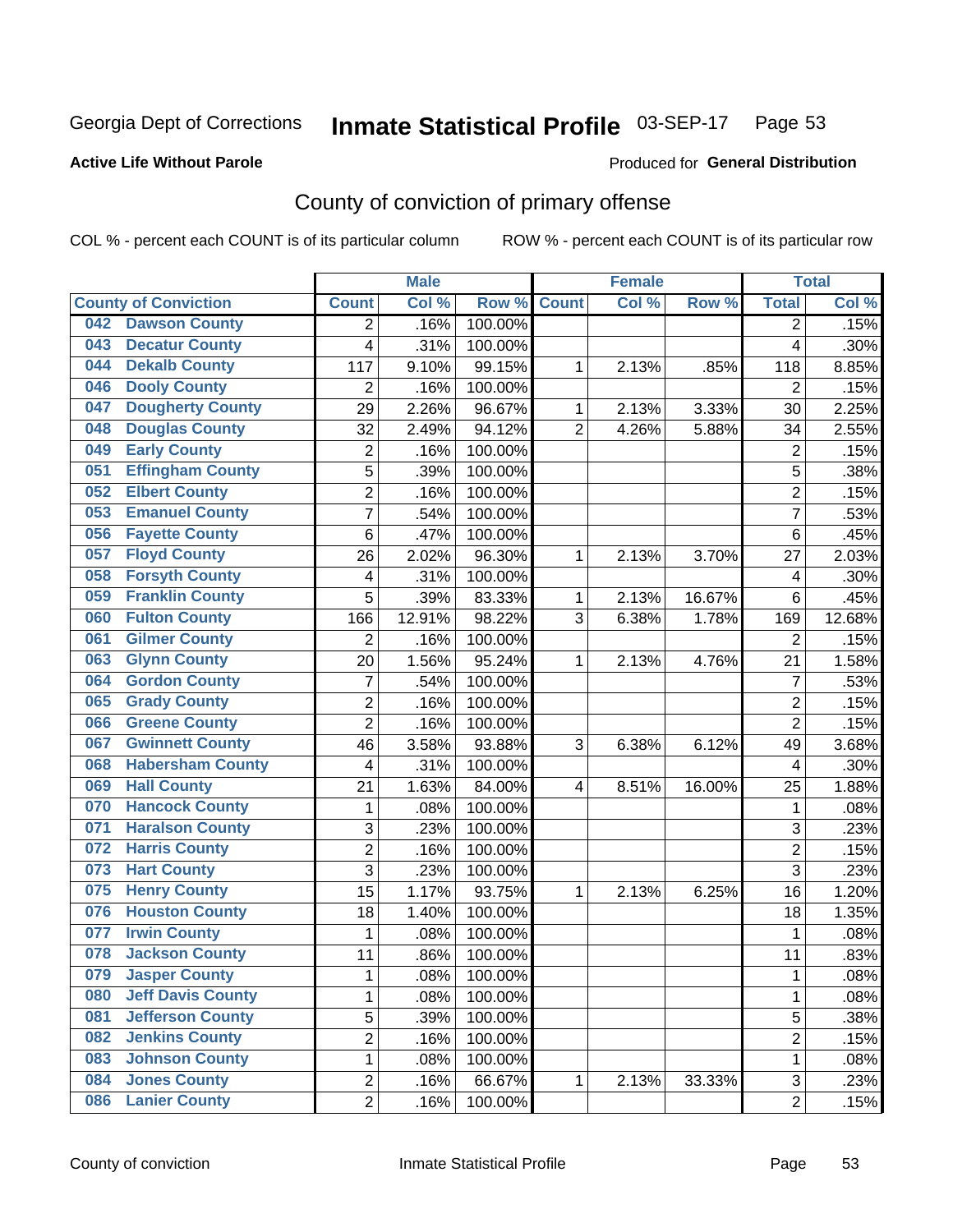#### Inmate Statistical Profile 03-SEP-17 Page 54

### **Active Life Without Parole**

### Produced for General Distribution

# County of conviction of primary offense

COL % - percent each COUNT is of its particular column

|                                           |                | <b>Male</b> |         |                | <b>Female</b> |        |                | <b>Total</b> |
|-------------------------------------------|----------------|-------------|---------|----------------|---------------|--------|----------------|--------------|
| <b>County of Conviction</b>               | <b>Count</b>   | Col %       | Row %   | <b>Count</b>   | Col %         | Row %  | <b>Total</b>   | Col %        |
| <b>Laurens County</b><br>087              | 5              | .39%        | 100.00% |                |               |        | 5              | .38%         |
| <b>Lee County</b><br>088                  | 3              | .23%        | 100.00% |                |               |        | 3              | .23%         |
| <b>Liberty County</b><br>089              | 7              | .54%        | 100.00% |                |               |        | 7              | .53%         |
| <b>Long County</b><br>091                 | 6              | .47%        | 100.00% |                |               |        | 6              | .45%         |
| <b>Lowndes County</b><br>092              | 7              | .54%        | 100.00% |                |               |        | 7              | .53%         |
| <b>Lumpkin County</b><br>093              | 1              | .08%        | 100.00% |                |               |        | 1              | .08%         |
| <b>Madison County</b><br>095              | 2              | .16%        | 100.00% |                |               |        | $\overline{2}$ | .15%         |
| <b>Marion County</b><br>096               | 1              | .08%        | 100.00% |                |               |        | $\mathbf{1}$   | .08%         |
| <b>Mcduffie County</b><br>097             | 3              | .23%        | 100.00% |                |               |        | 3              | .23%         |
| <b>Miller County</b><br>100               | 1              | .08%        | 100.00% |                |               |        | 1              | .08%         |
| <b>Mitchell County</b><br>101             | 1              | .08%        | 100.00% |                |               |        | 1              | .08%         |
| <b>Monroe County</b><br>102               | $\overline{7}$ | .54%        | 100.00% |                |               |        | $\overline{7}$ | .53%         |
| <b>Morgan County</b><br>104               | 1              | .08%        | 100.00% |                |               |        | 1              | .08%         |
| <b>Murray County</b><br>105               | 3              | .23%        | 100.00% |                |               |        | 3              | .23%         |
| <b>Muscogee County</b><br>106             | 38             | 2.95%       | 97.44%  | 1              | 2.13%         | 2.56%  | 39             | 2.93%        |
| <b>Newton County</b><br>107               | 12             | .93%        | 85.71%  | $\overline{2}$ | 4.26%         | 14.29% | 14             | 1.05%        |
| <b>Oglethorpe County</b><br>109           | 2              | .16%        | 100.00% |                |               |        | $\overline{2}$ | .15%         |
| <b>Paulding County</b><br>110             | 3              | .23%        | 100.00% |                |               |        | 3              | .23%         |
| <b>Peach County</b><br>111                | 3              | .23%        | 100.00% |                |               |        | 3              | .23%         |
| <b>Pickens County</b><br>112              | $\overline{2}$ | .16%        | 100.00% |                |               |        | $\overline{2}$ | .15%         |
| <b>Pierce County</b><br>113               | 1              | .08%        | 100.00% |                |               |        | 1              | .08%         |
| <b>Pike County</b><br>$\overline{114}$    | 3              | .23%        | 60.00%  | $\overline{2}$ | 4.26%         | 40.00% | 5              | .38%         |
| <b>Polk County</b><br>$\overline{115}$    | 3              | .23%        | 100.00% |                |               |        | 3              | .23%         |
| <b>Pulaski County</b><br>116              | 1              | .08%        | 100.00% |                |               |        | $\mathbf{1}$   | .08%         |
| <b>Putnam County</b><br>117               | 7              | .54%        | 100.00% |                |               |        | 7              | .53%         |
| <b>Rabun County</b><br>119                | 1              | .08%        | 100.00% |                |               |        | 1              | .08%         |
| <b>Randolph County</b><br>120             | $\overline{2}$ | .16%        | 100.00% |                |               |        | $\overline{2}$ | .15%         |
| <b>Richmond County</b><br>121             | 64             | 4.98%       | 96.97%  | 2              | 4.26%         | 3.03%  | 66             | 4.95%        |
| <b>Rockdale County</b><br>122             | 9              | .70%        | 100.00% |                |               |        | 9              | .68%         |
| <b>Seminole County</b><br>125             | $\overline{2}$ | .16%        | 100.00% |                |               |        | $\overline{2}$ | .15%         |
| <b>Spalding County</b><br>126             | 14             | 1.09%       | 100.00% |                |               |        | 14             | 1.05%        |
| 127 Stephens County                       | 3              | .23%        | 100.00% |                |               |        | 3              | .23%         |
| <b>Sumter County</b><br>129               | $\overline{2}$ | .16%        | 100.00% |                |               |        | $\overline{2}$ | .15%         |
| 131<br><b>Taliaferro County</b>           | 1              | .08%        | 100.00% |                |               |        | $\mathbf{1}$   | .08%         |
| <b>Tattnall County</b><br>132             | $\overline{2}$ | .16%        | 66.67%  | 1              | 2.13%         | 33.33% | 3              | .23%         |
| <b>Taylor County</b><br>133               | 1              | .08%        | 100.00% |                |               |        | $\mathbf{1}$   | .08%         |
| <b>Terrell County</b><br>$\overline{135}$ | $\overline{2}$ | .16%        | 100.00% |                |               |        | $\overline{2}$ | .15%         |
| <b>136 Thomas County</b>                  | 6              | .47%        | 100.00% |                |               |        | 6              | .45%         |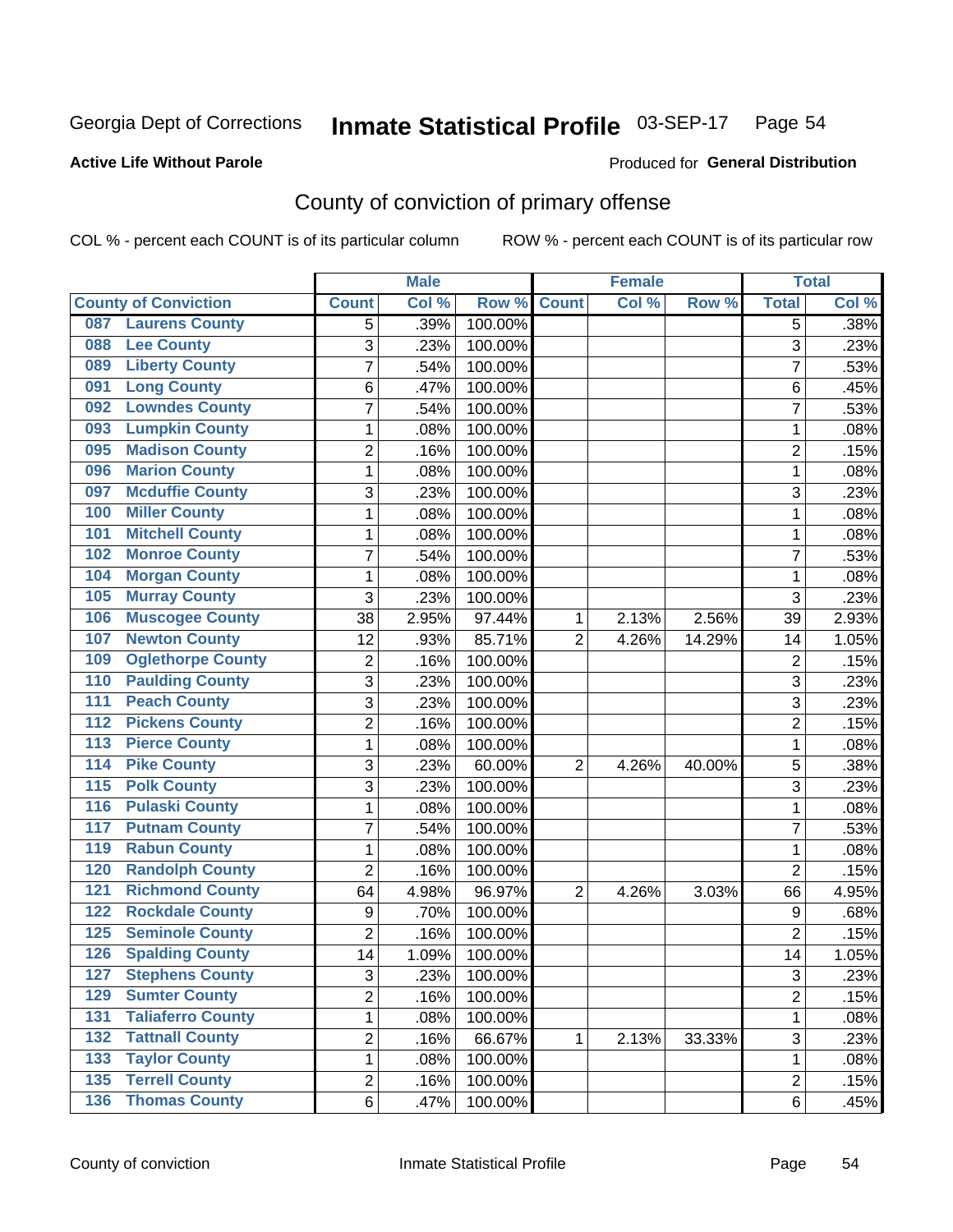#### Inmate Statistical Profile 03-SEP-17 Page 55

### **Active Life Without Parole**

### Produced for General Distribution

# County of conviction of primary offense

COL % - percent each COUNT is of its particular column

|                                 |              | <b>Male</b> |         |              | <b>Female</b> |        |                | <b>Total</b> |
|---------------------------------|--------------|-------------|---------|--------------|---------------|--------|----------------|--------------|
| <b>County of Conviction</b>     | <b>Count</b> | Col %       | Row %   | <b>Count</b> | Col %         | Row %  | <b>Total</b>   | Col %        |
| <b>Tift County</b><br>137       | 8            | .62%        | 100.00% |              |               |        | 8              | .60%         |
| <b>Toombs County</b><br>138     | 9            | .70%        | 100.00% |              |               |        | 9              | .68%         |
| <b>Towns County</b><br>139      |              | .08%        | 100.00% |              |               |        |                | .08%         |
| <b>Treutlen County</b><br>140   | 5            | .39%        | 100.00% |              |               |        | 5              | .38%         |
| <b>Troup County</b><br>141      | 6            | .47%        | 85.71%  |              | 2.13%         | 14.29% |                | .53%         |
| <b>Turner County</b><br>142     | 2            | .16%        | 100.00% |              |               |        | $\overline{2}$ | .15%         |
| <b>Twiggs County</b><br>143     |              | .08%        | 100.00% |              |               |        |                | .08%         |
| <b>Upson County</b><br>145      | 5            | .39%        | 100.00% |              |               |        | 5              | .38%         |
| <b>Walker County</b><br>146     |              | .54%        | 87.50%  |              | 2.13%         | 12.50% | 8              | .60%         |
| <b>Walton County</b><br>147     | 14           | 1.09%       | 100.00% |              |               |        | 14             | 1.05%        |
| <b>Ware County</b><br>148       | 13           | 1.01%       | 100.00% |              |               |        | 13             | .98%         |
| <b>Warren County</b><br>149     |              | .08%        | 100.00% |              |               |        |                | .08%         |
| <b>Washington County</b><br>150 | 5            | .39%        | 100.00% |              |               |        | 5              | .38%         |
| <b>Wayne County</b><br>151      | 9            | .70%        | 100.00% |              |               |        | 9              | .68%         |
| <b>Whitfield County</b><br>155  | 9            | .70%        | 90.00%  |              | 2.13%         | 10.00% | 10             | .75%         |
| <b>Wilkes County</b><br>157     | 2            | .16%        | 100.00% |              |               |        | 2              | .15%         |
| <b>Worth County</b><br>159      | 2            | .16%        | 100.00% |              |               |        | $\overline{2}$ | .15%         |
| <b>Total Rported</b>            | 1,286        | 100%        | 96.47%  | 47           | 100%          | 3.53%  | 1,333          | 100%         |

| <b>Reported</b><br><b>NOT</b> |       |          |       |
|-------------------------------|-------|----------|-------|
| <b>otal</b>                   | 286،، | --<br>41 | 1,333 |

| <b>Mode (most frequent)</b> | <b>Fulton County</b> | <b>Clayton County</b> | <b>Fulton County</b> |
|-----------------------------|----------------------|-----------------------|----------------------|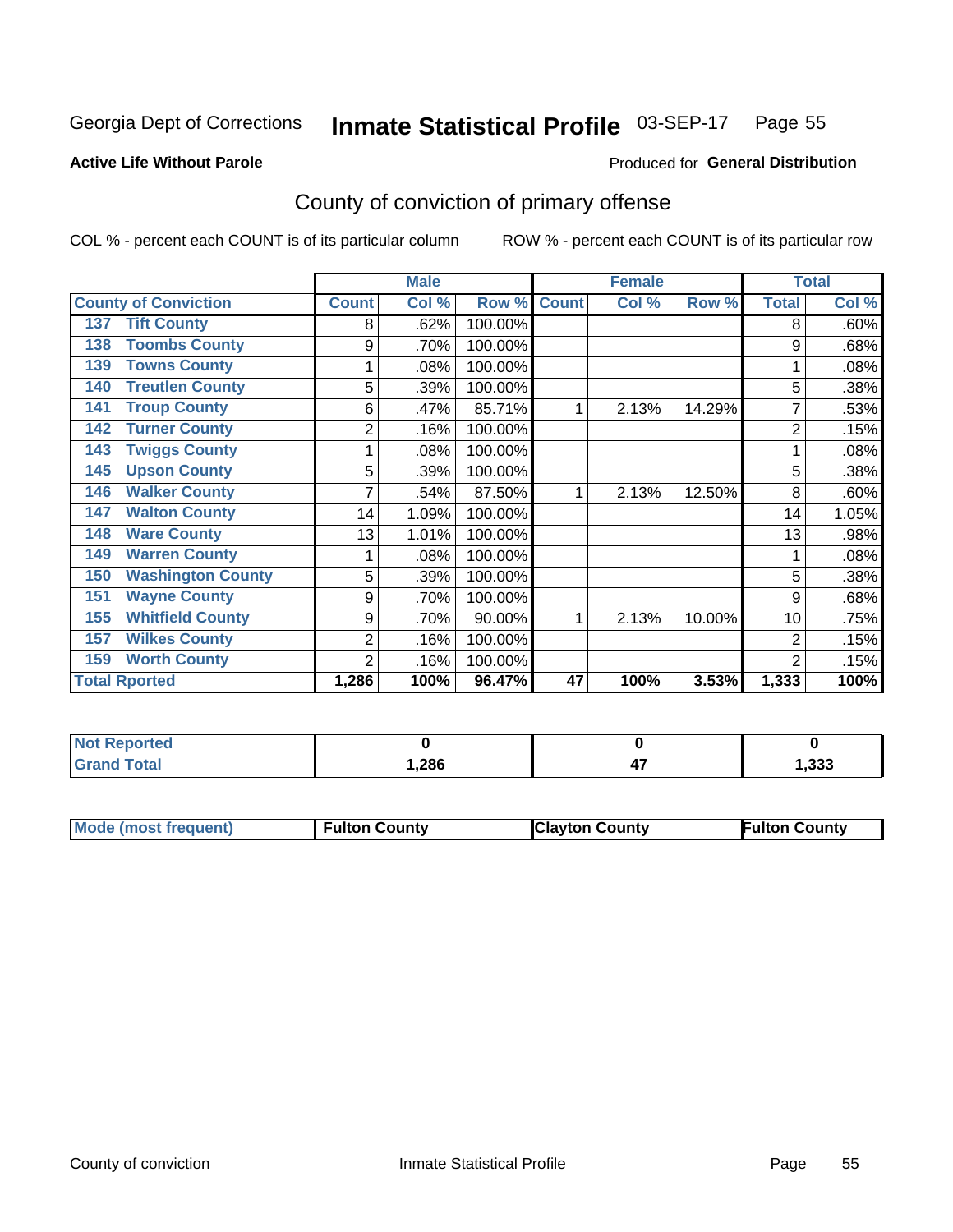## Georgia Dept of Corrections **Active Life Without Parole**

#### Inmate Statistical Profile 03-SEP-17 Page 56

Produced for General Distribution

# Circuit of conviction of primary offense

COL % - percent each COUNT is of its particular column ROW % - percent each COUNT is of its particular row

|                         |                                 |                | <b>Male</b> |         |                         | <b>Female</b> |        |                | <b>Total</b> |
|-------------------------|---------------------------------|----------------|-------------|---------|-------------------------|---------------|--------|----------------|--------------|
|                         | <b>Circuit of Conviction</b>    | <b>Count</b>   | Col %       | Row %   | <b>Count</b>            | Col %         | Row %  | <b>Total</b>   | Col %        |
| 1                       | <b>Alapaha Circuit</b>          | 13             | 1.02%       | 100.00% |                         |               |        | 13             | .98%         |
| $\overline{2}$          | <b>Alcovy Circuit</b>           | 26             | 2.03%       | 92.86%  | $\overline{2}$          | 4.44%         | 7.14%  | 28             | 2.11%        |
| $\overline{\mathbf{3}}$ | <b>Atlanta Circuit</b>          | 166            | 12.97%      | 98.22%  | 3                       | 6.67%         | 1.78%  | 169            | 12.75%       |
| 4                       | <b>Atlantic Circuit</b>         | 16             | 1.25%       | 94.12%  | $\mathbf{1}$            | 2.22%         | 5.88%  | 17             | 1.28%        |
| 5                       | <b>Augusta Circuit</b>          | 84             | 6.56%       | 95.45%  | $\overline{4}$          | 8.89%         | 4.55%  | 88             | 6.64%        |
| $\overline{6}$          | <b>Blue Ridge Circuit</b>       | 4              | .31%        | 100.00% |                         |               |        | 4              | .30%         |
| 7                       | <b>Brunswick Circuit</b>        | 41             | 3.20%       | 97.62%  | 1                       | 2.22%         | 2.38%  | 42             | 3.17%        |
| $\overline{\mathbf{8}}$ | <b>Chattahoochee Circuit</b>    | 42             | 3.28%       | 97.67%  | $\mathbf 1$             | 2.22%         | 2.33%  | 43             | 3.25%        |
| $\overline{9}$          | <b>Cherokee Circuit</b>         | 14             | 1.09%       | 93.33%  | $\mathbf{1}$            | 2.22%         | 6.67%  | 15             | 1.13%        |
| 10                      | <b>Clayton Circuit</b>          | 63             | 4.92%       | 92.65%  | 5                       | 11.11%        | 7.35%  | 68             | 5.13%        |
| $\overline{11}$         | <b>Cobb Circuit</b>             | 62             | 4.84%       | 98.41%  | $\mathbf{1}$            | 2.22%         | 1.59%  | 63             | 4.75%        |
| $\overline{12}$         | <b>Conasauga Circuit</b>        | 12             | .94%        | 92.31%  | 1                       | 2.22%         | 7.69%  | 13             | .98%         |
| 13                      | <b>Cordele Circuit</b>          | 16             | 1.25%       | 100.00% |                         |               |        | 16             | 1.21%        |
| $\overline{14}$         | <b>Coweta Circuit</b>           | 17             | 1.33%       | 94.44%  | $\mathbf{1}$            | 2.22%         | 5.56%  | 18             | 1.36%        |
| 15                      | <b>Dougherty Circuit</b>        | 29             | 2.27%       | 96.67%  | $\mathbf 1$             | 2.22%         | 3.33%  | 30             | 2.26%        |
| 16                      | <b>Dublin Circuit</b>           | 12             | .94%        | 100.00% |                         |               |        | 12             | .91%         |
| 17                      | <b>Eastern Circuit</b>          | 48             | 3.75%       | 97.96%  | 1                       | 2.22%         | 2.04%  | 49             | 3.70%        |
| 18                      | <b>Flint Circuit</b>            | 15             | 1.17%       | 93.75%  | $\mathbf{1}$            | 2.22%         | 6.25%  | 16             | 1.21%        |
| 19                      | <b>Griffin Circuit</b>          | 28             | 2.19%       | 93.33%  | $\overline{2}$          | 4.44%         | 6.67%  | 30             | 2.26%        |
| 20                      | <b>Gwinnett Circuit</b>         | 46             | 3.59%       | 93.88%  | 3                       | 6.67%         | 6.12%  | 49             | 3.70%        |
| $\overline{21}$         | <b>Houston Circuit</b>          | 18             | 1.41%       | 100.00% |                         |               |        | 18             | 1.36%        |
| $\overline{22}$         | <b>Lookout Mountain Circuit</b> | 14             | 1.09%       | 87.50%  | $\overline{2}$          | 4.44%         | 12.50% | 16             | 1.21%        |
| 23                      | <b>Macon Circuit</b>            | 41             | 3.20%       | 95.35%  | $\overline{2}$          | 4.44%         | 4.65%  | 43             | 3.25%        |
| $\overline{24}$         | <b>Middle Circuit</b>           | 29             | 2.27%       | 100.00% |                         |               |        | 29             | 2.19%        |
| 25                      | <b>Mountain Circuit</b>         | 8              | .63%        | 100.00% |                         |               |        | $\,8\,$        | .60%         |
| 26                      | <b>Northeastern Circuit</b>     | 23             | 1.80%       | 85.19%  | $\overline{\mathbf{4}}$ | 8.89%         | 14.81% | 27             | 2.04%        |
| $\overline{27}$         | <b>Northern Circuit</b>         | 14             | 1.09%       | 93.33%  | $\mathbf{1}$            | 2.22%         | 6.67%  | 15             | 1.13%        |
| 28                      | <b>Ocmulgee Circuit</b>         | 19             | 1.48%       | 95.00%  | 1                       | 2.22%         | 5.00%  | 20             | 1.51%        |
| 29                      | <b>Oconee Circuit</b>           | $\overline{2}$ | .16%        | 100.00% |                         |               |        | $\overline{2}$ | .15%         |
| 30                      | <b>Ogeechee Circuit</b>         | 14             | 1.09%       | 93.33%  | 1                       | 2.22%         | 6.67%  | 15             | 1.13%        |
| $\overline{31}$         | <b>Pataula Circuit</b>          | 10             | .78%        | 100.00% |                         |               |        | 10             | .75%         |
| 32                      | <b>Piedmont Circuit</b>         | 19             | 1.48%       | 100.00% |                         |               |        | 19             | 1.43%        |
| 33                      | <b>Rome Circuit</b>             | 26             | 2.03%       | 96.30%  | $\mathbf{1}$            | 2.22%         | 3.70%  | 27             | 2.04%        |
| 34                      | <b>South Georgia Circuit</b>    | 8              | .63%        | 100.00% |                         |               |        | 8              | .60%         |
| 35                      | <b>Southern Circuit</b>         | 17             | 1.33%       | 100.00% |                         |               |        | 17             | 1.28%        |
| 36                      | <b>Southwestern Circuit</b>     | 5              | .39%        | 100.00% |                         |               |        | 5              | .38%         |
| 37                      | <b>Stone Mountain Circuit</b>   | 117            | 9.14%       | 99.15%  | 1                       | 2.22%         | .85%   | 118            | 8.91%        |
| 38                      | <b>Tallapoosa Circuit</b>       | 6              | .47%        | 100.00% |                         |               |        | 6              | .45%         |
| 39                      | <b>Tifton Circuit</b>           | 13             | 1.02%       | 100.00% |                         |               |        | 13             | .98%         |
| 40                      | <b>Toombs Circuit</b>           | $\overline{7}$ | .55%        | 100.00% |                         |               |        | $\overline{7}$ | .53%         |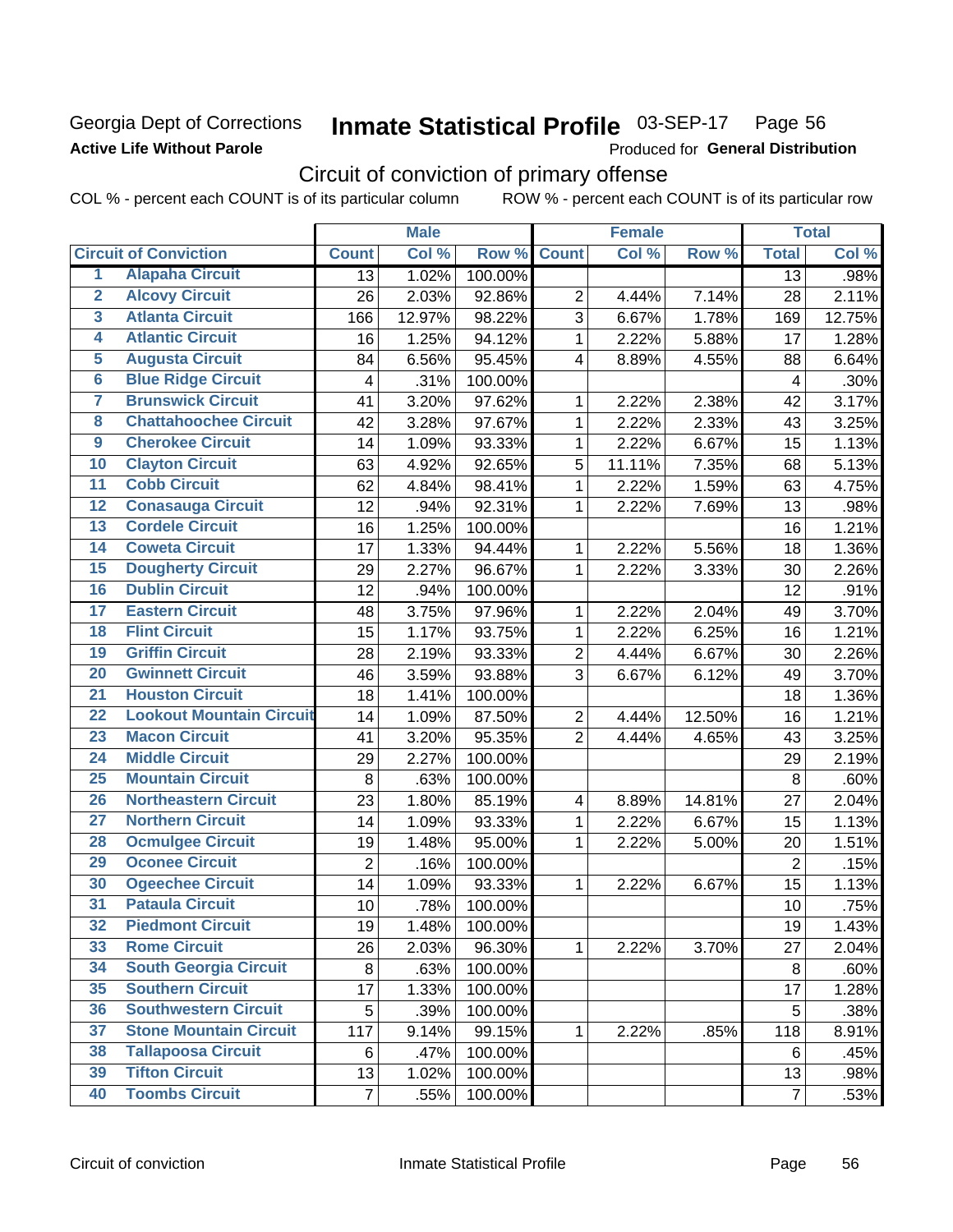# Georgia Dept of Corrections **Active Life Without Parole**

### Inmate Statistical Profile 03-SEP-17 Page 57

Produced for General Distribution

# Circuit of conviction of primary offense

COL % - percent each COUNT is of its particular column ROW % - percent each COUNT is of its particular row

|    |                                  |              | <b>Male</b>    |         |                | <b>Female</b> |       |              | <b>Total</b>   |
|----|----------------------------------|--------------|----------------|---------|----------------|---------------|-------|--------------|----------------|
|    | <b>Circuit of Conviction</b>     | <b>Count</b> | Col %          | Row %   | <b>Count</b>   | Col %         | Row % | <b>Total</b> | Col %          |
| 41 | <b>Waycross Circuit</b>          | 28           | 2.19%          | 100.00% |                |               |       | 28           | 2.11%          |
| 42 | <b>Western Circuit</b>           | 22           | 1.72%          | 95.65%  |                | 2.22%         | 4.35% | 23           | 1.74%          |
| 43 | <b>Rockdale Circuit</b>          | 9            | .70%           | 100.00% |                |               |       | 9            | .68%           |
| 44 | <b>Douglas Circuit</b>           | 32           | 2.50%          | 94.12%  | $\overline{2}$ | 4.44%         | 5.88% | 34           | 2.57%          |
| 45 | <b>Appalachian Circuit</b>       | 4            | .31%           | 100.00% |                |               |       | 4            | .30%           |
| 46 | <b>Enotah Circuit</b>            | 2            | .16%           | 100.00% |                |               |       | 2            | .15%           |
| 47 | <b>Bell-Forsyth J.C.</b>         | 4            | .31%           | 100.00% |                |               |       | 4            | .30%           |
| 48 | <b>Towaliga Judicial Circuit</b> | 12           | .94%           | 100.00% |                |               |       | 12           | .91%           |
| 49 | <b>Paulding Circuit</b>          | 3            | .23%           | 100.00% |                |               |       | 3            | .23%           |
|    | <b>Total Rported</b>             | 1,280        | 100%           | 96.6%   | 45             | 100%          | 3.4%  | 1,325        | 100%           |
|    | <b>Not Reported</b>              |              | 6              |         |                | $\mathbf{2}$  |       |              | 8              |
|    | <b>Grand Total</b>               |              | 1,286          |         |                | 47            |       |              | 1,333          |
|    | <b>Mode (most frequent)</b>      |              | <b>Atlanta</b> |         |                | Clayton       |       |              | <b>Atlanta</b> |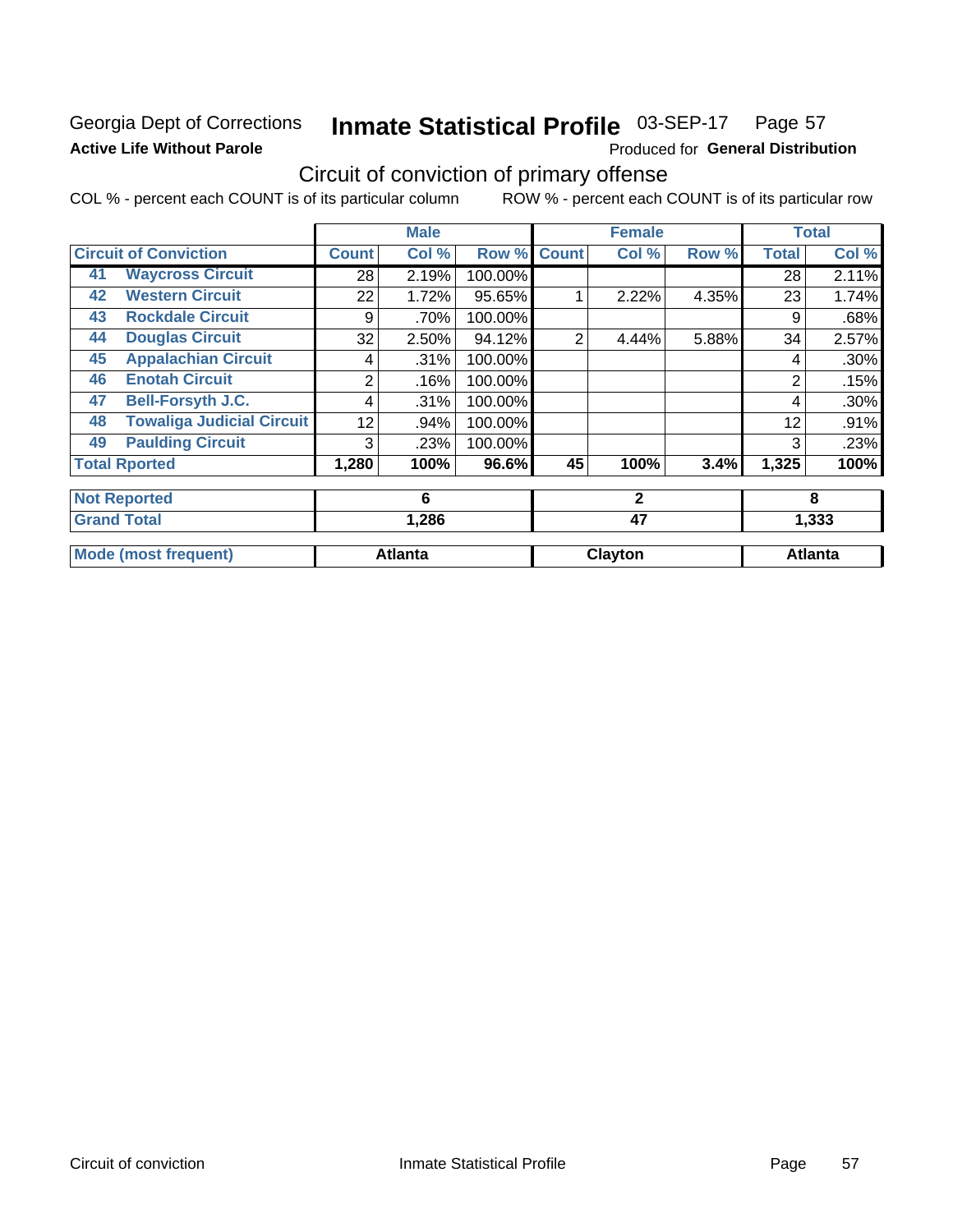### **Active Life Without Parole**

### Produced for General Distribution

# Years served (jail + prison) in this incarceration

COL % - percent each COUNT is of its particular column

|                        | <b>Male</b>     |       | <b>Female</b> |                 |        | <b>Total</b> |                 |        |
|------------------------|-----------------|-------|---------------|-----------------|--------|--------------|-----------------|--------|
| <b>Years Served</b>    | <b>Count</b>    | Col % | Row %         | <b>Count</b>    | Col %  | Row %        | <b>Total</b>    | Col %  |
| Less than one year     | $\overline{33}$ | 2.57% | 100.00%       |                 |        |              | $\overline{33}$ | 2.48%  |
| 1 to 1.99 years        | 67              | 5.21% | 94.37%        | 4               | 8.51%  | 5.63%        | 71              | 5.33%  |
| 2 to 2.99 years        | 86              | 6.69% | 96.63%        | 3               | 6.38%  | 3.37%        | 89              | 6.68%  |
| 3 to 3.99 years        | 96              | 7.47% | 94.12%        | 6               | 12.77% | 5.88%        | 102             | 7.66%  |
| 4 to 4.99 years        | 121             | 9.42% | 92.37%        | 10              | 21.28% | 7.63%        | 131             | 9.83%  |
| 5 to 5.99 years        | 90              | 7.00% | 94.74%        | 5               | 10.64% | 5.26%        | 95              | 7.13%  |
| 6 to 6.99 years        | 97              | 7.55% | 96.04%        | 4               | 8.51%  | 3.96%        | 101             | 7.58%  |
| 7 to 7.99 years        | 54              | 4.20% | 94.74%        | 3               | 6.38%  | 5.26%        | 57              | 4.28%  |
| <b>8 to 8.99 years</b> | 54              | 4.20% | 98.18%        | 1               | 2.13%  | 1.82%        | 55              | 4.13%  |
| 9 to 9.99 years        | 44              | 3.42% | 97.78%        | $\mathbf 1$     | 2.13%  | 2.22%        | 45              | 3.38%  |
| 10 to 10.99 years      | 46              | 3.58% | 97.87%        | 1               | 2.13%  | 2.13%        | 47              | 3.53%  |
| 11 to 11.99 years      | 24              | 1.87% | 92.31%        | $\overline{2}$  | 4.26%  | 7.69%        | 26              | 1.95%  |
| 12 to 12.99 years      | 34              | 2.65% | 100.00%       |                 |        |              | 34              | 2.55%  |
| 13 to 13.99 years      | 39              | 3.04% | 100.00%       |                 |        |              | 39              | 2.93%  |
| 14 to 14.99 years      | 35              | 2.72% | 92.11%        | 3               | 6.38%  | 7.89%        | 38              | 2.85%  |
| 15 to 15.99 years      | 39              | 3.04% | 95.12%        | $\overline{2}$  | 4.26%  | 4.88%        | 41              | 3.08%  |
| 16 to 16.99 years      | 38              | 2.96% | 100.00%       |                 |        |              | 38              | 2.85%  |
| 17 to 17.99 years      | 49              | 3.81% | 100.00%       |                 |        |              | 49              | 3.68%  |
| 18 to 18.99 years      | 29              | 2.26% | 96.67%        | 1               | 2.13%  | 3.33%        | 30              | 2.25%  |
| 19 to 19.99 years      | 39              | 3.04% | 100.00%       |                 |        |              | 39              | 2.93%  |
| 20 to 20.99 years      | 45              | 3.50% | 97.83%        | 1               | 2.13%  | 2.17%        | 46              | 3.45%  |
| 21 to 21.99 years      | 31              | 2.41% | 100.00%       |                 |        |              | 31              | 2.33%  |
| 22 to 22.99 years      | 29              | 2.26% | 100.00%       |                 |        |              | 29              | 2.18%  |
| 23 to 23.99 years      | 21              | 1.63% | 100.00%       |                 |        |              | 21              | 1.58%  |
| 24 to 24.99 years      | 12              | 0.93% | 100.00%       |                 |        |              | 12              | 0.90%  |
| 25 to 25.99 years      | 5               | 0.39% | 100.00%       |                 |        |              | 5               | 0.38%  |
| 26 to 26.99 years      | 4               | 0.31% | 100.00%       |                 |        |              | 4               | 0.30%  |
| 27 to 27.99 years      | 1               | 0.08% | 100.00%       |                 |        |              | 1               | 0.08%  |
| 28 to 28.99 years      | 6               | 0.47% | 100.00%       |                 |        |              | $\,6$           | 0.45%  |
| 29 to 29.99 years      | 3               | 0.23% | 100.00%       |                 |        |              | 3               | 0.23%  |
| Thirty + years         | 14              | 1.09% | 100.00%       |                 |        |              | 14              | 1.05%  |
| <b>Total Reported</b>  | 1,285           | 100%  | 96.47%        | $\overline{47}$ | 100%   | 3.53%        | 1,332           | 100.0% |

| <b>Not Reported</b>             |       |      |       |
|---------------------------------|-------|------|-------|
| <b>Grand Total</b>              | 1,286 | т,   | 1,333 |
|                                 |       |      |       |
| <b>Moon</b><br><i>laverane)</i> | 1 N 2 | G 77 | 1018  |

| ⊪ Mean<br>(average)  | 10.3            | 0.11            | 10.18           |
|----------------------|-----------------|-----------------|-----------------|
| Median (middle)      |                 | 5.23            | 7.715           |
| Mode (most frequent) | 5 to 5.99 years | 7 to 7.99 years | 4 to 4.99 years |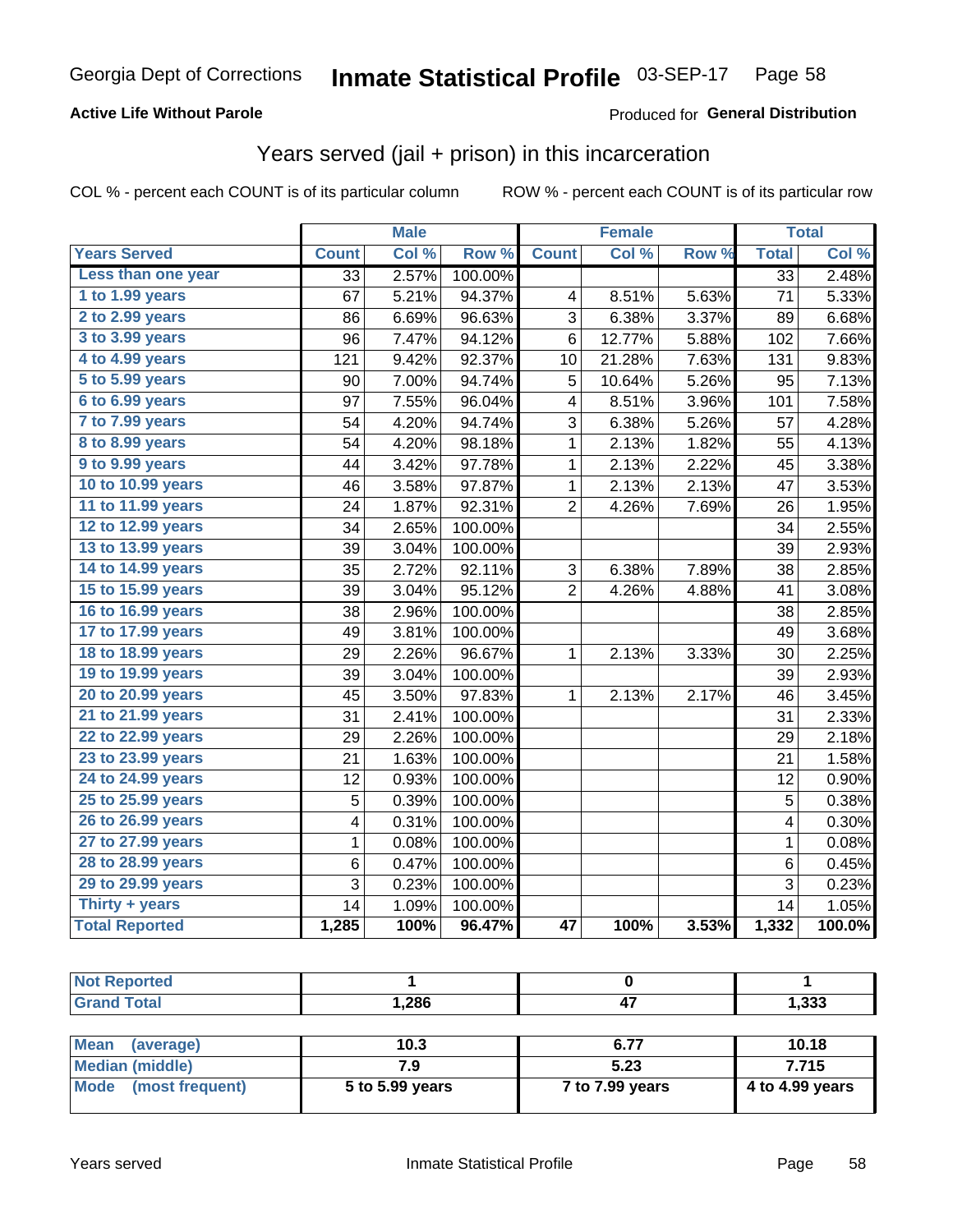#### Inmate Statistical Profile 03-SEP-17 Page 59

### **Active Life Without Parole**

Produced for General Distribution

# Results of most recent HIV tests

COL % - percent each COUNT is of its particular column

|                         |              | <b>Male</b> |        |              | <b>Female</b> |          |       | Total  |
|-------------------------|--------------|-------------|--------|--------------|---------------|----------|-------|--------|
| <b>HIV Test Results</b> | <b>Count</b> | Col%        | Row %I | <b>Count</b> | Col %         | Row %    | Total | Col %  |
| <b>Positive</b>         | 11           | 0.89%       | 91.67% |              | 2.27%         | 8.33%    | 12    | 0.94%  |
| <b>Negative</b>         | .228         | 99.11%      | 96.62% | 43           | 97.73%        | $3.38\%$ | 1,271 | 99.06% |
| <b>Total Reported</b>   | ْ 239.،      | 100%        | 96.57% | 44           | 100%          | 3.43%    | 1,283 | 100%   |

| <b>Not Reported</b>      | т,     |    | ას    |
|--------------------------|--------|----|-------|
| <b>c</b> otal<br>$Gr2^-$ | 286, ا | т, | 1,333 |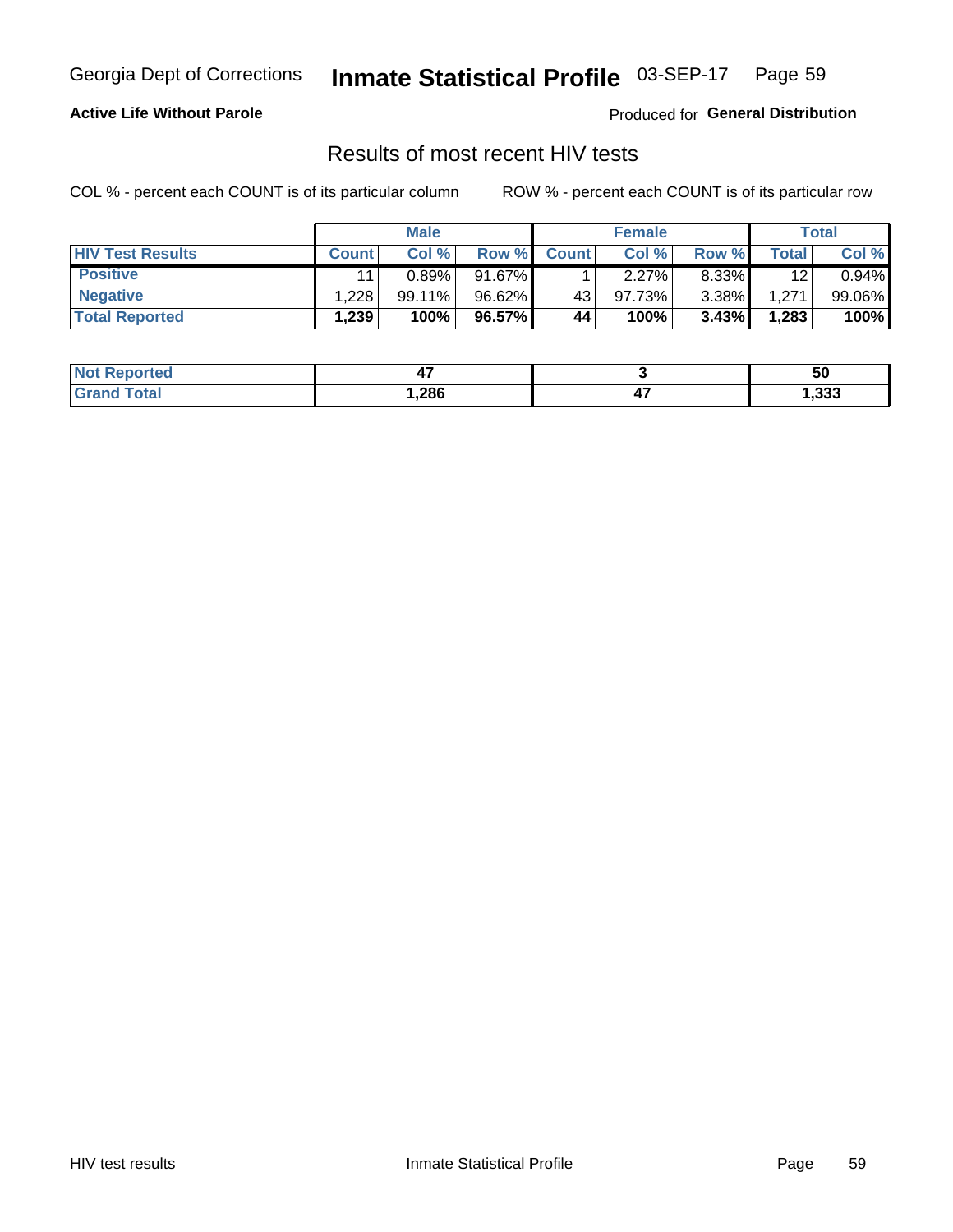# Georgia Dept of Corrections **Inmate Statistical Profile** 03-SEP-17 Page 60

### **Active Life Without Parole**

Produced for **General Distribution**

# Results of most recent tuberculosis test

COL % - percent each COUNT is of its particular column ROW % - percent each COUNT is of its particular row

|                                  | <b>Male</b>  |        |        | <b>Female</b> |        |          | Total |        |
|----------------------------------|--------------|--------|--------|---------------|--------|----------|-------|--------|
| <b>Tuberculosis Test Results</b> | <b>Count</b> | Col%   | Row %I | <b>Count</b>  | Col%   | Row %    | Total | Col %  |
| <b>Positive on current test</b>  | 267          | 20.99% | 98.89% |               | 6.82%  | $1.11\%$ | 270   | 20.52% |
| <b>Negative</b>                  | .005         | 79.01% | 96.08% | 41            | 93.18% | 3.92%    | 1,046 | 79.48% |
| <b>Total Reported</b>            | 1,272        | 100%   | 96.66% | 44            | 100%   | 3.34%    | 1,316 | 100%   |

| <b>Not Reported</b> |       |     |       |
|---------------------|-------|-----|-------|
| <b>Grand Total</b>  | 286,، | − 1 | 1,333 |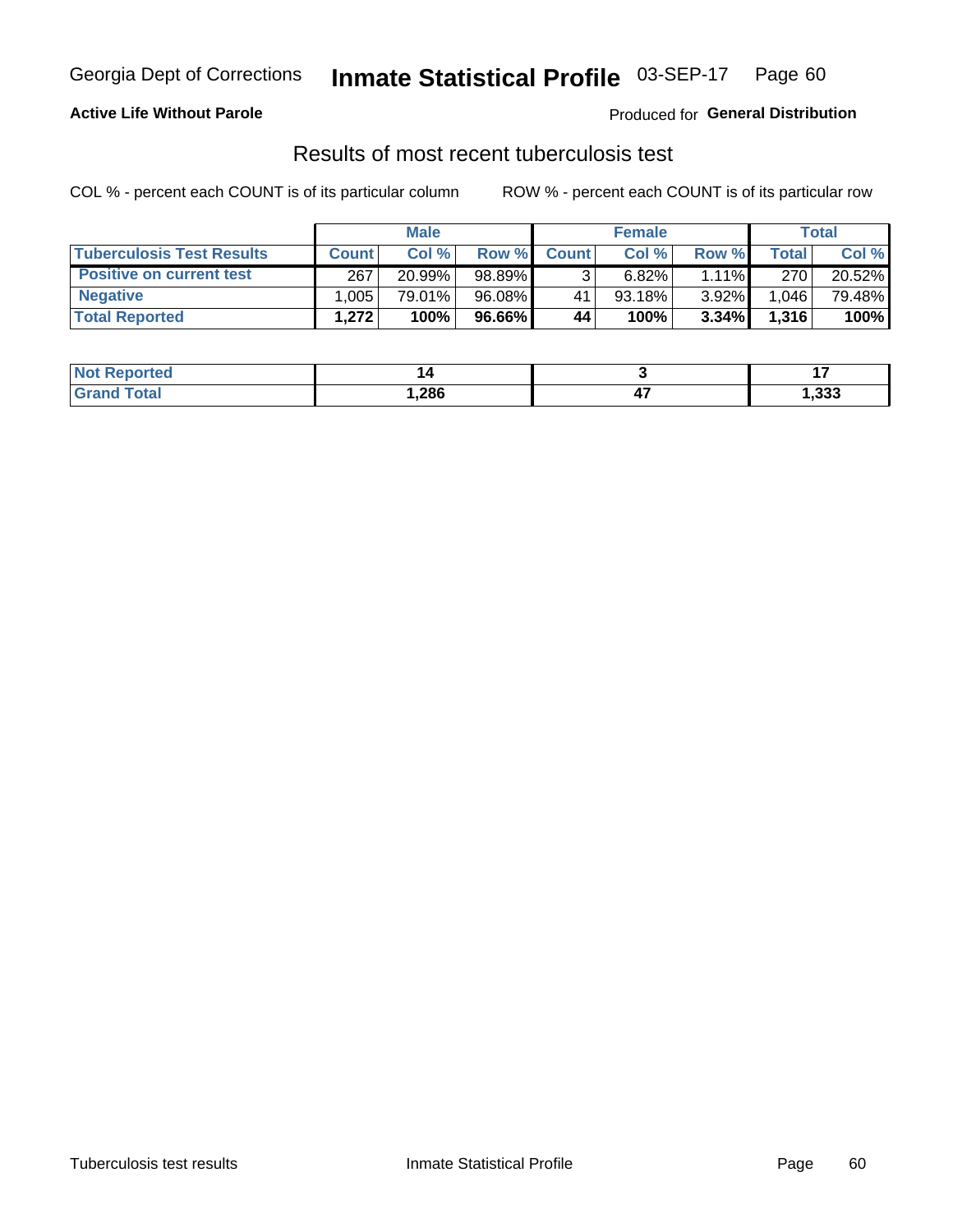# Georgia Dept of Corrections **Inmate Statistical Profile** 03-SEP-17 Page 61

### **Active Life Without Parole**

Produced for **General Distribution**

# Results of most recent syphilis test

COL % - percent each COUNT is of its particular column ROW % - percent each COUNT is of its particular row

|                                 | <b>Male</b>  |        |           | <b>Female</b> |           |          | Total |        |
|---------------------------------|--------------|--------|-----------|---------------|-----------|----------|-------|--------|
| <b>Syphilis Test Results</b>    | <b>Count</b> | Col %  | Row %     | <b>Count</b>  | Col %     | Row %I   | Total | Col %  |
| <b>Positive on current test</b> | 16           | 2.64%  | $94.12\%$ |               | 9.09%     | 5.88%    | 17    | 2.76%  |
| <b>Negative</b>                 | 589          | 97.36% | 98.33%    | 10            | $90.91\%$ | $1.67\%$ | 599   | 97.24% |
| <b>Total Reported</b>           | 605          | 100%   | 98.21%    | 11            | 100%      | 1.79%    | 616   | 100%   |

| <b>Not Reported</b> | 681  | 36 | フィフ   |
|---------------------|------|----|-------|
| <b>Total</b>        | 286، | −. | 1,333 |